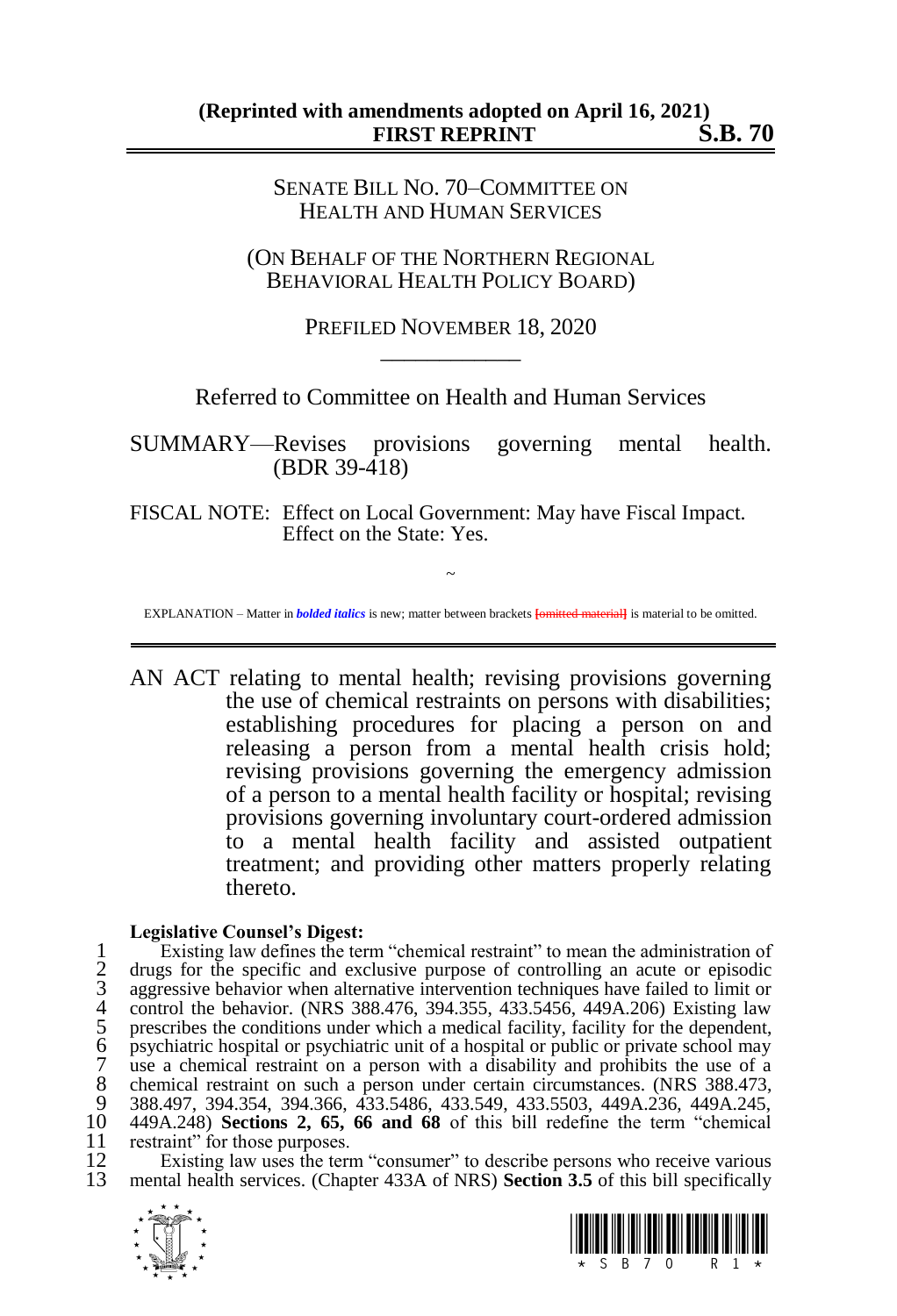14 defines that term to mean any person who voluntarily or involuntarily seeks and 15 may benefit from certain mental health services. 15 may benefit from certain mental health services.<br>16 Existing law authorizes an officer authori

16 Existing law authorizes an officer authorized to make arrests in this State, 17 certain providers of health care, or the spouse, parent, adult child or legal guardian 18 of a person alleged to be a person in a mental health crisis to apply for the 18 of a person alleged to be a person in a mental health crisis to apply for the 19 emergency admission of a person alleged to be a person in a mental health crisis to 20 a mental health facility or hospital. (NRS 433A.160) Existing law requires the 20 a mental health facility or hospital. (NRS 433A.160) Existing law requires the release of a person admitted under an emergency admission within 72 hours after 21 release of a person admitted under an emergency admission within 72 hours after<br>22 the submission of the application for emergency admission unless: (1) a petition is<br>23 filed for the involuntary court-ordered admission the submission of the application for emergency admission unless:  $(1)$  a petition is filed for the involuntary court-ordered admission of the person; or  $(2)$  the admission 24 is changed to a voluntary admission. (NRS 433A.145, 433A.150, 433A.200)<br>25 **Section 6** of this bill defines the term "mental health crisis hold" to m

**Section 6** of this bill defines the term "mental health crisis hold" to mean the detention of a person alleged to be a person in a mental health crisis for transport to, and assessment, evaluation, intervention and treatm 26 detention of a person alleged to be a person in a mental health crisis for transport to, and assessment, evaluation, intervention and treatment at, a public or private mental health facility or hospital. **Section 4** of this bill defines the term "emergency" 29 admission" to mean the involuntary admission of a person who has been placed on a mental health crisis hold to a public or private mental health facility or a hospital. 30 a mental health crisis hold to a public or private mental health facility or a hospital.<br>31 **Sections 9. 10 and 28-35** of this bill prescribe separate processes for the detention 31 **Sections 9, 10 and 28-35** of this bill prescribe separate processes for the detention of a person on a mental health crisis hold and the emergency admission of such a person. Specifically, **section 30** of this bill aut 32 of a person on a mental health crisis hold and the emergency admission of such a 33 person. Specifically, **section 30** of this bill authorizes an officer authorized to make  $34$  arrests in this State or certain providers of health care to place a person alleged to  $35$  be a person who is in a mental health crisis on a mental health crisis hold. Section 9 35 be a person who is in a mental health crisis on a mental health crisis hold. **Section 9** 36 of this bill authorizes such an officer or provider of health care, certain family 37 members, a person who is providing case management, support and supervision to 38 a person who has been conditionally released from a mental health facility or any 39 other person with a legitimate interest in a person alleged to be a person in a mental 39 other person with a legitimate interest in a person alleged to be a person in a mental 40 health crisis to petition for a court order to place a person alleged to be a person 40 health crisis to petition for a court order to place a person alleged to be a person 41 with a mental illness on a mental health crisis hold. **Section 29** of this bill 41 with a mental illness on a mental health crisis hold. **Section 29** of this bill 42 prescribes the conditions under which a person may be detained if the person is<br>43 placed on a mental health crisis hold. **Section 35** of this bill prescribes the 43 placed on a mental health crisis hold. **Section 35** of this bill prescribes the 44 requirements for releasing a person from a mental health crisis hold. **Sections 10,**  $\overline{45}$  **28. 31 and 32** of this bill prescribe the procedure for admitting a person to a mental 45 **28, 31 and 32** of this bill prescribe the procedure for admitting a person to a mental 46 health facility or hospital under an emergency admission. **Sections 10, 28 and 29** 47 require the release of a person placed on a mental health crisis hold within 72 hours  $48$  after the initiation of the hold, regardless of whether the person is admitted under an 48 after the initiation of the hold, regardless of whether the person is admitted under an 49 emergency admission, unless: (1) a petition is filed for the involuntary court-49 emergency admission, unless:  $(1)$  a petition is filed for the involuntary court-<br>50 ordered admission of the person; or  $(2)$  the admission is changed to a voluntary 50 ordered admission of the person; or  $(2)$  the admission is changed to a voluntary  $51$  admission. **Sections 1, 23, 37, 40, 55, 64, 67 and 70-72** of this bill make 51 admission. **Sections 1, 23, 37, 40, 55, 64, 67 and 70-72** of this bill make 52 conforming changes.<br>53 Existing law es

53 Existing law establishes a procedure for the involuntary court-ordered 54 admission of a person to a mental health facility or a program of community-based 54 admission of a person to a mental health facility or a program of community-based<br>55 or outpatient services. (NRS 433A.200-433A.330) Section 24 of this bill replaces 55 or outpatient services. (NRS 433A.200-433A.330) **Section 24** of this bill replaces 56 the term "program of community-based or outpatient services" with the term 57 "assisted outpatient treatment," which is defined to mean outpatient services provided pursuant to a court order to a person with a mental illness for the purpose 58 provided pursuant to a court order to a person with a mental illness for the purpose 59 of treating the mental illness, assisting the person to live and function in the 59 of treating the mental illness, assisting the person to live and function in the 60 community or prevent a relapse or deterioration. Sections 11-21 of this bill 60 community or prevent a relapse or deterioration. **Sections 11-21** of this bill 61 prescribe a separate process for the issuance of a court order requiring a person to  $62$  receive assisted outpatient treatment. Specifically, **section 11** of this bill authorizes: 62 receive assisted outpatient treatment. Specifically, **section 11** of this bill authorizes: 63 (1) the Administrator of the Division of Public and Behavioral Health of the 64 Department of Health and Human Services, certain providers of health care and 65 certain persons who have an interest in a person to petition the district court to 65 certain persons who have an interest in a person to petition the district court to  $66$  commence a proceeding for the issuance of a court order requiring assisted 66 commence a proceeding for the issuance of a court order requiring assisted 67 outpatient treatment of the person; and  $(2)$  a criminal defendant or the district 68 attorney to make a motion to the district court to commence a proceeding for the attorney to make a motion to the district court to commence a proceeding for the



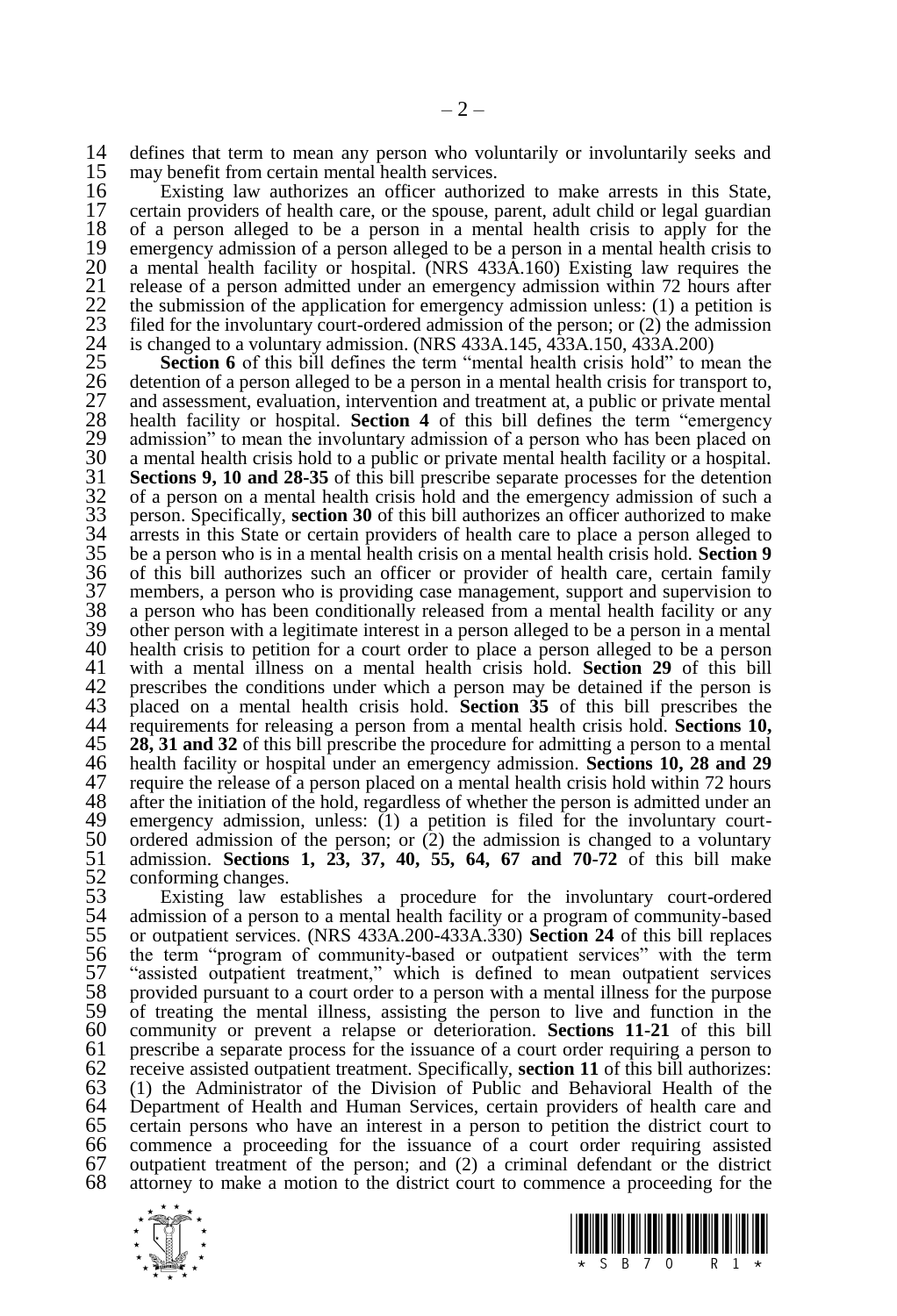69 issuance of a court order requiring assisted outpatient treatment of the defendant or<br>70 the district court to commence such a proceeding on its own motion **Section 11** 70 the district court to commence such a proceeding on its own motion. **Section 11** 71 prescribes the criteria for determining whether a person may be ordered to receive assisted outpatient treatment. **Section 13** of this bill requires certain persons who 72 assisted outpatient treatment. **Section 13** of this bill requires certain persons who 73 have evaluated a person who is the subject of a petition or motion for assisted 74 outpatient treatment to submit to the court a recommended treatment plan for the person. **Section 14** of this bill requires a person who is the subject of a petition or 75 person. **Section 14** of this bill requires a person who is the subject of a petition or 76 motion for assisted outpatient treatment to be represented by counsel at all stages of 77 the proceedings. **Section 18** of this bill authorizes a court to order a person to 77 the proceedings. **Section 18** of this bill authorizes a court to order a person to 78 receive assisted outpatient treatment if: (1) at the conclusion of the proceedings, 79 there is clear and convincing evidence that the person to be treated meets the 80 applicable criteria for the initiation or renewal of such treatment: and (2) a person 80 applicable criteria for the initiation or renewal of such treatment; and (2) a person 81 professionally qualified in the field of psychiatric mental health is able to treat the 82 person in the county where the person to receive the treatment resides. Section 21 82 person in the county where the person to receive the treatment resides. **Section 21**<br>83 of this bill prescribes a procedure for renewing an order for assisted outpatient 83 of this bill prescribes a procedure for renewing an order for assisted outpatient Represent Rection 23.5 of this bill revises the definition of "person professionally 84 treatment. **Section 23.5** of this bill revises the definition of "person professionally 85 qualified in the field of psychiatric mental health" for purposes relating to 86 eligibility to provide assisted outpatient treatment and certain other purposes.<br>87 Sections 1, 27, 38, 41, 44, 45, 49, 51-54, 57-63, 69 and 72-75 of this bill make 87 **Sections 1, 27, 38, 41, 44, 45, 49, 51-54, 57-63, 69 and 72-75** of this bill make 88 conforming changes.<br>89 **Section 26** of the

89 **Section 26** of this bill requires the Division and the Attorney General to 90 approve all forms for the detainment evaluation treatment and conditional release 90 approve all forms for the detainment, evaluation, treatment and conditional release<br>91 of any person under chapter 433A of NRS and furnish the forms to the clerks of 91 of any person under chapter 433A of NRS and furnish the forms to the clerks of  $92$  district courts in each county. **Section 36** of this bill revises requirements governing 92 district courts in each county. **Section 36** of this bill revises requirements governing a petition for involuntary court-ordered admission. **Section 39** of this bill requires a 93 a petition for involuntary court-ordered admission. **Section 39** of this bill requires a 94 person who submits such a petition to notify the court if the subject of the petition 94 person who submits such a petition to notify the court if the subject of the petition 95 is currently admitted to a mental health facility or hospital and is transferred to 95 is currently admitted to a mental health facility or hospital and is transferred to 96 another mental health facility or hospital.<br>97 Existing law: (1) requires the tran

97 Existing law: (1) requires the transfer of proceedings for the involuntary 98 admission of a person if professionals who are qualified to examine the person are<br>99 not available in the county where the petition is filed: and (2) provides that the 99 not available in the county where the petition is filed; and  $(2)$  provides that the  $(100)$  expense of proceedings for involuntary admission are to be paid by the county 100 expense of proceedings for involuntary admission are to be paid by the county 101 where the petition is filed or, if the subject of the petition does not reside in that 101 where the petition is filed or, if the subject of the petition does not reside in that 102 county, the county of the State where he or she last resided. (NRS 433A.260) 102 county, the county of the State where he or she last resided. (NRS 433A.260) 103 **Section 41.5** of this bill imposes specific requirements for the transfer of 103 **Section 41.5** of this bill imposes specific requirements for the transfer of 104 proceedings from a county where qualified professionals are not available to 104 proceedings from a county where qualified professionals are not available to 105 conduct the examination to a county where qualified professionals are available. 105 conduct the examination to a county where qualified professionals are available.<br>106 **Section 41.5** also revises requirements governing the payment of the cost of 106 **Section 41.5** also revises requirements governing the payment of the cost of 107 proceedings for involuntary admission to require such cost to be paid by the county 107 proceedings for involuntary admission to require such cost to be paid by the county  $108$  in which the subject of the petition resides. **Section 42** of this bill removes a 108 in which the subject of the petition resides. **Section 42** of this bill removes a 109 requirement that the same counsel must continue to represent a person who is 110 involuntarily admitted to a program of community-based or outpatient services 110 involuntarily admitted to a program of community-based or outpatient services 111 until the person is unconditionally released. Section 43 of this bill provides that. 111 until the person is unconditionally released. **Section 43** of this bill provides that, 112 once a person is involuntarily admitted to a mental health facility: (1) the admitting court is prohibited from transferring the case; and (2) the mental health facility is 113 court is prohibited from transferring the case; and  $(2)$  the mental health facility is 114 required to notify the court if the person is transferred. **Section 50** of this bill 114 required to notify the court if the person is transferred. **Section 50** of this bill 115 prohibits the transfer of a consumer who has been admitted to a mental health 116 facility or required to receive assisted outpatient treatment to another facility or 116 facility or required to receive assisted outpatient treatment to another facility or provider of treatment, as applicable, unless arrangements relating to the costs of 117 provider of treatment, as applicable, unless arrangements relating to the costs of 118 treatment are made between the facility or provider and the consumer or the person 118 treatment are made between the facility or provider and the consumer or the person who requested the admission or treatment. 119 who requested the admission or treatment.<br>120 **Section 47** of this bill: (1) requires the

120 **Section 47** of this bill: (1) requires the notification of the court when a person 121 who has been involuntarily admitted to a mental health facility is conditionally 121 who has been involuntarily admitted to a mental health facility is conditionally released: (2) revises the criteria for determining whether such a person may be 122 released; (2) revises the criteria for determining whether such a person may be conditionally released: and (3) authorizes the court to periodically review the terms 123 conditionally released; and (3) authorizes the court to periodically review the terms



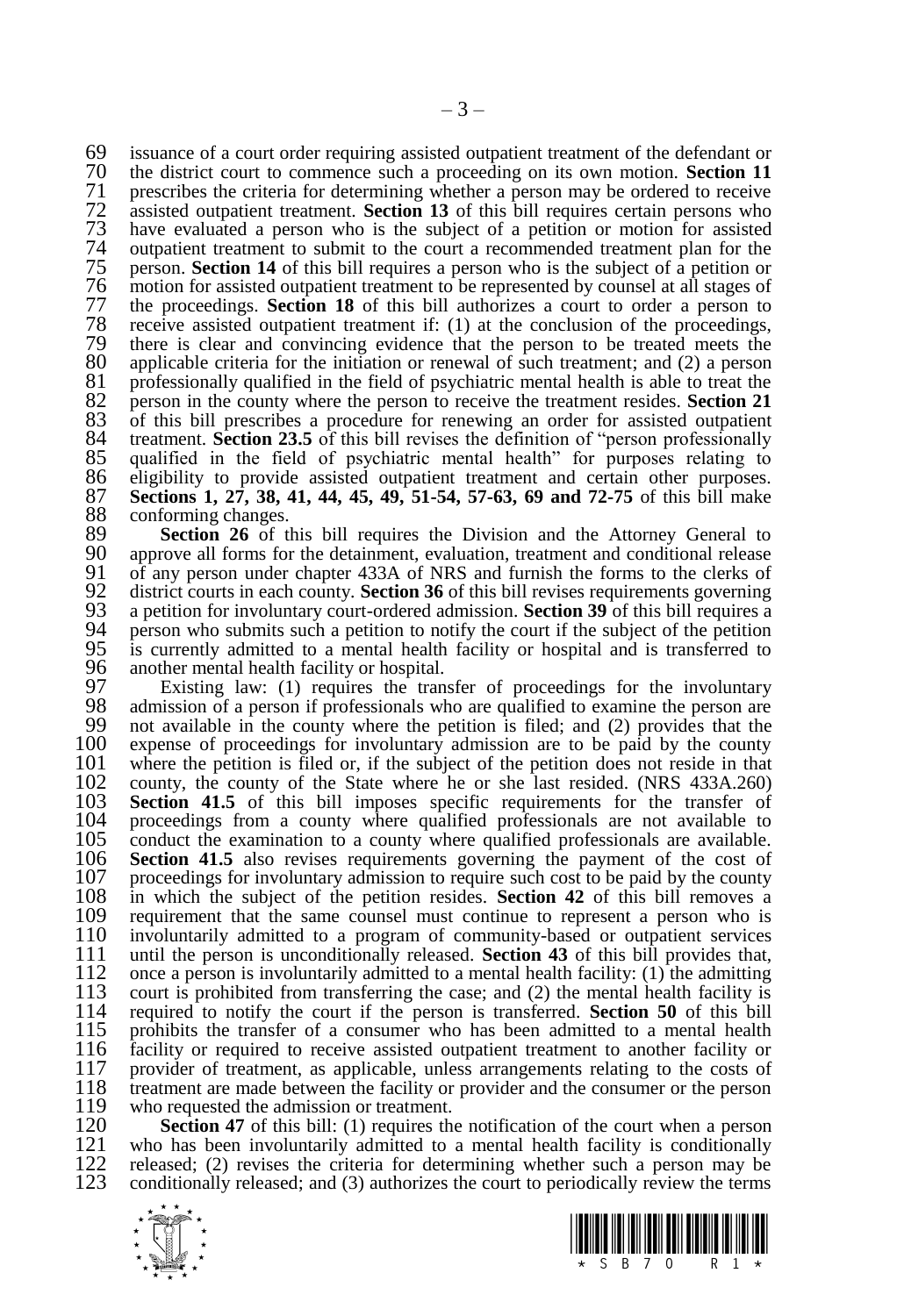124 of the conditional release. **Sections 39 and 47** of this bill revise the procedure for 125 admitting a person who has been conditionally released to a mental health facility 126 or hospital when conditional release is no longer appropriate. **Section 48** of this 126 or hospital when conditional release is no longer appropriate. **Section 48** of this 127 bill: (1) abolishes a requirement that an evaluation team evaluate a person who is 128 involuntarily admitted by court order to a bill:  $(1)$  abolishes a requirement that an evaluation team evaluate a person who is 128 involuntarily admitted by court order to a mental health facility or required to receive assisted outpatient treatment before the person may be unconditionally 129 receive assisted outpatient treatment before the person may be unconditionally released before the expiration of the order: and (2) makes certain other minor 130 released before the expiration of the order; and  $(2)$  makes certain other minor 131 revisions concerning unconditional release. **Sections 47** and 48 impose specific 131 revisions concerning unconditional release. **Sections 47** and 48 impose specific 132 requirements concerning notification of the guardian of a person who is conditionally released from a mental health facility or unconditionally released 133 conditionally released from a mental health facility or unconditionally released 134 from a mental health facility or assisted outpatient treatment. 134 from a mental health facility or assisted outpatient treatment.<br>135 Existing law requires a court to seal all records related

135 Existing law requires a court to seal all records related to the admission and 136 treatment of any person admitted to a mental health facility or a program of 136 treatment of any person admitted to a mental health facility or a program of community-based or outpatient services. (NRS 433A.715) Section 56 of this bill 137 community-based or outpatient services. (NRS 433A.715) **Section 56** of this bill 138 additionally requires a court to seal records governing any other proceedings 138 additionally requires a court to seal records governing any other proceedings conducted under chapter 433A of NRS. conducted under chapter 433A of NRS.

## THE PEOPLE OF THE STATE OF NEVADA, REPRESENTED IN SENATE AND ASSEMBLY, DO ENACT AS FOLLOWS:

1 **Section 1.** NRS 433.4295 is hereby amended to read as follows:

3 433.4295 1. Each policy board shall:<br>4 (a) Advise the Department Division and

4 (a) Advise the Department, Division and Commission regarding:

5 (1) The behavioral health needs of adults and children in the 6 behavioral health region;<br> $\frac{7}{2}$  (2) Any progress

 (2) Any progress, problems or proposed plans relating to the provision of behavioral health services and methods to improve the provision of behavioral health services in the behavioral health 10 region;

11 (3) Identified gaps in the behavioral health services which 12 are available in the behavioral health region and any 13 recommendations or service enhancements to address those gaps;

 (4) Any federal, state or local law or regulation that relates to behavioral health which it determines is redundant, conflicts with other laws or is obsolete and any recommendation to address any such redundant, conflicting or obsolete law or regulation; and

18 (5) Priorities for allocating money to support and develop 19 behavioral health services in the behavioral health region.

20 (b) Promote improvements in the delivery of behavioral health 21 services in the behavioral health region.

 (c) Coordinate and exchange information with the other policy boards to provide unified and coordinated recommendations to the Department, Division and Commission regarding behavioral health services in the behavioral health region.



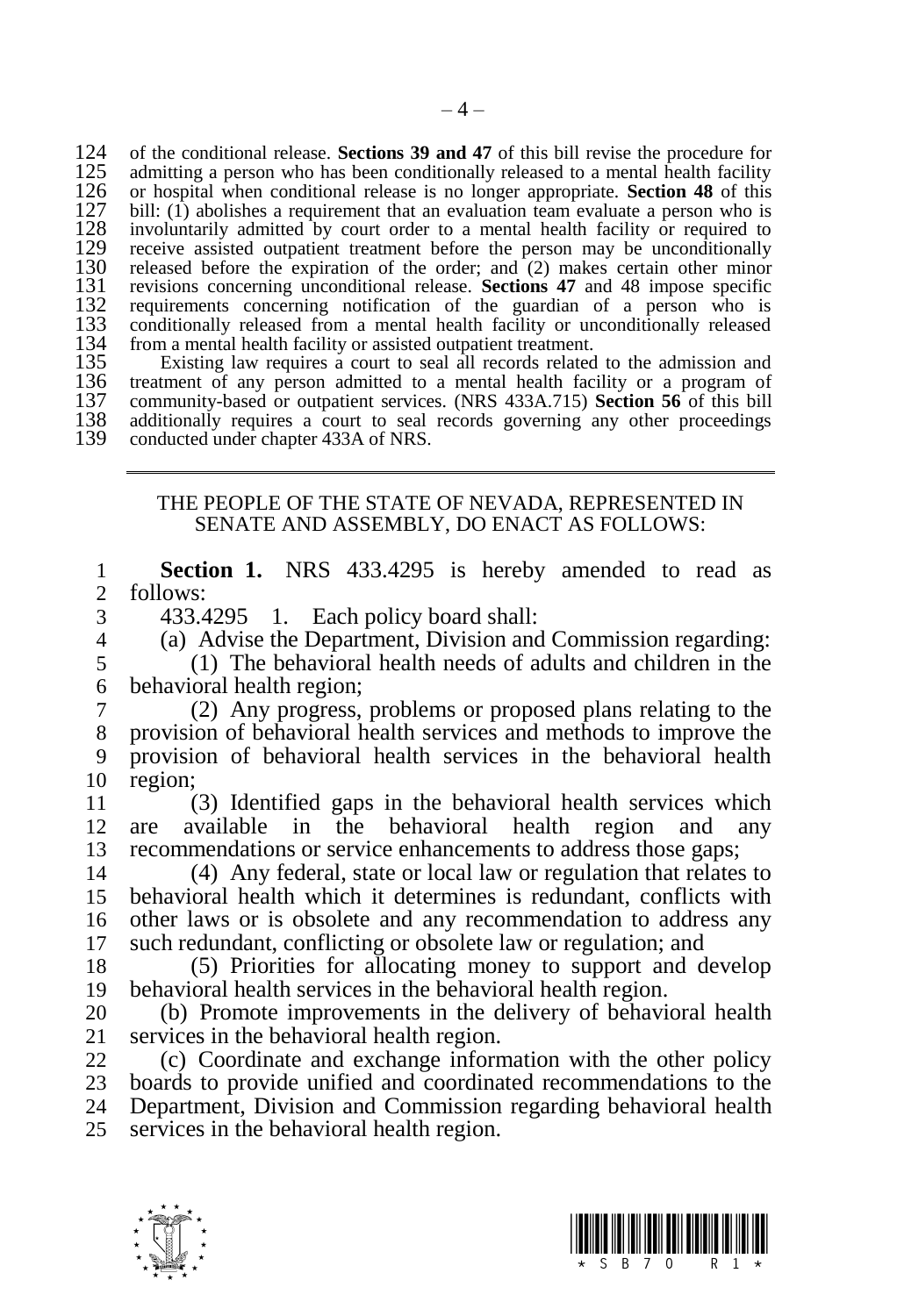(d) Review the collection and reporting standards of behavioral health data to determine standards for such data collection and reporting processes.

 (e) To the extent feasible, establish an organized, sustainable and accurate electronic repository of data and information concerning behavioral health and behavioral health services in the behavioral health region that is accessible to members of the public on an Internet website maintained by the policy board. A policy board may collaborate with an existing community-based organization to establish the repository.

 (f) To the extent feasible, track and compile data concerning *persons placed on a mental health crisis hold pursuant to NRS 433A.160,* persons admitted to mental health facilities and hospitals *under an emergency admission* pursuant to **[**NRS 433A.145 to 433A.197, inclusive, and**]** *section 10 of this act, persons admitted*  to mental health facilities **[**and programs of community-based or outpatient services**]** *under an involuntary court-ordered admission*  pursuant to NRS 433A.200 to 433A.330, inclusive, *and persons ordered to receive assisted outpatient treatment pursuant to sections 11 to 21, inclusive, of this act* in the behavioral health region, including, without limitation:

(1) The outcomes of treatment provided to such persons; and

23 (2) Measures taken upon and after the release of such 24 persons to address behavioral health issues and prevent future persons to address behavioral health issues and prevent future *mental health crisis holds and* admissions.

 (g) Identify and coordinate with other entities in the behavioral health region and this State that address issues relating to behavioral health to increase awareness of such issues and avoid duplication of efforts.

 (h) In coordination with existing entities in this State that address issues relating to behavioral health services, submit an annual report to the Commission which includes, without limitation:

 (1) The specific behavioral health needs of the behavioral health region;

 (2) A description of the methods used by the policy board to collect and analyze data concerning the behavioral health needs and problems of the behavioral health region and gaps in behavioral health services which are available in the behavioral health region, including, without limitation, a list of all sources of such data used by the policy board;

 (3) A description of the manner in which the policy board has carried out the requirements of paragraphs (c) and (g) of subsection 1 and the results of those activities; and

 (4) The data compiled pursuant to paragraph (f) and any conclusions that the policy board has derived from such data.



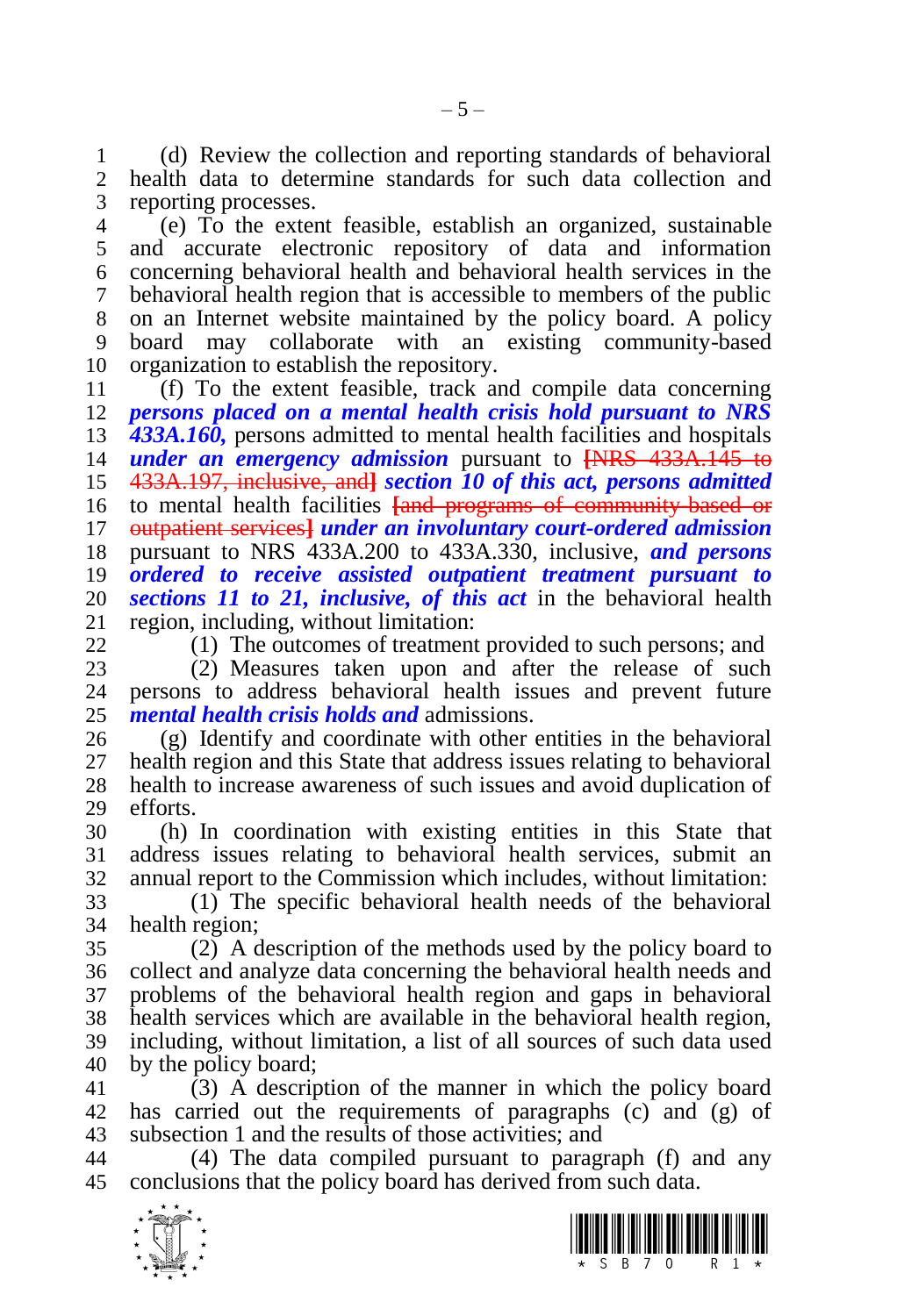2. A report described in paragraph (h) of subsection 1 may be submitted more often than annually if the policy board determines that a specific behavioral health issue requires an additional report to the Commission.

**Sec. 2.** NRS 433.5456 is hereby amended to read as follows:

 433.5456 "Chemical restraint" means the administration of drugs *to a person* for the specific and exclusive purpose of controlling an acute or episodic **[**aggressive**]** behavior *that places the person or others at a risk of harm* when *less restrictive* alternative intervention techniques have failed to limit or control the behavior. The term does not include the administration of drugs **[**on a regular basis, as**]** prescribed by a physician, **[**to treat the symptoms of**]** *physician assistant or advanced practice registered nurse as standard treatment for the* mental **[**,**]** *or* physical **[**, emotional or 15 behavioral disorders and for assisting a person in gaining self-

 control over his or her impulses.**]** *condition of the person.* **Sec. 3.** Chapter 433A of NRS is hereby amended by adding thereto the provisions set forth as sections 3.5 to 22, inclusive, of

this act.

 **Sec. 3.5.** *"Consumer" means any person who, whether voluntarily or involuntarily, seeks and can benefit from care, treatment and training:*

 *1. In a public or private mental health facility or other public or private facility offering mental health services; or*

 *2. From a person professionally qualified in the field of psychiatric mental health who provides assisted outpatient treatment.*

 **Sec. 4.** *"Emergency admission" means the involuntary admission of a person who has been placed on a mental health crisis hold to a public or private mental health facility or hospital pursuant to section 10 of this act.*

 **Sec. 5.** *"Involuntary court-ordered admission" means the admission of a person in a mental health crisis to a public or private mental health facility ordered by a court pursuant to NRS 433A.200 to 433A.330, inclusive.*

 **Sec. 6.** *"Mental health crisis hold" means the detention of a person alleged to be a person in a mental health crisis for transport, assessment, evaluation, intervention and treatment pursuant to NRS 433A.160.*

 **Sec. 7.** *"Supporter" has the meaning ascribed to it in NRS 162C.090.*

 **Sec. 8.** *"Voluntary admission" means the admission of a person to a public or private mental health facility or a division facility pursuant to NRS 433A.140 as a voluntary consumer for the purposes of observation, diagnosis, care and treatment.*



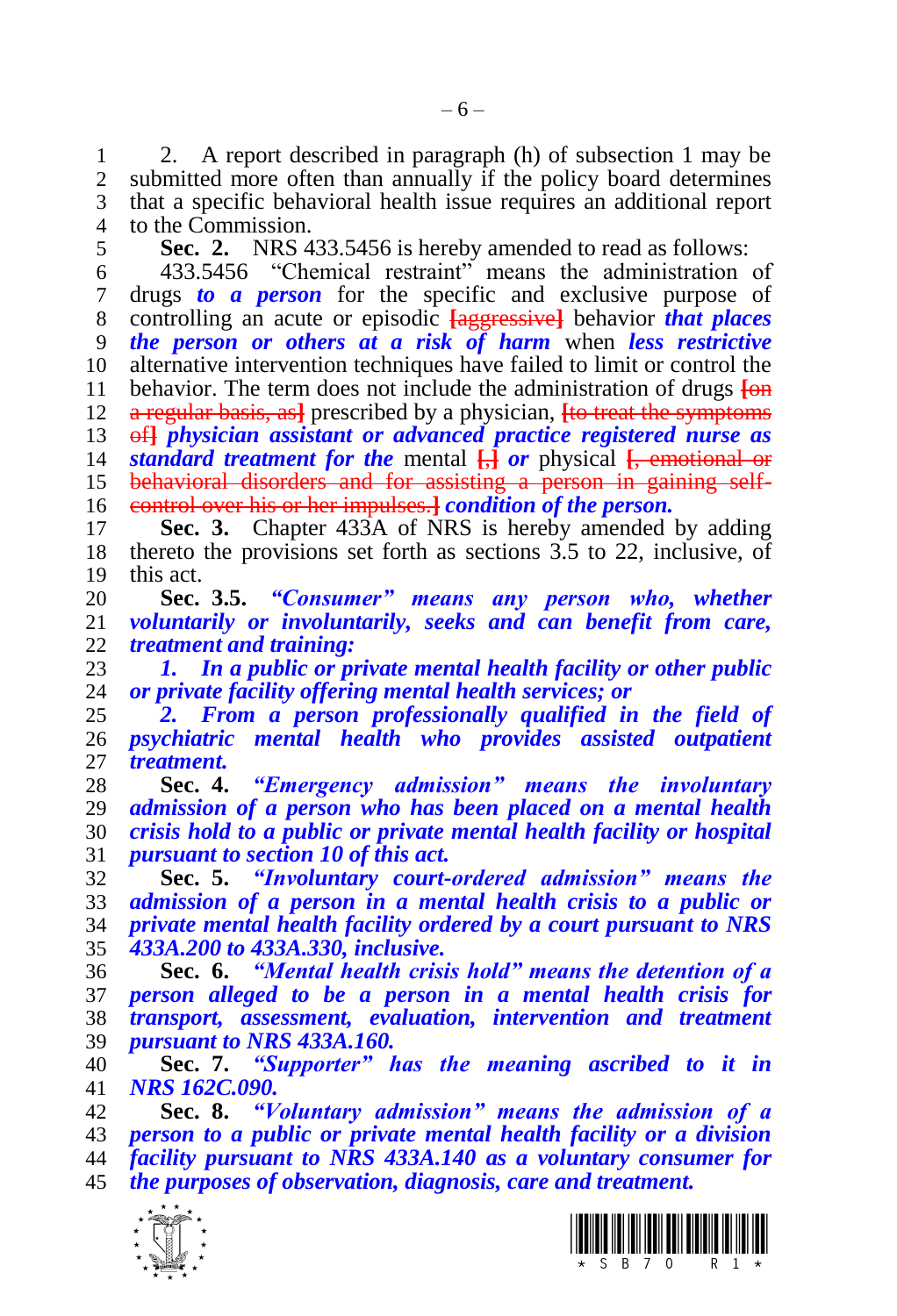**Sec. 9.** *1. A person listed in subsection 2 may petition a district court for an order requiring any peace officer to place a person alleged to be in a mental health crisis on a mental health crisis hold pursuant to NRS 433A.160.*

*2. A petition pursuant to subsection 1 may be made by:*

 *(a) An officer authorized to make arrests in the State of Nevada;*

 *(b) A physician, physician assistant, psychologist, marriage and family therapist, clinical professional counselor, social worker or registered nurse;*

 *(c) The spouse, parent, adult child or legal guardian of a person alleged to be a person in a mental health crisis;* 

 *(d) A person who is providing case management, support and supervision to a person who has been conditionally released pursuant to NRS 433A.380, including, without limitation, a member of the staff of a community treatment program, social services agency, mobile crisis team or multi-disciplinary team that is providing case management, support and supervision to the person who is the subject of the petition; or*

 *(e) Any other person who has a legitimate interest in a person alleged to be a person in a mental health crisis.* 

 *3. A petition pursuant to subsection 1 that concerns a person who is receiving assisted outpatient treatment ordered pursuant to section 18 of this act must be accompanied by:*

 *(a) A copy of the order for assisted outpatient treatment, including, without limitation, the list of services that the person has been ordered to receive; and*

 *(b) A list of the provisions of the order with which the person has failed to comply, if any.*

 *4. The district court may issue an order to place a person alleged to be in a mental health crisis on a mental health crisis hold only if it is satisfied that there is probable cause to believe that the person who is the subject of the petition is a person in a mental health crisis. If the district court issues such an order, the court shall ensure the delivery of the order to the sheriff of the county. The sheriff shall:*

 *(a) Provide the order to the public or private mental health facility or hospital to which the person placed on a mental health crisis hold is transported; or* 

 *(b) Arrange for the person who transports the person placed on a mental health crisis hold to a public or private mental health facility or hospital to provide the order to the facility or hospital.*

 **Sec. 10.** *1. A public or private mental health facility or hospital may admit a person who has been placed on a mental health crisis hold under an emergency admission if:*



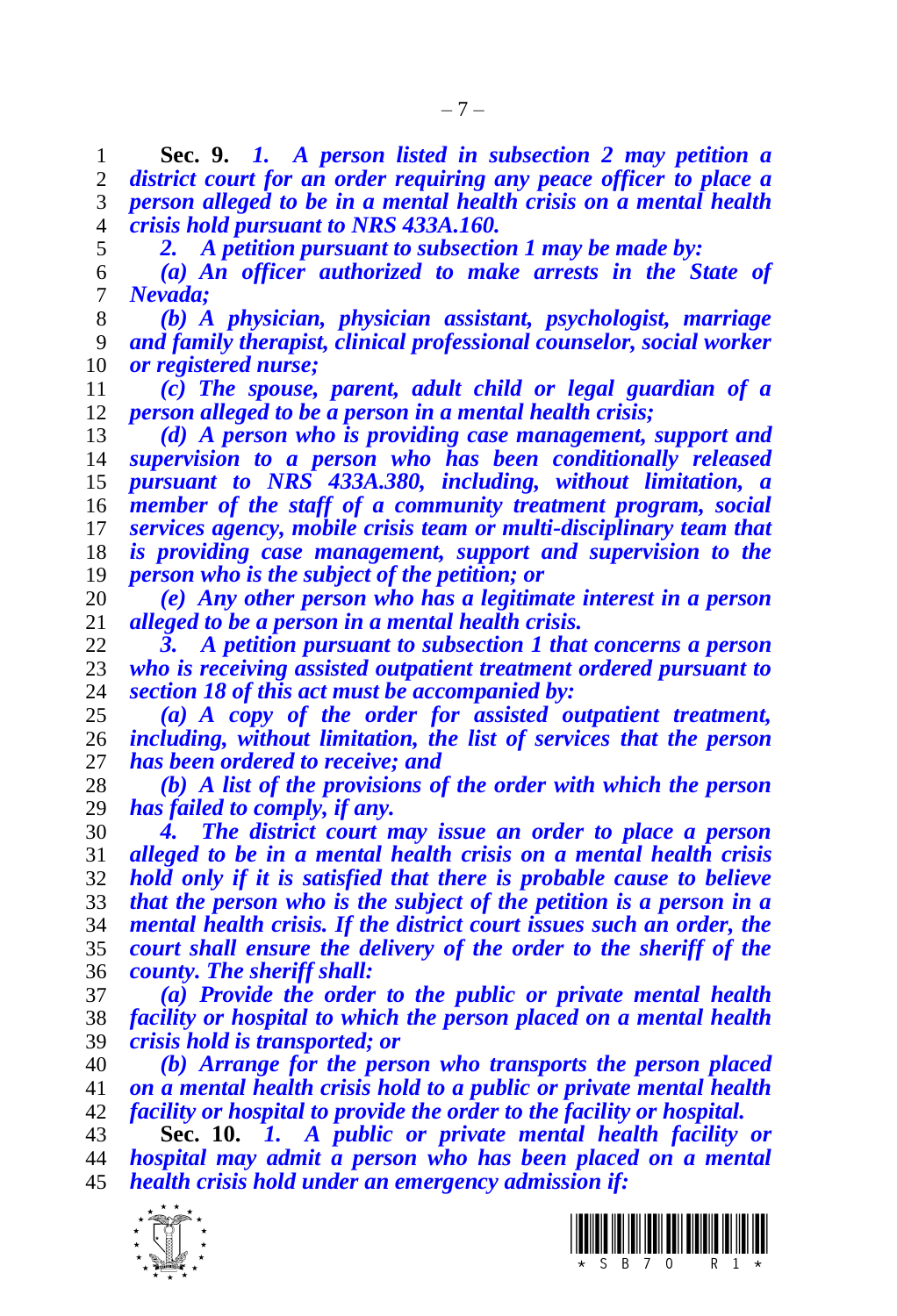*(a) After conducting an examination pursuant to NRS 433A.165, a physician, physician assistant or advanced practice registered nurse determines that the person does not have a medical condition, other than a psychiatric condition, which requires immediate treatment;*

 *(b) A psychologist, a physician, a physician assistant under the supervision of a psychiatrist, a clinical social worker who has the psychiatric training and experience prescribed by the Board of Examiners for Social Workers pursuant to NRS 641B.160 or an advanced practice registered nurse who has the psychiatric training and experience prescribed by the State Board of Nursing pursuant to NRS 632.120, who is employed by the public or private mental health facility or hospital completes a certificate pursuant to NRS 433A.170;*

 *(c) A psychiatrist or a psychologist or, if a psychiatrist or a psychologist is not available, a physician or an advanced practice registered nurse who has the training and experience prescribed by the State Board of Nursing pursuant to NRS 632.120, evaluates the person at the time of admission and determines that the person is a person in a mental health crisis; and*

*(d) A psychiatrist approves the admission.*

 *2. The provisions of subsections 2 and 3 of NRS 433A.150 continue to apply to a person who is admitted to a public or private mental health facility or hospital under an emergency admission pursuant to this section.*

 **Sec. 11.** *1. A proceeding for an order requiring any person in the State of Nevada to receive assisted outpatient treatment may be commenced by the filing of a petition for such an order with the clerk of the district court of the county where the person who is to be treated is present. The petition may be filed by:*

 *(a) Any person who is at least 18 years of age and resides with the person to be treated;*

 *(b) The spouse, parent, adult sibling, adult child or legal guardian of the person to be treated;*

 *(c) A physician, physician assistant, psychologist, social worker or registered nurse who is providing care to the person to be treated;*

*(d) The Administrator or his or her designee; or*

 *(e) The medical director of a division facility in which the person is receiving treatment or the designee of the medical director of such a division facility.*

 *2. A proceeding to require a person who is the defendant in a criminal proceeding in the district court to receive assisted outpatient treatment may be commenced by the district court, on* 



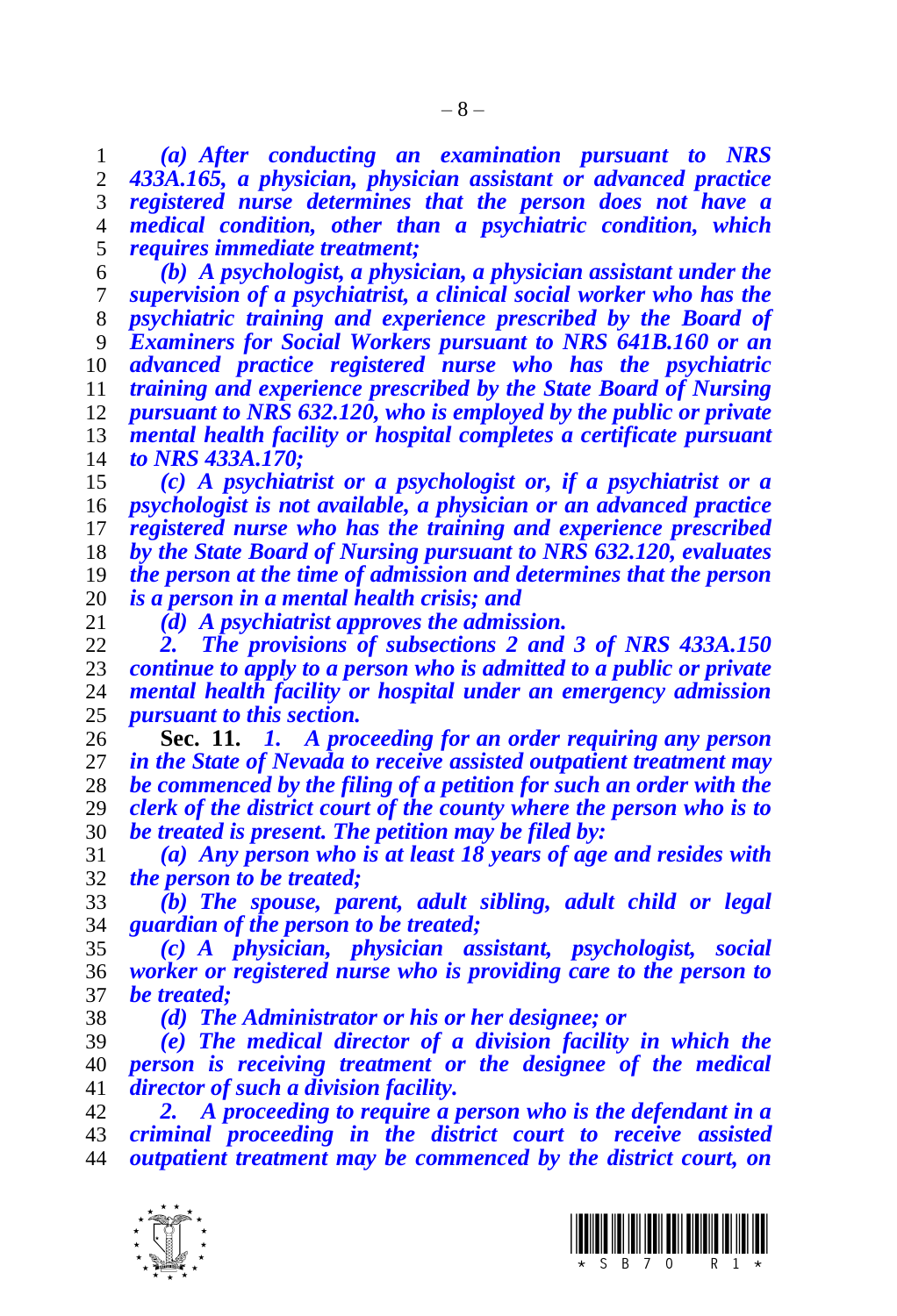*its own motion, or by motion of the defendant or the district attorney if:*

 *(a) The defendant has been examined in accordance with NRS 178.415;*

 *(b) The defendant is not eligible for commitment to the custody of the Administrator pursuant to NRS 178.461; and*

 *(c) The Division makes a clinical determination that assisted outpatient treatment is appropriate.*

 *3. A petition filed pursuant to subsection 1 or a motion made pursuant to subsection 2 must allege the following concerning the person to be treated:*

*(a) The person is at least 18 years of age.*

*(b) The person has a mental illness.*

 *(c) The person has a history of poor compliance with treatment for his or her mental illness that has resulted in at least one of the following circumstances:*

 *(1) At least twice during the immediately preceding 48 months, poor compliance with treatment has been a significant factor in the person being hospitalized or receiving services in the behavioral health unit of a federal or state prison or a county or city jail or detention center. The 48-month period described in this subparagraph must be extended by the amount of time that the person has been hospitalized, incarcerated or detained if poor compliance with treatment for his or her mental illness was a significant factor in the person being hospitalized, incarcerated or detained.*

 *(2) Poor compliance with treatment has resulted in at least one act of serious violence toward himself or herself or others or threat or attempt to cause serious physical harm to himself or herself or others during the immediately preceding 48 months in which the person has not been hospitalized, incarcerated or detained. The 48-month period described in this subparagraph must be extended by the amount of time that the person has been hospitalized, incarcerated or detained if poor compliance with treatment for his or her mental illness was a significant factor in the person being hospitalized, incarcerated or detained.*

 *(3) Poor compliance with treatment has resulted in the person being hospitalized, incarcerated or detained for at least 6*  months and the person:

 *(I) Is scheduled to be discharged or released from such hospitalization, incarceration or detention during the 30 days immediately following the date of the petition; or*

 *(II) Has been discharged or released from such hospitalization, incarceration or detention during the 60 days immediately preceding the date of the petition.* 





 $-9-$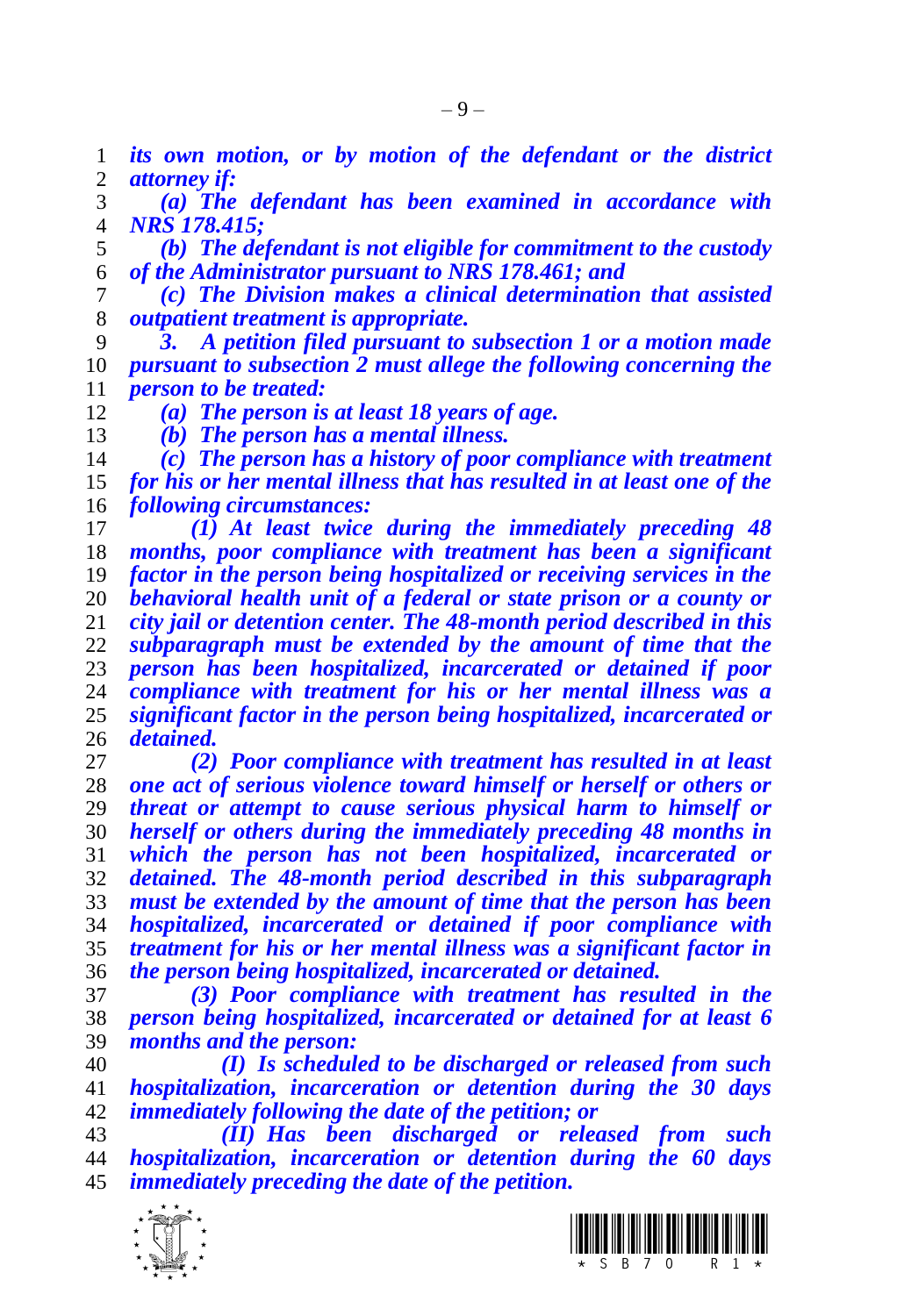*(d) The person is capable of surviving in the community in which he or she resides without presenting a substantial likelihood of serious harm to himself or herself or others, as determined pursuant to NRS 433A.0195, if he or she receives assisted outpatient treatment.*

 *(e) The person requires assisted outpatient treatment to prevent further disability or deterioration that presents a substantial likelihood of serious harm to himself or herself or others, as determined pursuant to NRS 433A.0195.*

 *4. A petition filed pursuant to subsection 1 or a motion made pursuant to subsection 2 must be accompanied by:*

 *(a) A sworn statement or a declaration that complies with the provisions of NRS 53.045 by a physician, a psychologist, a physician assistant under the supervision of a psychiatrist, a clinical social worker who has the psychiatric training and experience prescribed by the Board of Examiners for Social Workers pursuant to NRS 641B.160 or an advanced practice registered nurse who has the psychiatric training and experience prescribed by the State Board of Nursing pursuant to NRS 632.120, stating that he or she:*

 *(1) Assessed the person who is the subject of the petition or motion not earlier than 10 days before the filing of the petition or making of the motion;*

 *(2) Recommends that the person be ordered to receive assisted outpatient treatment; and*

 *(3) Is willing and able to testify at a hearing on the petition or motion; and*

 *(b) A sworn statement or a declaration that complies with the provisions of NRS 53.045 from a person professionally qualified in the field of psychiatric mental health stating that he or she is willing to provide assisted outpatient treatment for the person in the county where the person resides.*

 *5. A copy of the petition filed pursuant to subsection 1 or a motion made pursuant to subsection 2 must be served upon the person who is the subject of the petition or motion or his or her counsel and, if applicable, his or her legal guardian.*

 **Sec. 12.** *1. Immediately after the clerk of the district court receives a petition filed pursuant to subsection 1 of section 11 of this act or section 21 of this act, the clerk shall transmit the petition to the appropriate district judge, who shall set a time, date and place for its hearing. Immediately after a motion is made pursuant to subsection 2 of section 11 of this act, the district judge shall set a time, date and place for its hearing. The date must be:*

 *(a) Within 30 judicial days after the date on which the petition is received by the clerk or the motion is made, as applicable; or*



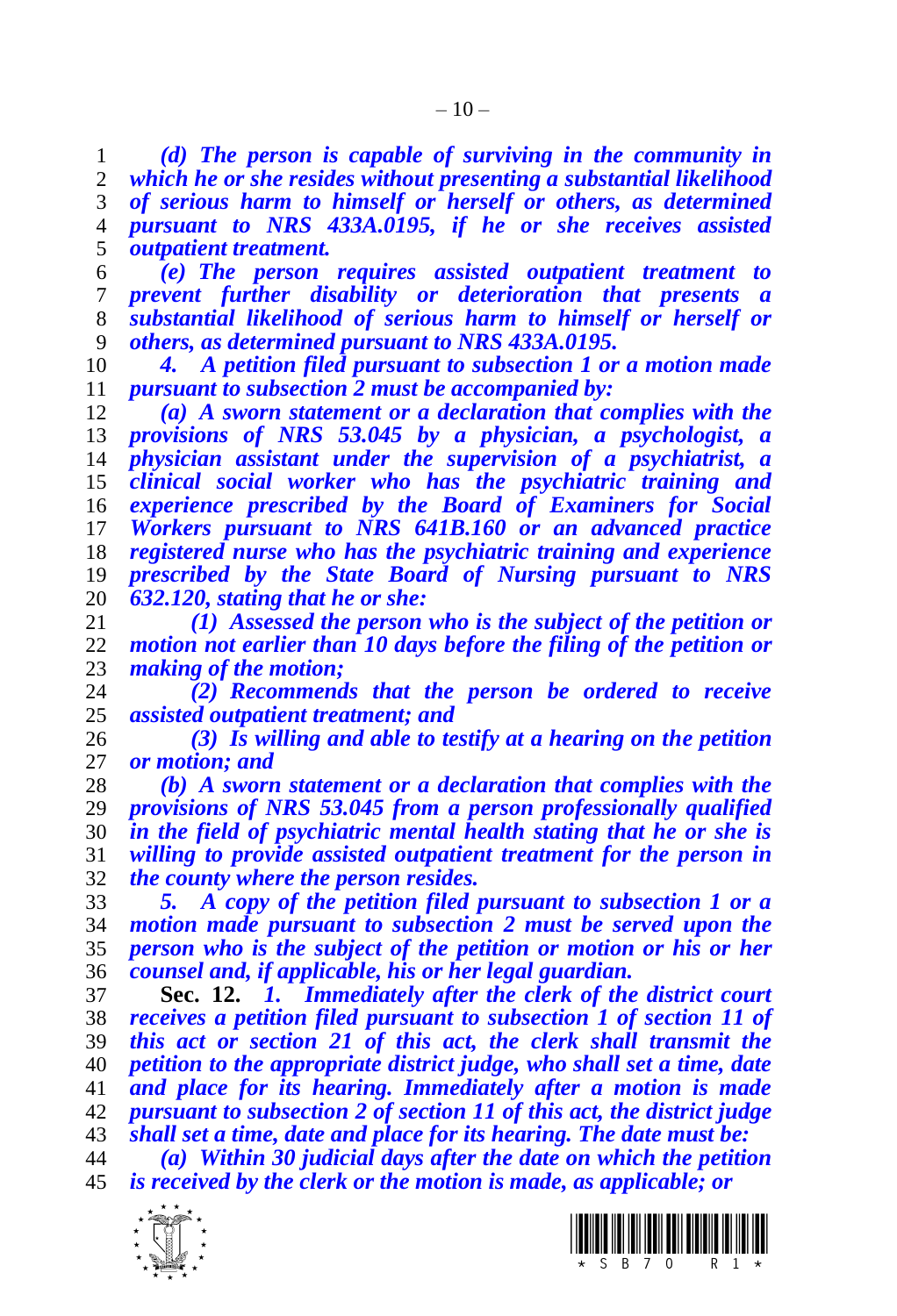*(b) If the person who is the subject of the petition or motion is hospitalized at the time of the petition or motion, before that person is to be discharged and within a sufficient time to arrange for a continuous transition from inpatient treatment to assisted outpatient treatment.*

 *2. If the Chief Judge, if any, of the district court has assigned a district court judge or hearing master to preside over hearings pursuant to this section, that judge or hearing master must preside over the hearing.*

 *3. The court shall give notice of the petition or motion and of the time, date and place of any proceedings thereon to the person who is the subject of the petition or motion, his or her attorney, if known, the person's legal guardian, the petitioner, if applicable, the district attorney of the county in which the court has its principal office, the local office of an agency or organization that receives money from the Federal Government pursuant to 42 U.S.C. §§ 10801 et seq., to protect and advocate the rights of persons with a mental illness and the administrative office of any public or private mental health facility or hospital in which the subject of the petition or motion is detained.*

 **Sec. 13.** *1. Before the date of a hearing on a petition or motion for assisted outpatient treatment, the person who made the sworn statement or declaration pursuant to paragraph (a) of subsection 4 of section 11 of this act, the personnel of the Division who made the clinical determination concerning the appropriateness of assisted outpatient treatment pursuant to paragraph (c) of subsection 2 of section 11 of this act or the person or entity who submitted the petition pursuant to section 21 of this act, as applicable, shall submit to the court a proposed written treatment plan created by a person professionally qualified in the field of psychiatric mental health who is familiar with the person who is the subject of the petition or motion, as applicable. The proposed written treatment plan must set forth:* 

 *(a) The services and treatment recommended for the person who is the subject of the petition or motion; and*

 *(b) The person who will provide such services and treatment and his or her qualifications.* 

 *2. Services and treatment set forth in a proposed written treatment plan must include, without limitation:*

 *(a) Case management services to coordinate the assisted outpatient treatment recommended pursuant to paragraph (b); and* 

 *(b) Assisted outpatient treatment which may include, without limitation:*

*(1) Medication;*



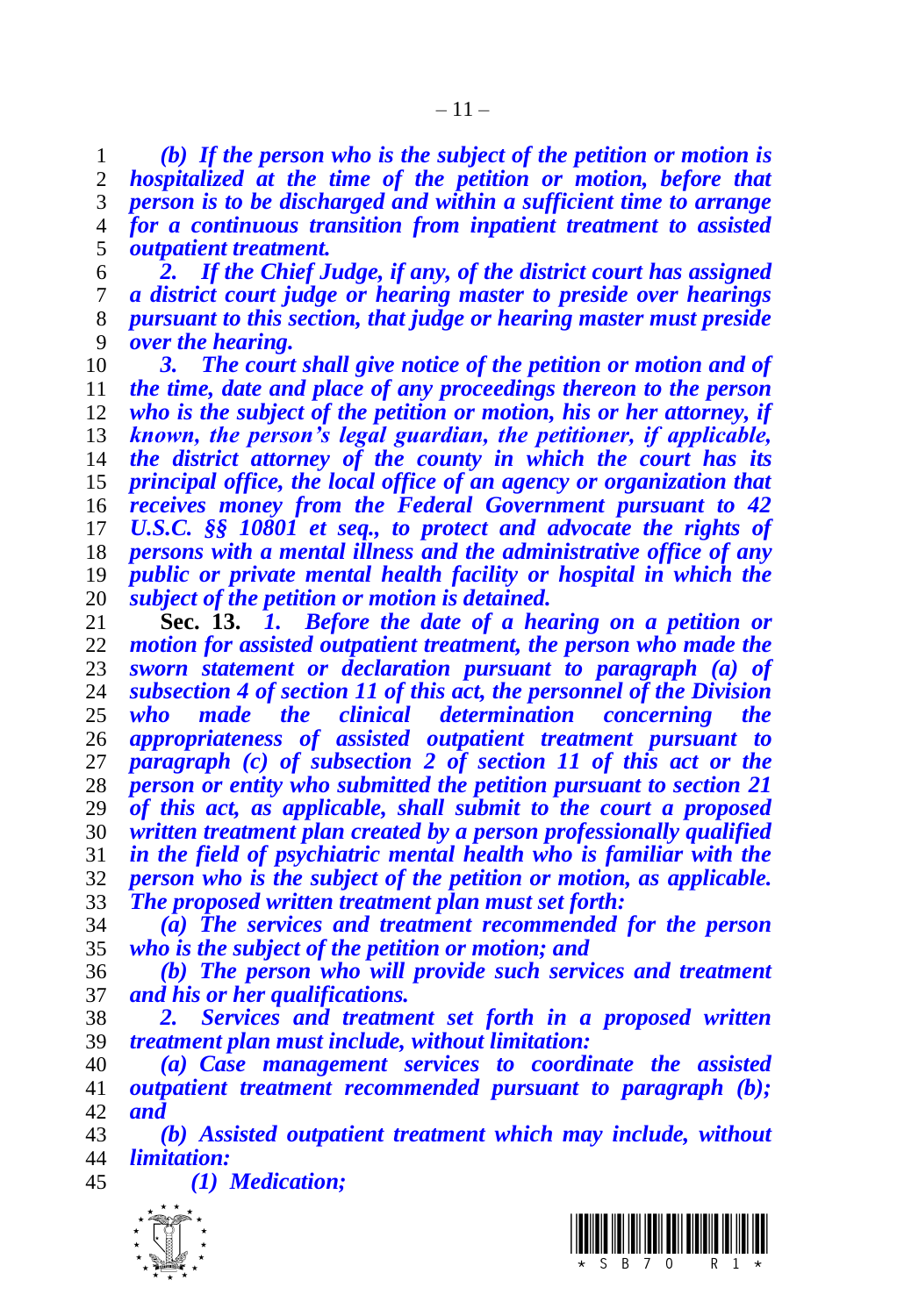*(2) Periodic blood or urine testing to determine whether the person is receiving such medication;*

- *(3) Individual or group therapy; (4) Full-day or partial-day programming activities;*
- 

*(5) Educational activities;*

*(6) Vocational training;*

*(7) Treatment and counseling for a substance use disorder;*

 *(8) If the person has a history of substance use, periodic blood or urine testing for the presence of alcohol or other recreational drugs;*

*(9) Supervised living arrangements; and*

 *(10) Any other services determined necessary to treat the mental illness of the person, assist the person in living or functioning in the community or prevent a deterioration of the mental or physical condition of the person.*

 *3. A person professionally qualified in the field of psychiatric mental health who is creating a proposed written treatment plan pursuant to subsection 1 shall:*

 *(a) Consider any wishes expressed by the person who is to be treated in an advance directive for psychiatric care executed pursuant to NRS 449A.600 to 449A.645, inclusive; and*

 *(b) Consult with the person who is to be treated, any providers of health care who are currently treating the person, any supporter or legal guardian of the person, and, upon the request of the person, any other person concerned with his or her welfare, including, without limitation, a relative or friend.*

 *4. If a proposed written treatment plan includes medication, the plan must specify the type and class of the medication and state whether the medication is to be self-administered or administered by a specific provider of health care. A proposed written treatment plan must not recommend the use of physical force or restraints to administer medication.*

 *5. If a proposed written treatment plan includes periodic blood or urine testing for the presence of alcohol or other recreational drugs, the plan must set forth sufficient facts to support a clinical determination that the person who is to be treated has a history of substance use disorder.*

 *6. If the person who is to be treated has executed an advance directive for psychiatric care pursuant to NRS 449A.600 to 449A.645, inclusive, a copy of the advance directive must be attached to the proposed written treatment plan.* 

 *7. As used in this section, "provider of health care" has the meaning ascribed to it in NRS 629.031.*

 **Sec. 14.** *1. The person who is the subject of a petition filed or motion made pursuant to section 11 or 21 of this act or any* 

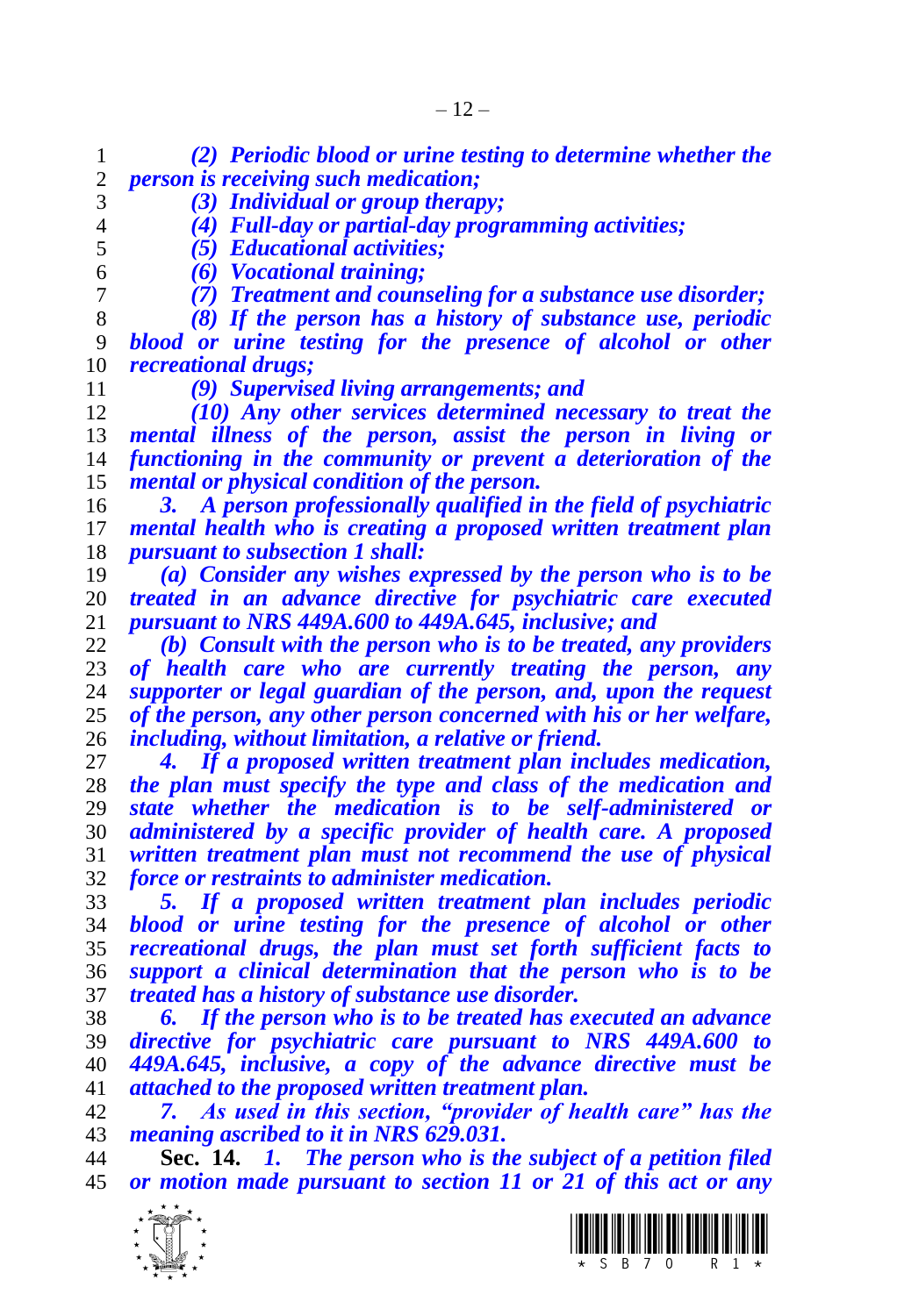*relative or friend on the person's behalf is entitled to retain counsel to represent the person in any proceeding before the district court relating to assisted outpatient treatment. If he or she fails or refuses to obtain counsel, the court must advise the person and his or her guardian or next of kin, if known, of such right to counsel and must appoint counsel, who may be the public defender or his or her deputy. The person must be represented by counsel at all stages of the proceedings.*

 *2. The court shall award compensation to any counsel appointed pursuant to subsection 1 for his or her services in an amount determined by the court to be fair and reasonable. The compensation must be charged against the estate of the person for whom the counsel was appointed or, if the person is indigent, against the county where the person who is the subject of the petition or motion last resided.*

 *3. The court shall, at the request of counsel representing the subject of the petition or motion in proceedings before the court relating to assisted outpatient treatment, grant a recess in the proceedings for the shortest time possible, but for not more than 7 days, to give the counsel an opportunity to prepare his or her case.*

 *4. If the person who is the subject of the petition or motion is ordered to receive assisted outpatient treatment, counsel must continue to represent the person until the person is released from the program. The court shall serve notice upon such counsel of any action that is taken involving the person while the person is required by the order to receive assisted outpatient treatment.*

 **Sec. 15.** *1. The district attorney of a county in which a petition is filed or motion is made pursuant to section 11 or 21 of this act or his or her deputy:*

 *(a) Must appear and represent the State in the proceedings for assisted outpatient treatment if:*

*(1) The proceedings were initiated by:*

 *(I) A petition filed pursuant to subsection 1 of section 11 of this act or section 21 of this act by the Administrator or his or her designee or the medical director of a division facility or his or her designee; or*

 *(II) A motion made pursuant to subsection 2 of section 11 of this act; and*

 *(2) The district attorney determines that there is clear and convincing evidence that the criteria prescribed in subsection 3 of section 11 of this act or subsection 1 of section 21 of this act, as applicable, are met.*

 *(b) May appear and represent the State in the proceedings for assisted outpatient treatment in any other case where the district attorney determines that there is clear and convincing evidence* 



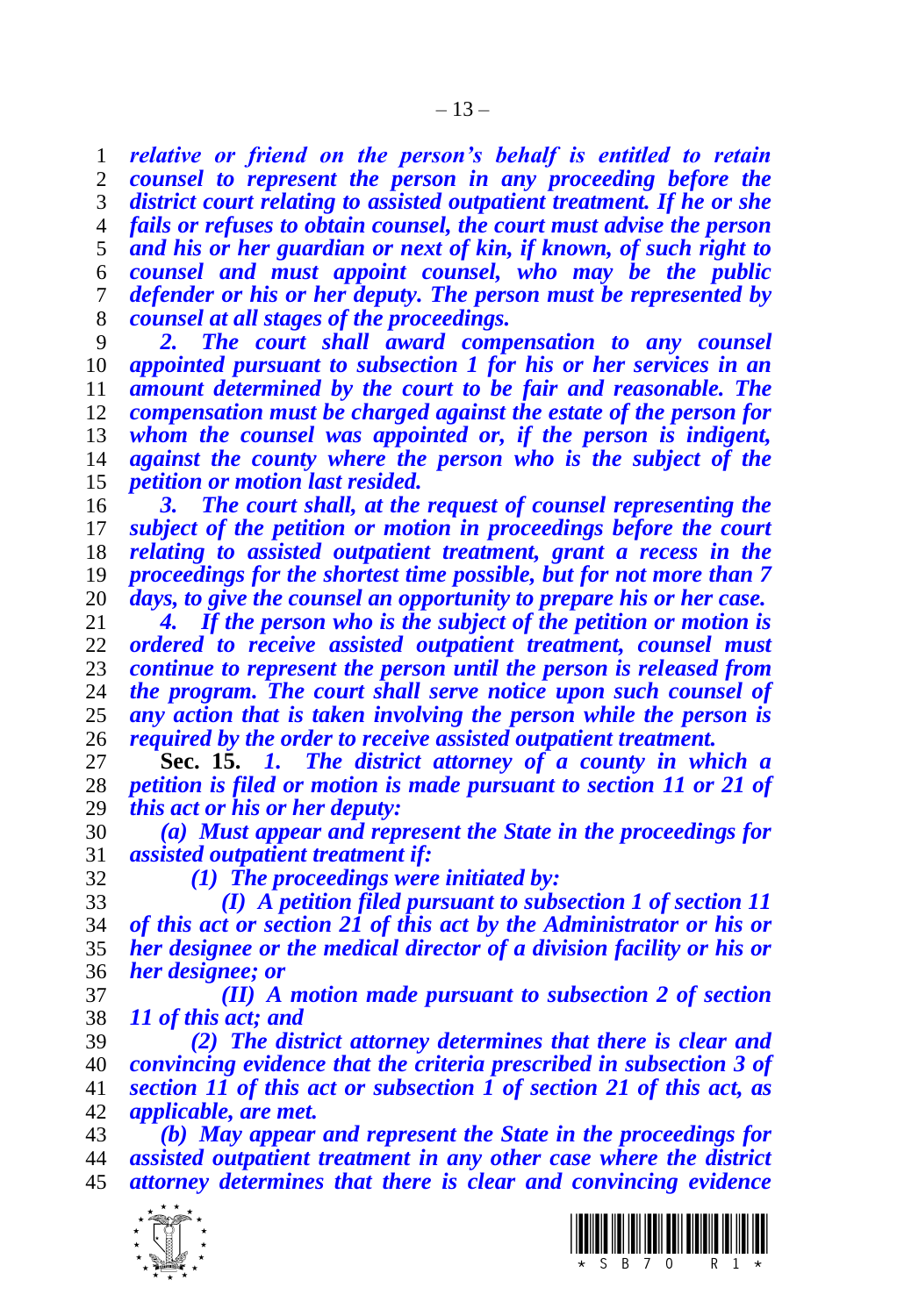*that the criteria prescribed in subsection 3 of section 11 of this act or subsection 1 of section 21 of this act, as applicable, are met.*

 *2. If the district attorney does not appear and represent the State in a proceeding for assisted outpatient treatment, the petitioner is responsible for presenting the case in support of the petition.*

 **Sec. 16.** *1. In proceedings for assisted outpatient treatment, the court shall hear and consider all relevant testimony, including, without limitation:*

 *(a) The testimony of the person who made a sworn statement or declaration pursuant to paragraph (a) of subsection 4 of section 11 of this act, any personnel of the Division responsible for a clinical determination made pursuant to paragraph (c) of subsection 2 of section 11 of this act or the person or entity responsible for the decision to submit a petition pursuant to section 21 of this act, as applicable;*

 *(b) The testimony of any supporter or legal guardian of the person who is the subject of the proceedings, if that person wishes to testify; and*

 *(c) If the proposed written treatment plan submitted pursuant to section 13 of this act recommends medication and the person who is the subject of the petition or motion objects to the recommendation, the testimony of the person professionally qualified in the field of psychiatric mental health who prescribed the recommendation.*

 *2. The court may consider testimony relating to any past actions of the person who is the subject of the petition or motion if such testimony is probative of the question of whether the person currently meets the criteria prescribed by subsection 3 of section 11 of this act or subsection 1 of section 21 of this act, as applicable.*

 **Sec. 17.** *1. Except as otherwise provided in subsection 2, the person who is the subject of a petition or motion for assisted outpatient treatment must be present at the proceedings on the petition or motion, as applicable, and may, at the discretion of the court, testify.*

 *2. The court may conduct the hearing on a petition or motion for assisted outpatient treatment in the absence of the person who is the subject of the petition or motion if:*

 *(a) The person has waived his or her right to attend the hearing after receiving notice pursuant to section 12 of this act and being advised of his or her right to be present and the potential consequences of failing to attend; and*

*(b) The counsel for the person is present.*



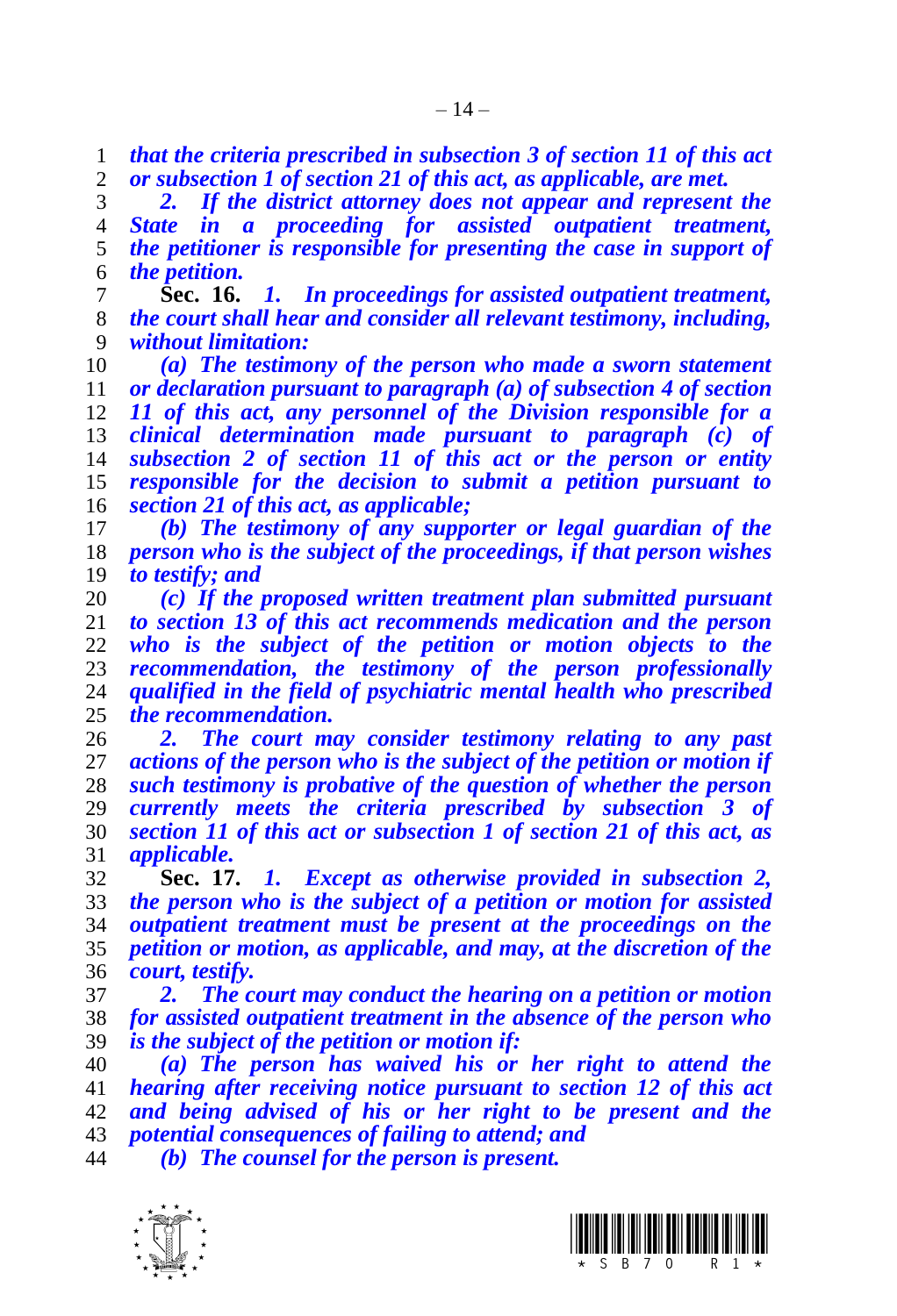**Sec. 18.** *1. If the district court finds, after proceedings for the assisted outpatient treatment of a person:*

 *(a) That the person professionally qualified in the field of psychiatric mental health who made the sworn statement or declaration pursuant to paragraph (b) of subsection 4 of section 11 of this act or submitted the petition pursuant to section 21 of this act, as applicable, is not able to provide treatment to the person who is the subject of the proceedings in the county where he or she resides or that there is not clear and convincing evidence that the person who is the subject of the proceedings meets the criteria prescribed in subsection 3 of section 11 of this act or subsection 1 of section 21 of this act, as applicable, the court must enter its finding to that effect and the person must not be ordered to receive assisted outpatient treatment.*

 *(b) That the person professionally qualified in the field of psychiatric mental health who made the sworn statement or declaration pursuant to paragraph (b) of subsection 4 of section 11 of this act or submitted the petition pursuant to section 21 of this act, as applicable, is able to provide treatment to the person who is the subject of the proceedings in the county where he or she resides and that there is clear and convincing evidence that the person who is the subject of the proceedings meets the criteria prescribed in subsection 3 of section 11 of this act or subsection 1 of section 21 of this act, as applicable, the court may order the person to receive assisted outpatient treatment. The order of the court must be interlocutory and must not become final if, within 30 days after the issuance of the order, the person is unconditionally released pursuant to NRS 433A.390.* 

 *2. If the district court finds, after proceedings for the assisted outpatient treatment of a defendant in a criminal proceeding pursuant to subsection 2 of section 11 of this act:*

 *(a) That the person professionally qualified in the field of psychiatric mental health who made the sworn statement or declaration pursuant to paragraph (b) of subsection 4 of section 11 of this act or submitted the petition pursuant to section 21 of this act, as applicable, is not able to provide treatment to the defendant in the county where he or she resides or that there is not clear and convincing evidence that the defendant meets the criteria prescribed in subsection 3 of section 11 of this act or subsection 1 of section 21 of this act, as applicable, the court must enter its finding to that effect and the defendant must not be ordered to receive assisted outpatient treatment.* 

 *(b) That the person professionally qualified in the field of psychiatric mental health who made the sworn statement or declaration pursuant to paragraph (b) of subsection 4 of section* 



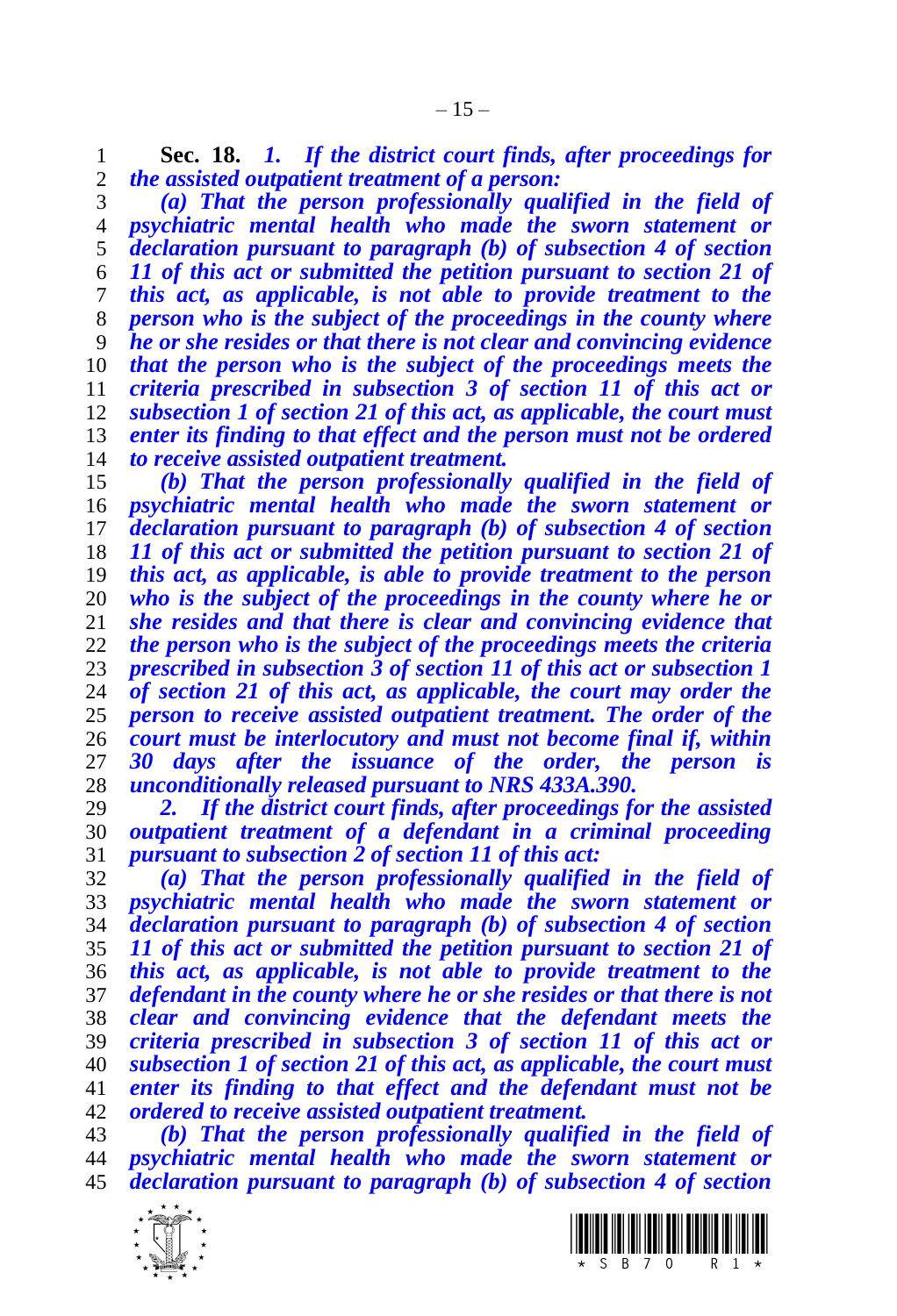*11 of this act or submitted the petition pursuant to section 21 of this act, as applicable, is able to provide treatment to the defendant in the county where he or she resides and that there is clear and convincing evidence that the defendant meets the criteria prescribed in subsection 3 of section 11 of this act or subsection 1 of section 21 of this act, as applicable, except as otherwise provided in this paragraph, the court must order the defendant to receive assisted outpatient treatment and suspend further proceedings in the criminal proceeding against the defendant until the defendant completes the treatment or the treatment is terminated. If the offense allegedly committed by the defendant is a category A or B felony or involved the use or threatened use of force or violence, the court must not order the defendant to receive assisted outpatient treatment pursuant to this paragraph unless the prosecuting attorney stipulates to the assignment. The order of the court must be interlocutory and must not become final if, within 30 days after the issuance of the order, the person is unconditionally released pursuant to NRS 433A.390. If the defendant successfully completes the assisted outpatient treatment to the satisfaction of the court, the court must dismiss the criminal charges against the defendant with prejudice.*

 *3. An order for a person to receive assisted outpatient treatment must:*

 *(a) Provide for a period of assisted outpatient treatment that does not exceed 6 months unless the order is renewed or extended pursuant to section 21 of this act;*

 *(b) Specify the services that the person who is to be treated must receive; and*

 *(c) Direct the person professionally qualified in the field of psychiatric mental health who made the sworn statement or declaration pursuant to paragraph (b) of subsection 4 of section 11 of this act or submitted the petition pursuant to section 21 of this act, as applicable, to provide the services pursuant to paragraph (b) for the duration of the order.*

 *4. If an order for a person to receive assisted outpatient treatment requires the administration of medication, the order must state the classes of medication and the reasons for ordering the medication, which must be based on the proposed written treatment plan submitted pursuant to section 13 of this act. The order may require the person who is to be treated to self- administer the medication or accept the administration of the medication by a specified person. The court shall not order the use of physical force or restraints to administer medication.*

 *5. An order for a person to receive assisted outpatient treatment must not prescribe treatment that is not recommended* 



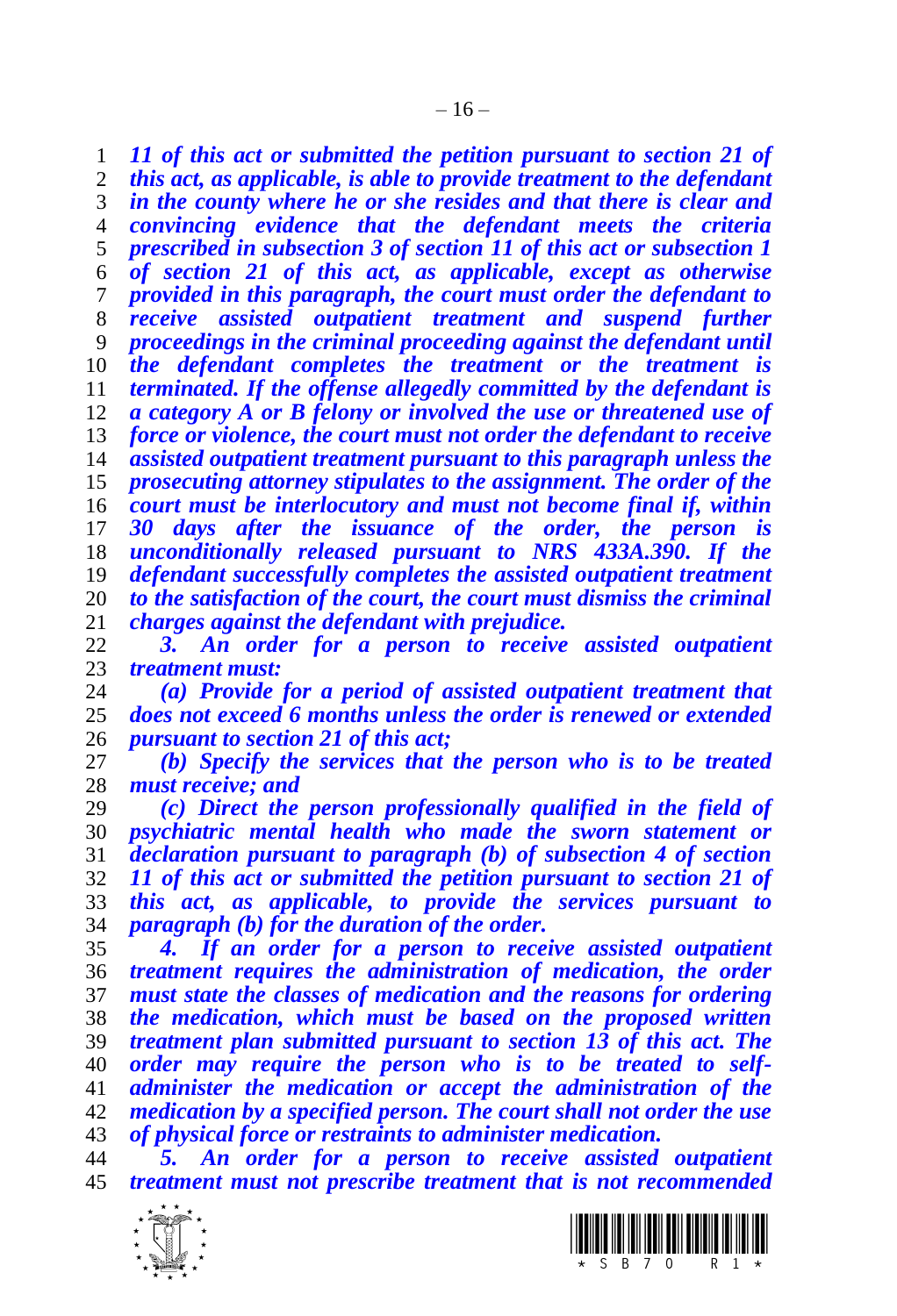*by the person professionally qualified in the field of psychiatric mental health who made the sworn statement or declaration pursuant to paragraph (b) of subsection 4 of section 11 of this act or submitted the petition pursuant to section 21 of this act, as applicable.*

 *6. If the court issues an order requiring a person to receive assisted outpatient treatment, the court must, notwithstanding the provisions of NRS 433A.715, cause, within 5 business days after the order becomes final pursuant to this section, on a form prescribed by the Department of Public Safety, a record of the order to be transmitted to:*

 *(a) The Central Repository for Nevada Records of Criminal History, along with a statement indicating that the record is being transmitted for inclusion in each appropriate database of the National Instant Criminal Background Check System; and*

 *(b) Each law enforcement agency of this State with which the court has entered into an agreement for such transmission, along with a statement indicating that the record is being transmitted for inclusion in each of this State's appropriate databases of information relating to crimes.*

 *7. A court may periodically review an order for a person to receive assisted outpatient treatment to determine whether there is an available alternative treatment that is the least restrictive treatment that is appropriate for the person, is in the best interest of the person and will not be detrimental to the public welfare. If the court determines that such a treatment is available, the court must amend the order to require such treatment.*

 *8. As used in this section, "National Instant Criminal Background Check System" has the meaning ascribed to it in NRS 179A.062.*

**Sec. 19.** (Deleted by amendment.)

**Sec. 20.** (Deleted by amendment.)

 **Sec. 21.** *1. Not later than 7 judicial days before the end of a period of assisted outpatient treatment ordered by a court pursuant to section 18 of this act, the Administrator or his or her designee, the medical director of a division facility through which the person who is the subject of the order is receiving assisted outpatient treatment or his or her designee or another person professionally qualified in the field of psychiatric mental health responsible for providing the assisted outpatient treatment may petition to renew the order for assisted outpatient treatment for additional periods not to exceed 6 months each. For each renewal, the petition must allege that the person to be treated:*

 *(a) Is capable of surviving in the community in which he or she resides without presenting a substantial likelihood of serious* 



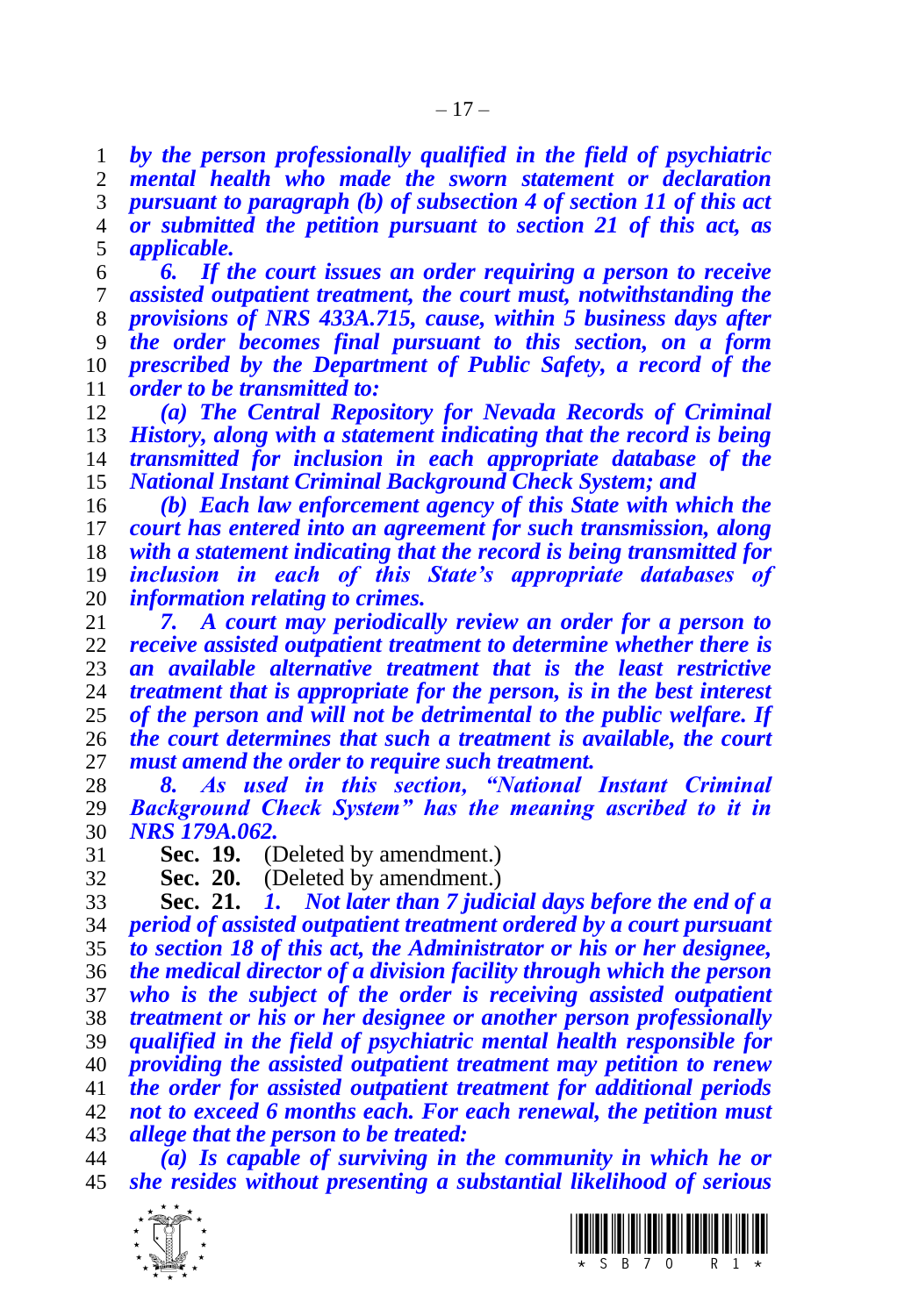*harm to himself or herself or others, as determined pursuant to NRS 433A.0195, if he or she receives assisted outpatient treatment;* 

 *(b) Requires assisted outpatient treatment to prevent further disability or deterioration that presents a substantial likelihood of serious harm to himself or herself or others, as determined pursuant to NRS 433A.0195; and* 

 *(c) Has a limited ability to make an informed decision to voluntarily seek or comply with treatment for his or her mental illness as a result of his or her mental illness.*

 *2. A copy of a petition filed pursuant to subsection 1 must be served upon the person who is the subject of the petition or his or her counsel and, if applicable, his or her legal guardian.*

 *3. Upon receiving a petition filed pursuant to subsection 1, the court shall schedule a hearing on the petition pursuant to section 12 of this act. If the order for assisted outpatient treatment that is effective at the time of the petition is scheduled to expire before the hearing, the order is extended and remains in effect until the date of the hearing.*

20 **Sec. 22.** (Deleted by amendment.)<br>21 **Sec. 23.** NRS 433A.011 is hereby **NRS 433A.011** is hereby amended to read as follows:

 433A.011 As used in this chapter, unless the context otherwise 23 requires, the words and terms defined in NRS  $433A.012$  to  $24$   $433A.019$  inclusive, and sections 3.5 to 8, inclusive, of this act 433A.019, inclusive, *and sections 3.5 to 8, inclusive, of this act*  have the meanings ascribed to them in those sections.

 **Sec. 23.5.** NRS 433A.018 is hereby amended to read as follows:

 433A.018 "Person professionally qualified in the field of psychiatric mental health" means:

 1. A psychiatrist licensed to practice medicine in this State who is certified by the American Board of Psychiatry and Neurology;

2. A psychologist licensed to practice in this State;

 3. A social worker who holds a master's degree in social work **[**,**]** *and* is licensed by the State as a clinical social worker *;* **[**and is employed by the Division;**]**

- 4. A registered nurse who:
- (a) Is licensed to practice professional nursing in this State; *and*

 (b) Holds a master's degree in the field of psychiatric nursing; **[**and

(c) Is employed by the Division;**]**

 5. A marriage and family therapist licensed pursuant to chapter 641A of NRS; or

 6. A clinical professional counselor licensed pursuant to chapter 641A of NRS.



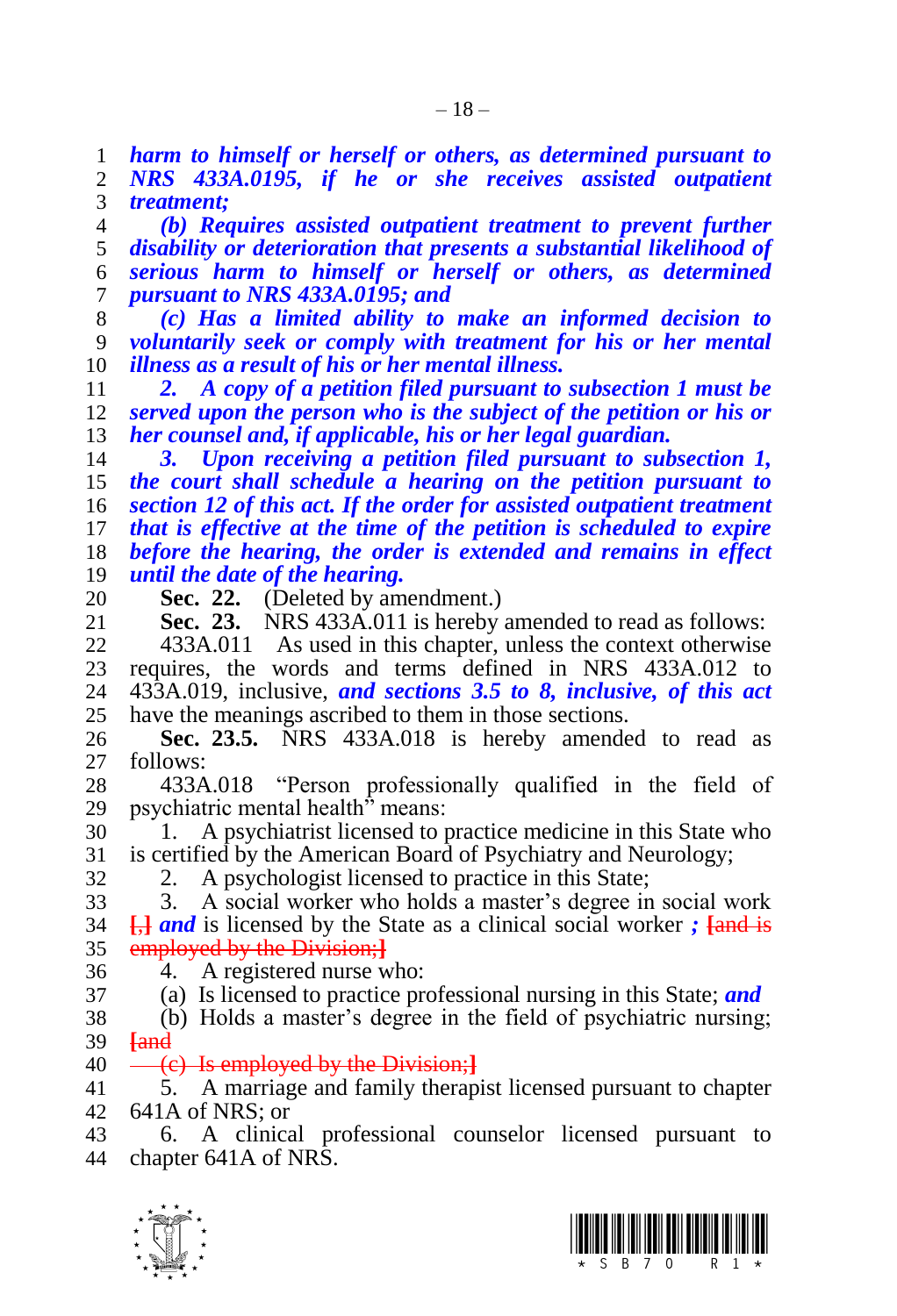**Sec. 24.** NRS 433A.019 is hereby amended to read as follows:<br>2. 433A.019 <del>F Program of community based or outpatient</del> 433A.019 **[**"Program of community-based or outpatient services"**]** *"Assisted outpatient treatment"* means **[**care, treatment and training**]** *outpatient services* provided *pursuant to a court order* to **[**persons in a mental health crisis, including, without limitation:  $6 \longrightarrow 1$ . A program or service for the treatment of alcohol or other substance use disorders;  $8 \leftarrow 2$ . A program of general education or vocational training; 9 <del>3. A program or service that assists in the dispensing or</del> 10 monitoring of medication; 11 -4. A program or service that provides counseling or therapy;  $12 \quad -5.$  A service which provides screening tests to detect the 13 presence of alcohol or drugs;  $14 \quad -6. \quad A$  program of supervised living; or  $15 - 7$ . Any combination of programs and services for persons with 16 mental illness.  $17 \rightarrow a$  person with a mental illness for the purpose of treating the *mental illness, assisting the person to live and function in the community or to prevent a relapse or deterioration that may reasonably be predicted to result in harm to the person or another person if the person with a mental illness is not treated.* The term does not include **[**care, treatment and training**]** *services* provided to 23 residents of a mental health facility.<br>24 **Sec. 25.** (Deleted by amendme **Sec. 25.** (Deleted by amendment.) **Sec. 26.** NRS 433A.130 is hereby amended to read as follows: 433A.130 All applications *,* **[**and**]** certificates *and other forms*  for the *detainment, evaluation,* admission *, treatment and conditional release* of any person in the State of Nevada  $\frac{1}{10}$  mental health facility or to a program of community-based or outpatient services**]** under the provisions of this chapter shall be made on forms approved by the Division and the Office of the Attorney General and furnished by the clerks of the district courts in each county. **Sec. 27.** NRS 433A.140 is hereby amended to read as follows: 433A.140 1. Any person may apply to: (a) A public or private mental health facility in the State of Nevada for admission to the facility; or (b) A division facility to receive care, treatment or training provided by the Division,  $40 \rightarrow \text{as a voluntary consumer for the purposes of observation,}$  diagnosis, care and treatment. In the case of a person who has not attained the age of majority, application for voluntary admission or care, treatment or training may be made on his or her behalf by the person's spouse, parent or legal guardian.



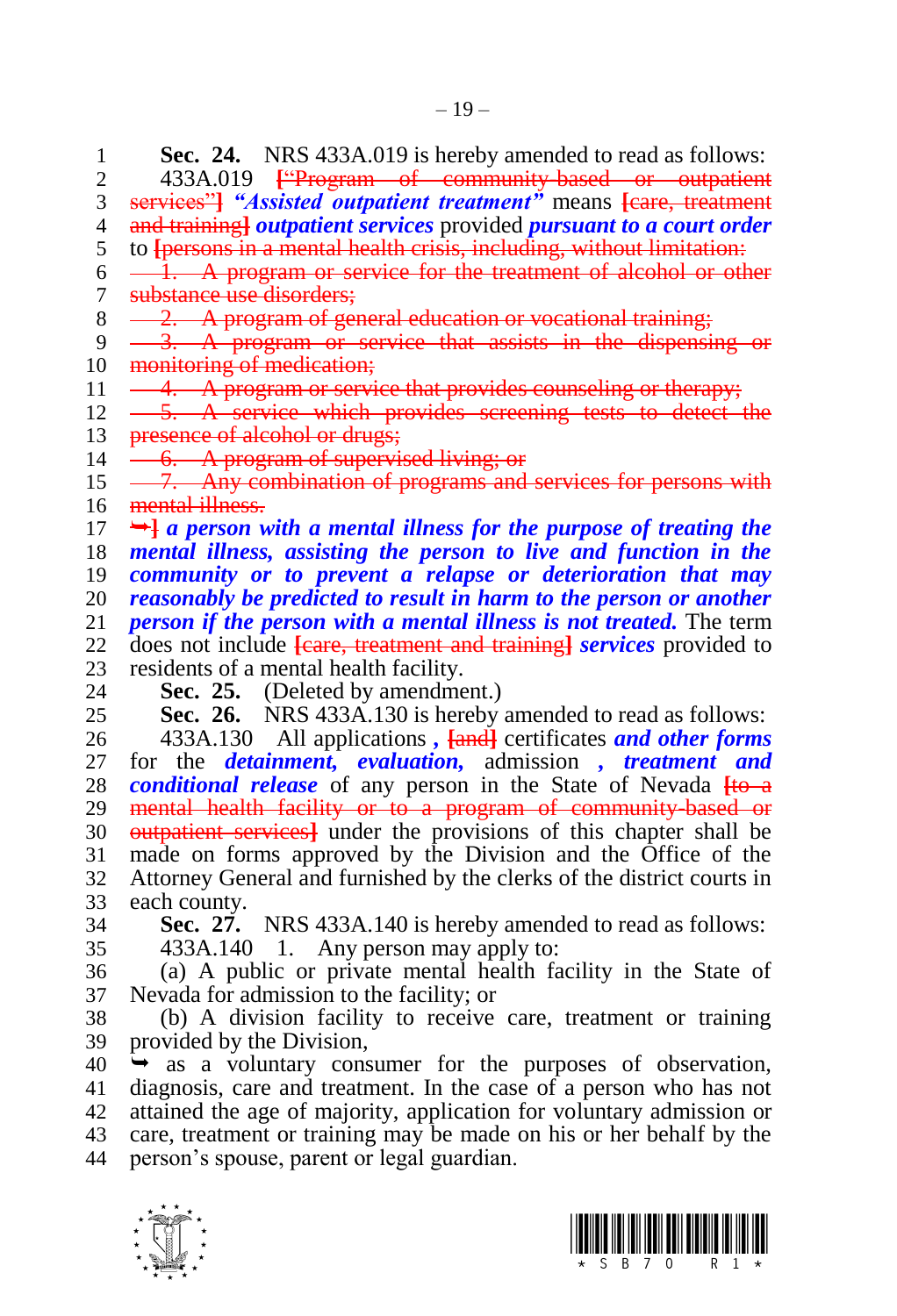1 2. If the application is for admission to a division facility, or 2 for care, treatment or training provided by the Division, the for care, treatment or training provided by the Division, the applicant must be admitted or provided such services as a voluntary consumer if an examination by personnel of the facility qualified to make such a determination reveals that the person needs and may benefit from services offered by the mental health facility.

 3. Any person admitted to a public or private mental health facility as a voluntary consumer must be released immediately after the filing of a written request for release with the responsible physician or that physician's designee within the normal working day, unless the facility changes the status of the person to an emergency admission pursuant to NRS 433A.145. When a person is released pursuant to this subsection, the facility and its agents and employees are not liable for any debts or contractual obligations, medical or otherwise, incurred or damages caused by the actions of the person.

 4. Any person admitted to a public or private mental health facility as a voluntary consumer who has not requested release may nonetheless be released by the medical director of the facility when 20 examining personnel at the facility determine that the consumer has 21 recovered or has improved to such an extent that the consumer is not recovered or has improved to such an extent that the consumer is not considered a danger to himself or herself or others and that the 23 services of that facility are no longer beneficial to the consumer or 24 advisable. advisable.

 5. A person who requests care, treatment or training from the Division pursuant to this section must be evaluated by the personnel of the Division to determine whether the person is eligible for the services offered by the Division. The evaluation must be conducted:

 (a) Within 72 hours if the person has requested inpatient services; or

 (b) Within 72 regular operating hours, excluding weekends and holidays, if the person has requested **[**community-based or outpatient services.**]** *assisted outpatient treatment.*

 6. This section does not preclude a public facility from making decisions, policies, procedures and practices within the limits of the money made available to the facility.

**Sec. 28.** NRS 433A.145 is hereby amended to read as follows:

 433A.145 1. If a person in a mental health crisis is admitted to a public or private mental health facility or hospital as a voluntary consumer, the facility or hospital shall not change the status of the person to an emergency admission unless **[**the hospital or facility receives, before the change in status is made, an application for an emergency admission pursuant to**]** *:*

 *(a) A person described in* NRS 433A.160 *places the person in a mental health crisis hold;* and **[**the certificate of a**]**



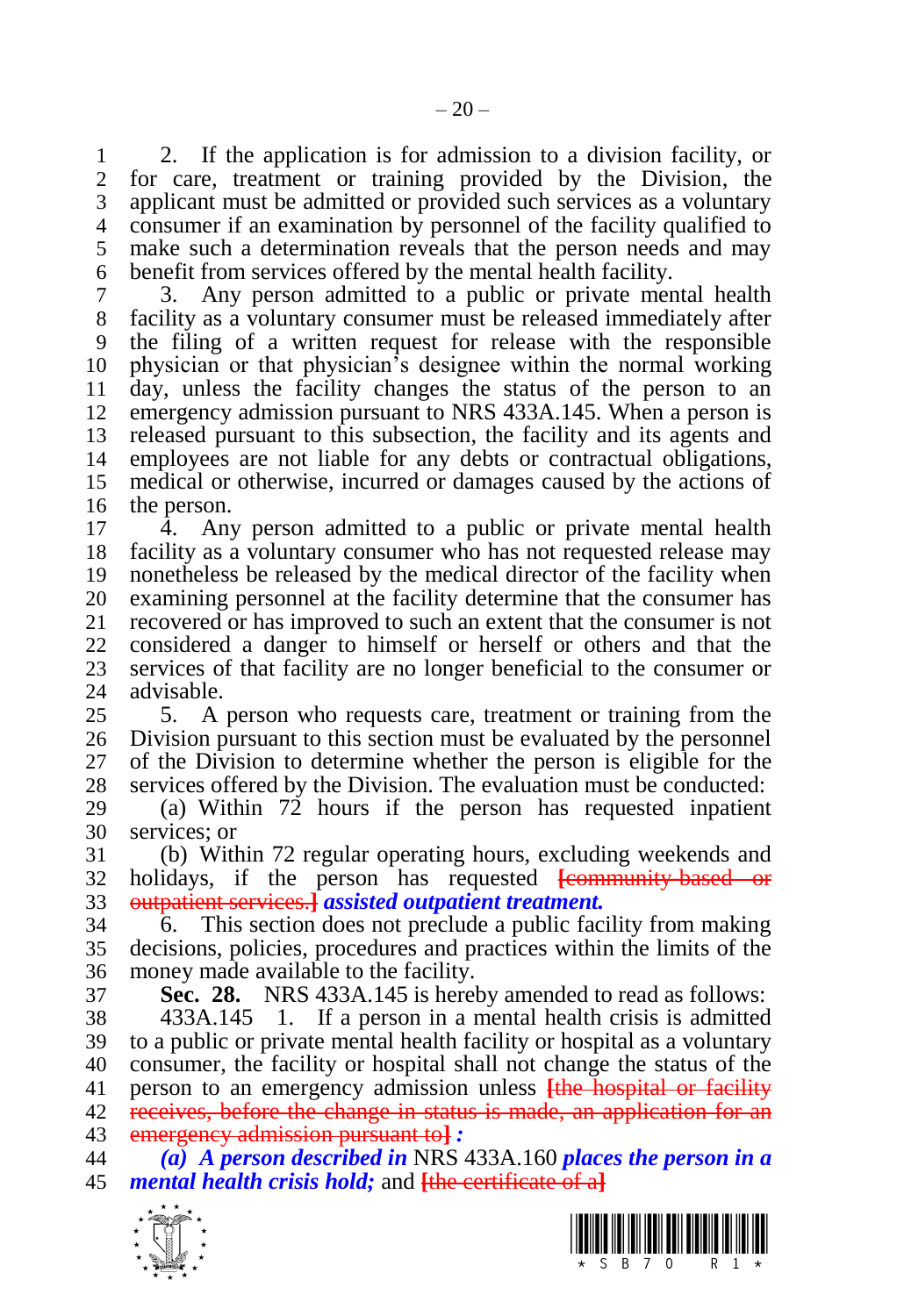*(b)* **[**psychiatrist, psychologist, physician, physician assistant, clinical social worker or advanced practice registered nurse pursuant to NRS 433A.170.**]** *The requirements prescribed by section 10 of this act have been met.*

 2. **[**A**]** *Except as otherwise provided in subsection 3, a* person whose status is changed pursuant to subsection 1 must not be detained in excess of 72 hours *, including weekends and holidays,* after the **[**change in status is made**]** *person is placed on a mental health crisis hold pursuant to NRS 433A.160* unless, before the close of the business day on which the 72 hours expires, a written petition *for an involuntary court-ordered admission to a mental health facility* is filed with the clerk of the district court pursuant to NRS 433A.200 **[**.**]** *, including, without limitation, the documents required pursuant to NRS 433A.210.*

 3. If the period specified in subsection 2 expires on a day on which the office of the clerk of the district court is not open, the written petition must be filed on or before the close of the business day next following the expiration of that period.

**Sec. 29.** NRS 433A.150 is hereby amended to read as follows:

20 433A.150 1. <del>[Except as otherwise provided in this</del> 21 subsection, all A person alleged to be a person in a mental health **Examplementally a a** person alleged to be a person in a mental health crisis **[**may, upon application**]** *who is placed on a mental health crisis hold* pursuant to NRS 433A.160 **[**and**]** *may,* subject to the provisions of subsection 2, be detained in a public or private mental health facility or hospital **[**under an emergency admission**]** for *assessment,* evaluation, **[**observation**]** *intervention* and treatment, regardless of whether any parent or legal guardian of the person has consented to the **[**admission.**]** *mental health crisis hold.*

 2. Except as otherwise provided in subsection 3, a person detained pursuant to subsection 1 must be released within 72 hours, including weekends and holidays, after the **[**application for emergency admission or any part of such an application is made**]** *person is placed on a mental health crisis hold* pursuant to NRS 433A.160 unless, before the close of the business day on which the 72 hours expires, a written petition for an involuntary court-ordered admission to a mental health facility is filed with the clerk of the district court pursuant to NRS 433A.200, including, without limitation, the documents required pursuant to NRS 433A.210, or the status of the person is changed to a voluntary admission.

 3. If the period specified in subsection 2 expires on a day on which the office of the clerk of the district court is not open, the written petition must be filed on or before the close of the business day next following the expiration of that period.



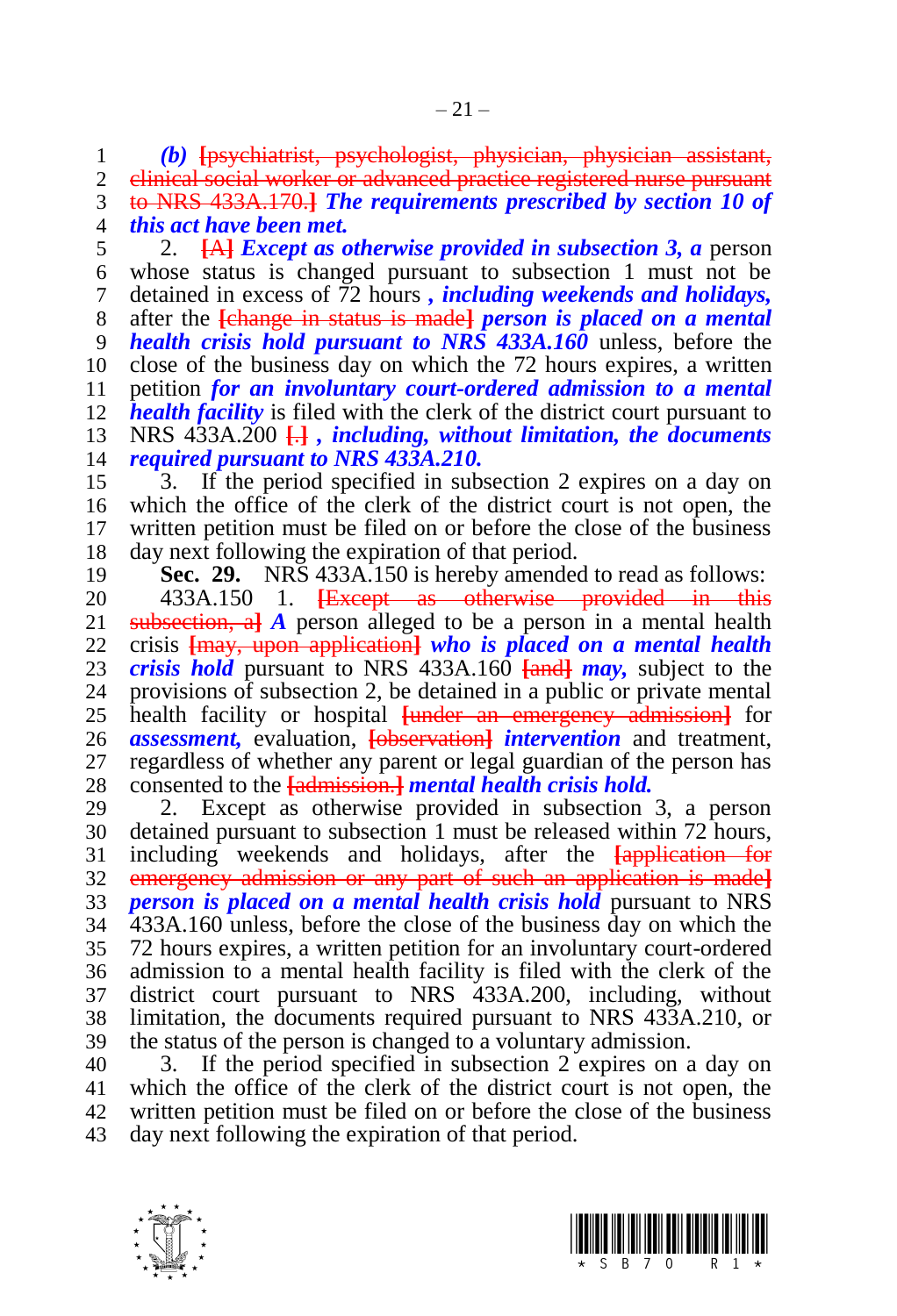**Sec. 30.** NRS 433A.160 is hereby amended to read as follows:<br>2. 433A.160 1. <del>Fixe ept as otherwise provided in subsection 2.</del> 433A.160 1. **[**Except as otherwise provided in subsection 2, 3 an application for the emergency admission of a person alleged to be a person in a mental health crisis for evaluation, observation and treatment may only be made by an**]** *An* officer authorized to make arrests in the State of Nevada or a physician, physician assistant, psychologist, marriage and family therapist, clinical professional counselor, social worker or registered nurse **[**. The officer, physician, physician assistant, psychologist, marriage and family therapist, clinical professional counselor, social worker or registered **nurse may:**<br>12  $-$  (a) With  $(a)$  Without a warrant: (1) Take**]** *who, based on his or her personal observation of a person or the issuance of a court order pursuant to section 9 of this act, has probable cause to believe that the person is* a person **[**alleged to be a person**]** in a mental health crisis *, may place the person on a mental health crisis hold by: (a) Taking the person* into custody **[**to apply for the emergency 19 admission of the person for evaluation, observation and treatment;

 $\begin{array}{c} 20 \ \ \frac{\text{and}}{21} \end{array}$  (2) Transport the**]** *without a warrant for assessment, evaluation, intervention and treatment at a public or private mental health facility or hospital; and*

 *(b) Completing and providing to the public or private mental health facility or hospital the form prescribed pursuant to NRS 433A.130 for the placement of a person on a mental health crisis hold. The form must set forth the circumstances under which the person was taken into custody and the reasons therefor.*

 *2. A person who places another person on a mental health crisis hold pursuant to subsection 1 may transport that* person **[**alleged to be a person in a mental health crisis**]** to a public or private mental health facility or hospital **[**for that purpose,**]** or arrange for the person to be transported by:

34  $\overline{f(H)}$   $\overline{a}$  A local law enforcement agency;

 **[**(II)**]** *(b)* A system for the nonemergency medical transportation of persons whose operation is authorized by the Nevada Transportation Authority;

 **[**(III)**]** *(c)* An entity that is exempt pursuant to NRS 706.745 from the provisions of NRS 706.386 or 706.421;

**[**(IV)**]** *(d)* An accredited agent of the Division;

 **[**(V)**]** *(e)* A provider of nonemergency secure behavioral health transport services licensed under the regulations adopted pursuant to NRS 433.3317; or

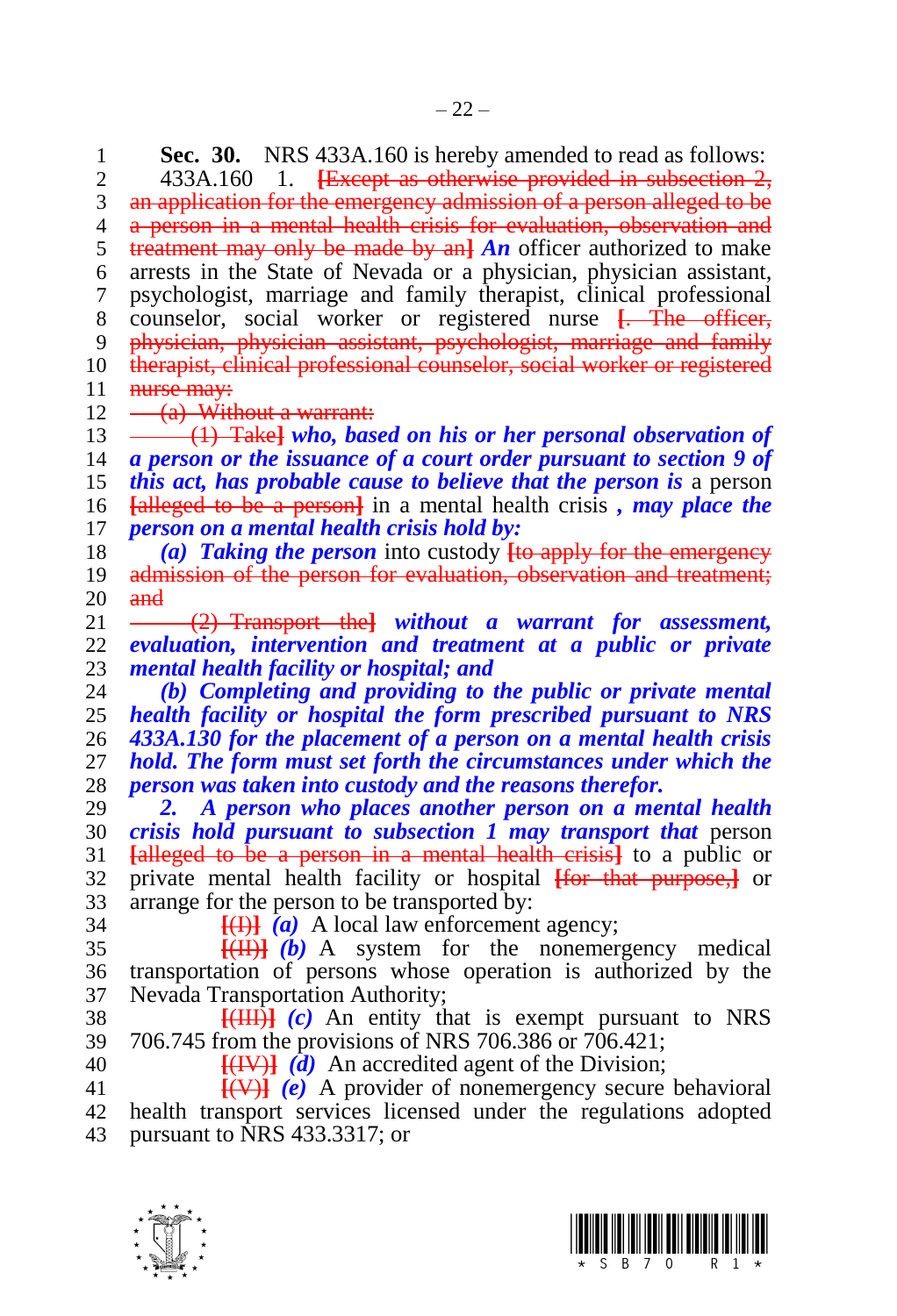1 **[(VI)** *(f)* If medically necessary, an ambulance service 2 that holds a permit issued pursuant to the provisions of chapter 2 that holds a permit issued pursuant to the provisions of chapter 3 450B of NRS *.* **[**,  $4 \rightarrow -mly$  if the officer, physician, physician assistant, psychologist, 5 marriage and family therapist, clinical professional counselor, social 6 worker or registered nurse, based upon his or her personal 7 observation of the person, has probable cause to believe that the 8 person is a person in a mental health crisis.<br>9 (b) Apply to a district court for an order (b) Apply to a district court for an order requiring:  $10 \leftarrow$  (1) Any peace officer to take a person alleged to be a person 11 in a mental health crisis into custody to allow the applicant for the 12 order to apply for the emergency admission of the person for 13 evaluation, observation and treatment; and 14 (2) Any agency, system, provider, agent or service described 15 in subparagraph (2) of paragraph (a) to transport the person alleged 16 to be a person in a mental health crisis to a public or private mental 17 health facility or hospital for that purpose. 18  $\rightarrow$  The district court may issue such an order only if it is satisfied 19 that there is probable cause to believe that the person is a person in a 20 mental health crisis.<br>21  $-2$ . An applicati 2. An application for the emergency admission of a person 22 alleged to be a person in a mental health crisis for evaluation. 23 observation and treatment may be made by a spouse, parent, adult 24 child or legal guardian of the person. The spouse, parent, adult child 24 child or legal guardian of the person. The spouse, parent, adult child 25 or legal guardian and any other person who has a legitimate interest 26 in the person alleged to be a person in a mental health crisis may 27 apply to a district court for an order described in paragraph (b) of 28 subsection 1. 29 <del>3. The application for the emergency admission of a person</del> 30 alleged to be a person in a mental health crisis for evaluation, 31 observation and treatment must reveal the circumstances under 32 which the person was taken into custody and the reasons therefor. 33 4.**]** *3.* To the extent practicable, a person **[**who applies for the 34 emergency admission of a person who is less than 18 years of age to 35 a public or private mental health facility or hospital, other than a 36 parent or guardian,**]** *described in subsection 1* shall attempt to 37 obtain the consent of the parent or guardian *of an unemancipated*  38 *person who is less than 18 years of age* before **[**making the 39 application.**]** *placing the person on a mental health crisis hold.* The 40 person who **[**applies for the emergency admission**]** *places an*  41 *unemancipated person who is less than 18 years of age on a*  42 *mental health crisis hold* or, if the person **[**makes the application**]** *is*  43 *acting* within the scope of his or her employment, the employer of 44 the person, shall maintain documentation of each such attempt until



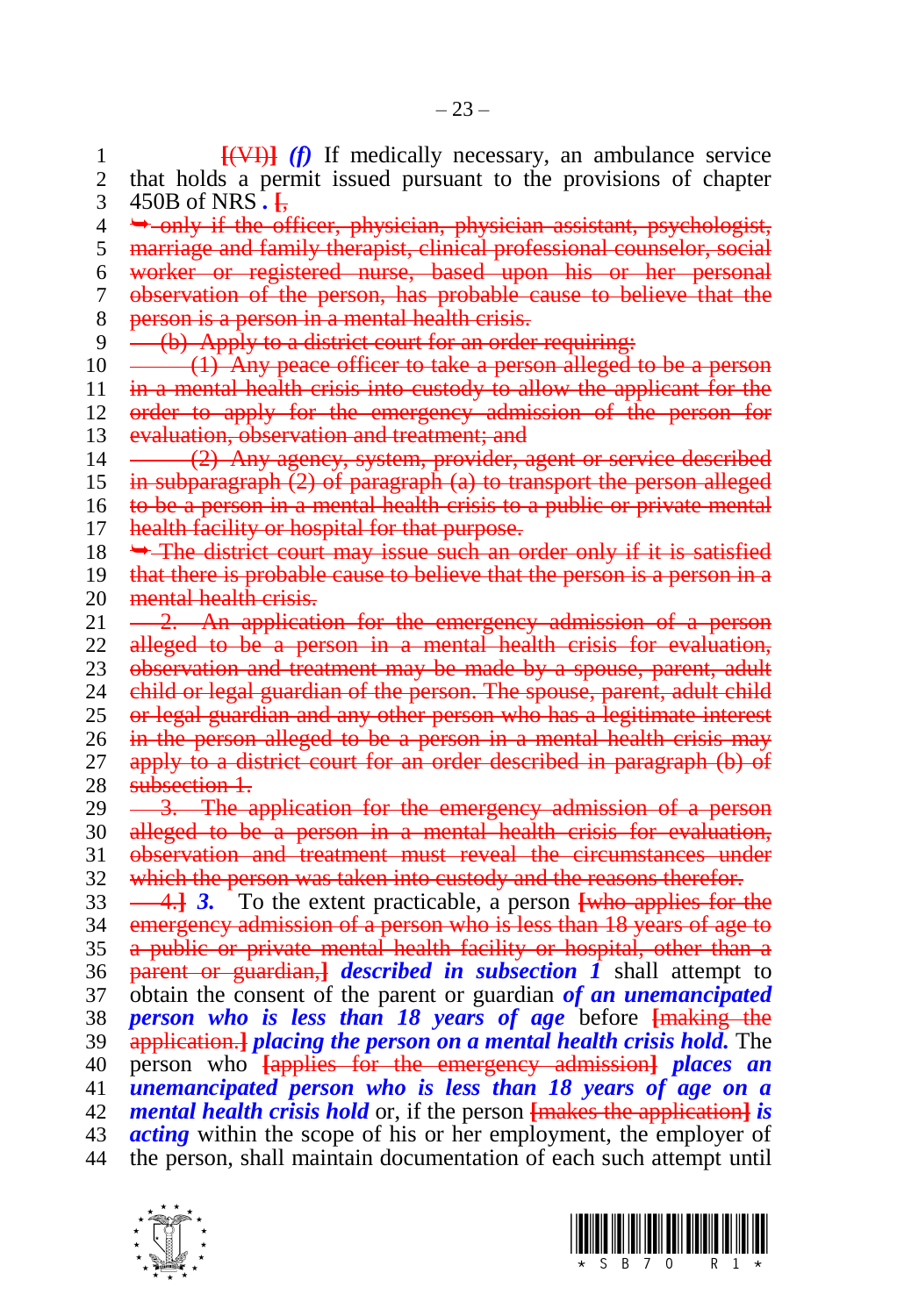the person who is **[**the subject of the application**]** *placed on a mental health crisis hold* reaches at least 23 years of age.

 **[**5. Except as otherwise provided in this subsection, each 4 person admitted to a public or private mental health facility or hospital under an emergency admission must be evaluated at the time of admission by a psychiatrist or a psychologist. If a psychiatrist or a psychologist is not available to conduct an evaluation at the time of admission, a physician or an advanced practice registered nurse who has the training and experience 10 prescribed by the State Board of Nursing pursuant to NRS 632.120 may conduct the evaluation. Each such emergency admission must 12 be approved by a psychiatrist.

13 ––6.<sup>1</sup> *4*. The State Board of Health shall adopt regulations governing the manner in which:

 (a) A person may apply to become an accredited agent of the Division; and

 (b) Accredited agents of the Division will be monitored and disciplined for professional misconduct.

 **[**7.**]** *5.* As used in this section, "an accredited agent of the Division" means any person authorized by the Division to transport to a mental health facility pursuant to **[**subparagraph 2 of**]** paragraph  $[(a)]$  *(d)* of subsection  $[1]$  2 those persons  $[1]$  **in need of emergency** admission.**]** *being placed on a mental health crisis hold.*

**Sec. 31.** NRS 433A.165 is hereby amended to read as follows:

 433A.165 1. Before a person alleged to be a person in a mental health crisis may be admitted to a public or private mental health facility *or hospital under an emergency admission* pursuant to **[**NRS 433A.160,**]** *section 10 of this act,* the person must:

 (a) First be examined by a licensed physician or physician assistant licensed pursuant to chapter 630 or 633 of NRS or an advanced practice registered nurse licensed pursuant to NRS 632.237 at any location where such a physician, physician assistant or advanced practice registered nurse is authorized to conduct such an examination to determine whether the person has a medical condition, other than a psychiatric condition, which requires immediate treatment; and

 (b) If such treatment is required, be admitted for the appropriate medical care:

 (1) To a hospital if the person is in need of emergency services or care; or

 (2) To another appropriate medical facility if the person is not in need of emergency services or care.

 2. If a person *alleged to be a person* in a mental health crisis has a medical condition in addition to a psychiatric condition which requires medical treatment that requires more than 72 hours to



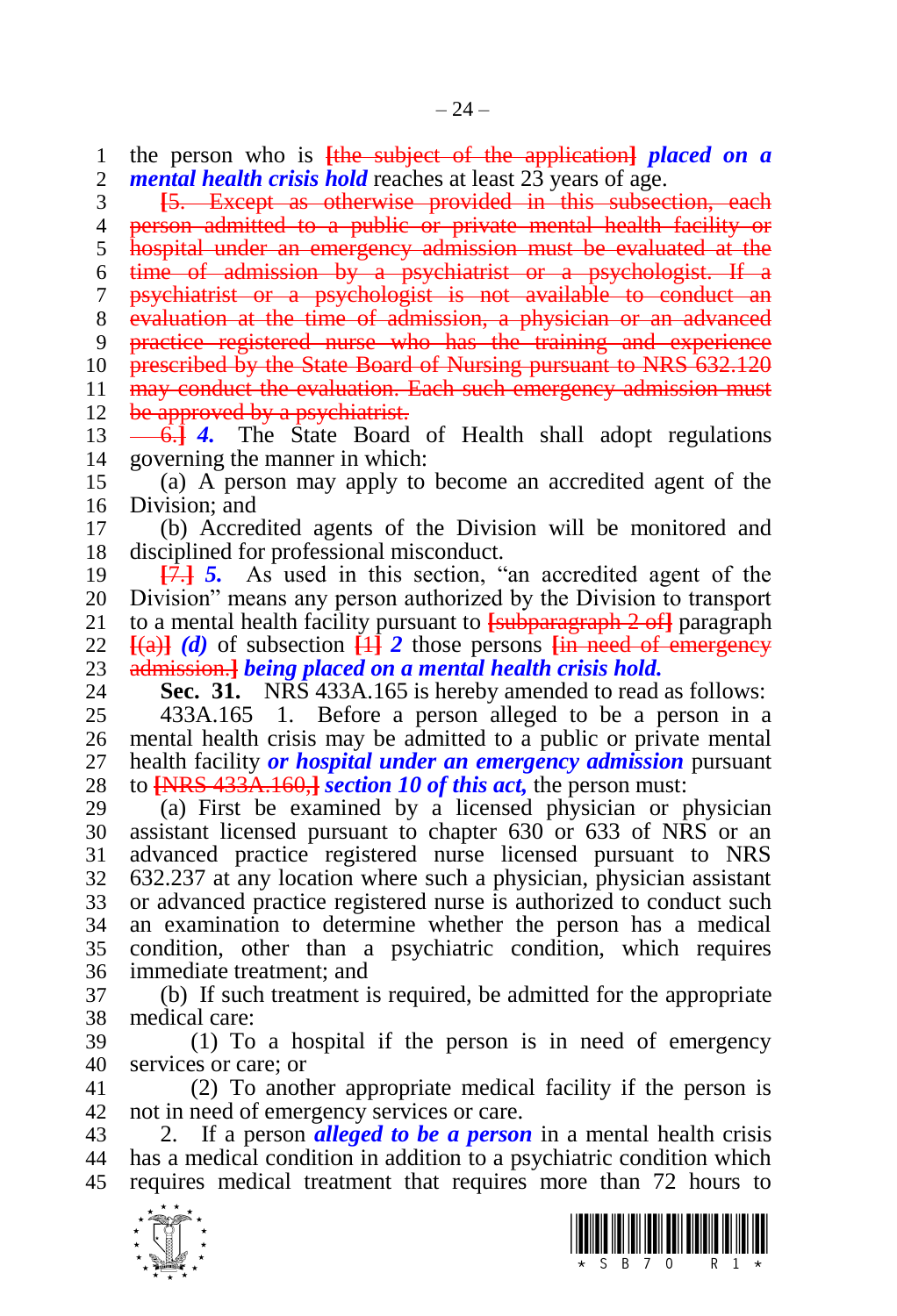complete, the licensed physician, physician assistant or advanced practice registered nurse who examined the person must:

 (a) On the first business day after determining that such medical treatment is necessary, file with the clerk of the district court a written petition **[**to admit**]** *for the involuntary court-ordered admission of* the person to a public or private mental health facility pursuant to NRS **[**433A.160**]** *433A.200* after the medical treatment has been completed. The petition must:

 (1) Include, without limitation, the medical condition of the person and the purpose for continuing the medical treatment of the 11 person; and<br>12 (2) B

 (2) Be accompanied by a copy of **[**the application for the emergency admission of the person required**]** *:*

 *(I) The form for the placement of a person on a mental health crisis hold completed* pursuant to NRS 433A.160 *;* and **[**the**]**

 *(II) The* certificate **[**required**]** *completed* pursuant to NRS 433A.170 **[**.**]** *, unless the medical condition prevents the completion of such a certificate.*

 (b) Seven days after filing a petition pursuant to paragraph (a) 20 and every 7 days thereafter, file with the clerk of the district court an update on the medical condition and treatment of the person. update on the medical condition and treatment of the person.

 3. The examination and any transfer of the person from a 23 facility when the person has an emergency medical condition and 24 has not been stabilized must be conducted in compliance with: has not been stabilized must be conducted in compliance with:

 (a) The requirements of 42 U.S.C. § 1395dd and any regulations adopted pursuant thereto, and must involve a person authorized pursuant to federal law to conduct such an examination or certify such a transfer; and

(b) The provisions of NRS 439B.410.

 4. The cost of the examination must be paid by the county in which the person alleged to be a person in a mental health crisis resides if services are provided at a county hospital located in that county or a hospital or other medical facility designated by that county, unless the cost is voluntarily paid by the person alleged to be a person in a mental health crisis or, on the person's behalf, by his or her insurer or by a state or federal program of medical assistance.

 5. The county may recover all or any part of the expenses paid by it, in a civil action against:

(a) The person whose expenses were paid;

(b) The estate of that person; or

 (c) A responsible relative as prescribed in NRS 433A.610, to the extent that financial ability is found to exist.

 6. The cost of treatment, including hospitalization, for a person who is indigent must be paid pursuant to NRS 428.010 by the



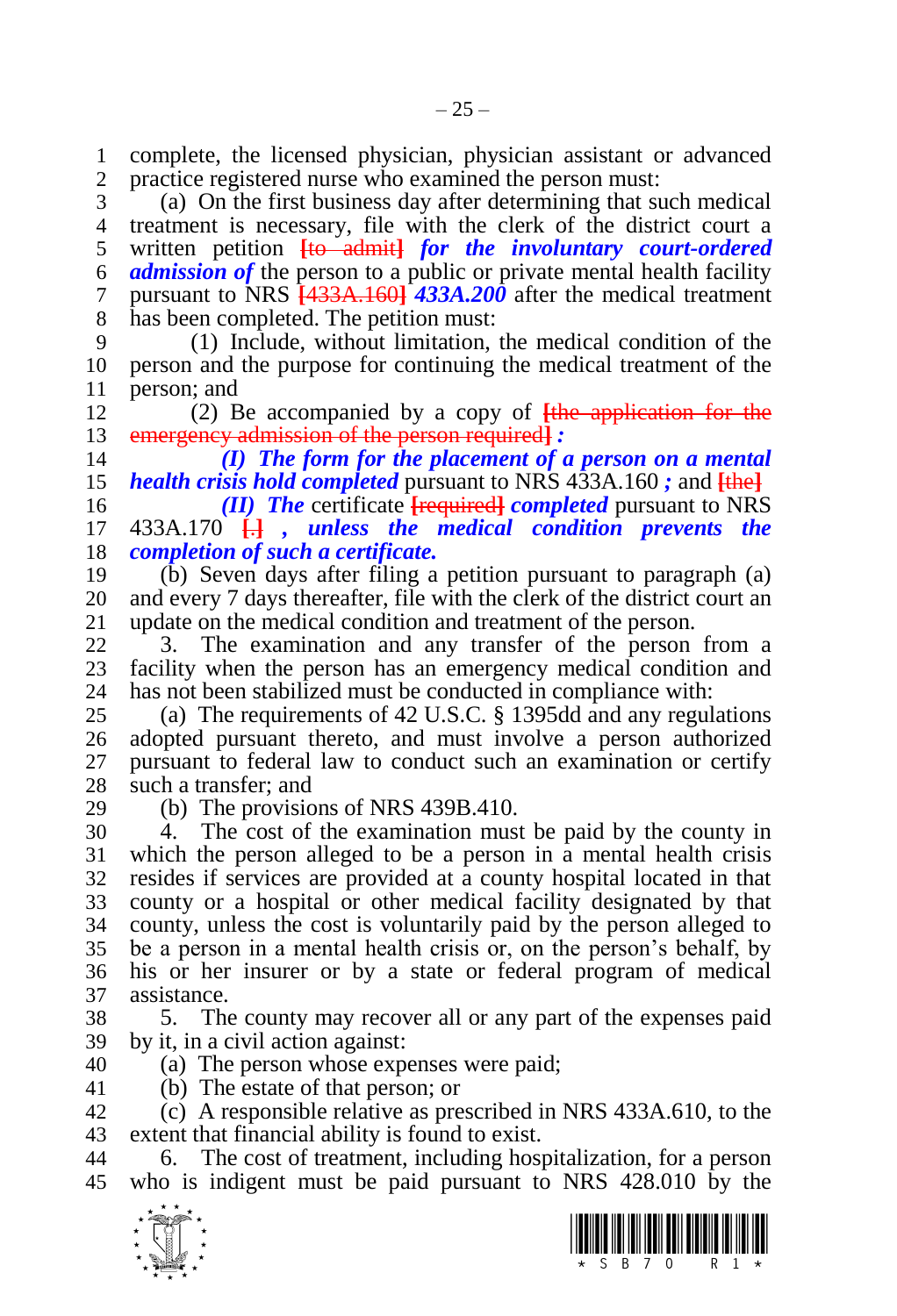1 county in which the person alleged to be a person in a mental health 2 crisis resides. crisis resides.

 7. The provisions of this section do not require the Division to provide examinations required pursuant to subsection 1 at a division facility if the Division does not have the:

 (a) Appropriate staffing levels of physicians, physician assistants, advanced practice registered nurses or other appropriate staff available at the facility as the Division determines is necessary to provide such examinations; or

 (b) Appropriate medical laboratories as the Division determines is necessary to provide such examinations.

 8. The State Board of Health shall adopt regulations to carry out the provisions of this section, including, without limitation, regulations that:

 (a) Define "emergency services or care" as that term is used in this section;

 (b) Prescribe a procedure to ensure that an examination is performed pursuant to paragraph (a) of subsection 1; and

 (c) Prescribe the type of medical facility that a person may be admitted to pursuant to subparagraph (2) of paragraph (b) of subsection 1.

 9. As used in this section, "medical facility" has the meaning 23 ascribed to it in NRS 449.0151.<br>24 **Sec. 32.** NRS 433A.170 is

**Sec. 32.** NRS 433A.170 is hereby amended to read as follows:

 433A.170 Except as otherwise provided in this section, the administrative officer of a facility operated by the Division or of any other public or private mental health facility or hospital shall not 28 accept **[an application]** *a person* for an emergency admission under 29 **INRS** 433A.1601 *section 10 of this act* unless **[that application is [**NRS 433A.160**]** *section 10 of this act* unless **[**that application is accompanied by a certificate of**]** a **[**licensed**]** psychologist, a physician, a physician assistant under the supervision of a psychiatrist, a clinical social worker who has the psychiatric training and experience prescribed by the Board of Examiners for Social Workers pursuant to NRS 641B.160 or an advanced practice registered nurse who has the psychiatric training and experience prescribed by the State Board of Nursing pursuant to NRS 632.120 *, completes a certificate* stating that he or she has examined the person alleged to be a person in a mental health crisis and that he or she has concluded that the person is a person in a mental health 40 crisis. The certificate required by this section may be obtained from<br>41 a Hicensedl psychologist, physician, physician assistant, clinical a **[**licensed**]** psychologist, physician, physician assistant, clinical social worker or advanced practice registered nurse who is employed by the public or private mental health facility or hospital to which the **[**application is made.**]** *person alleged to be a person in a mental health crisis is to be admitted.*



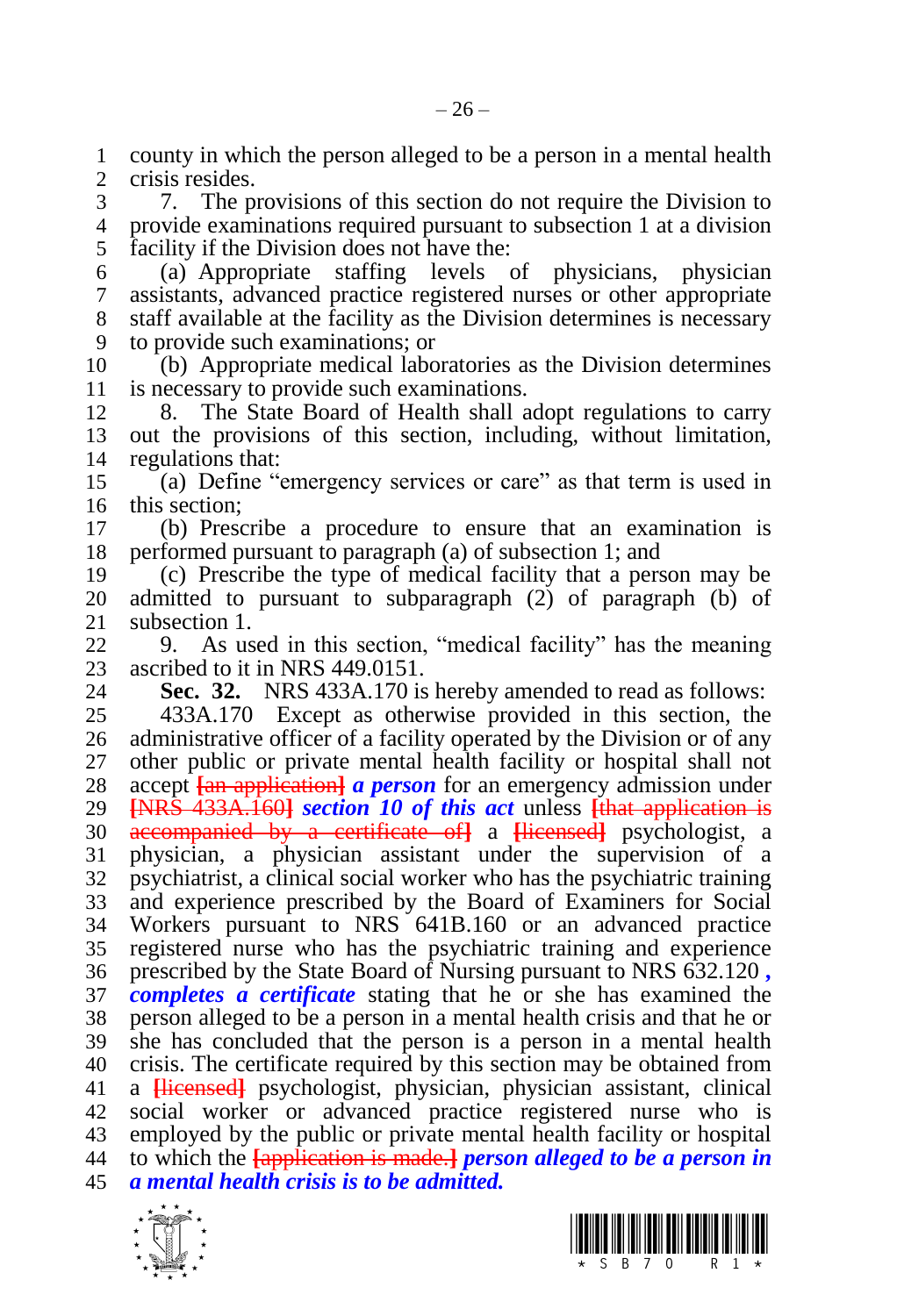**Sec. 33.** NRS 433A.185 is hereby amended to read as follows:<br>2. 433A.185 As soon as practicable but not more than  $\frac{1241}{8}$ 

 433A.185 As soon as practicable but not more than **[**24**]** *8*  hours after **[**the emergency admission of a person alleged to be a**]** *an unemancipated* person **[**in a mental health crisis**]** who is under 18 years of age **[**,**]** *is placed on a mental health crisis hold,* the administrative officer of the public or private mental health facility *or hospital in which the person is being held or his or her designee*  shall *attempt to* give notice of **[**such admission**]** *the mental health crisis hold* in person, by telephone or facsimile and by certified mail to the parent or legal guardian of that person **[**.**]** *and shall maintain documentation of each such attempt until the person who is placed on a mental health crisis hold reaches at least 23 years of age.*

**Sec. 34.** NRS 433A.190 is hereby amended to read as follows:

 433A.190 1. The administrative officer of a public or private mental health facility *or hospital* shall ensure that, within 24 hours of the emergency admission of a person alleged to be a person in a mental health crisis **[**pursuant to NRS 433A.150**]** who is at least 18 years of age, *pursuant to section 10 of this act,* the person is asked to give permission to provide notice of the emergency admission to

20 a family member, friend or other person identified by the person.<br>21 2. If a person alleged to be a person in a mental health cr 2. If a person alleged to be a person in a mental health crisis who is at least 18 years of age gives permission to notify a family 23 member, friend or other person of the emergency admission, the administrative officer shall ensure that: administrative officer shall ensure that:

 (a) The permission is recorded in the medical record of the person; and

 (b) Notice of the admission is promptly provided to the family member, friend or other person in person or by telephone, facsimile, other electronic communication or certified mail.

 3. Except as otherwise provided in subsections 4 and 5, if a person alleged to be a person in a mental health crisis who is at least 18 years of age does not give permission to notify a family member, friend or other person of the emergency admission of the person, notice of the emergency admission must not be provided until permission is obtained.

 4. If a person alleged to be a person in a mental health crisis who is at least 18 years of age is not able to give or refuse permission to notify a family member, friend or other person of the emergency admission, the administrative officer of the mental health facility *or hospital* may cause notice as described in paragraph (b) of subsection 2 to be provided if the administrative officer determines that it is in the best interest of the person in a mental health crisis.

 5. If a guardian has been appointed for a person alleged to be a person in a mental health crisis who is at least 18 years of age or the



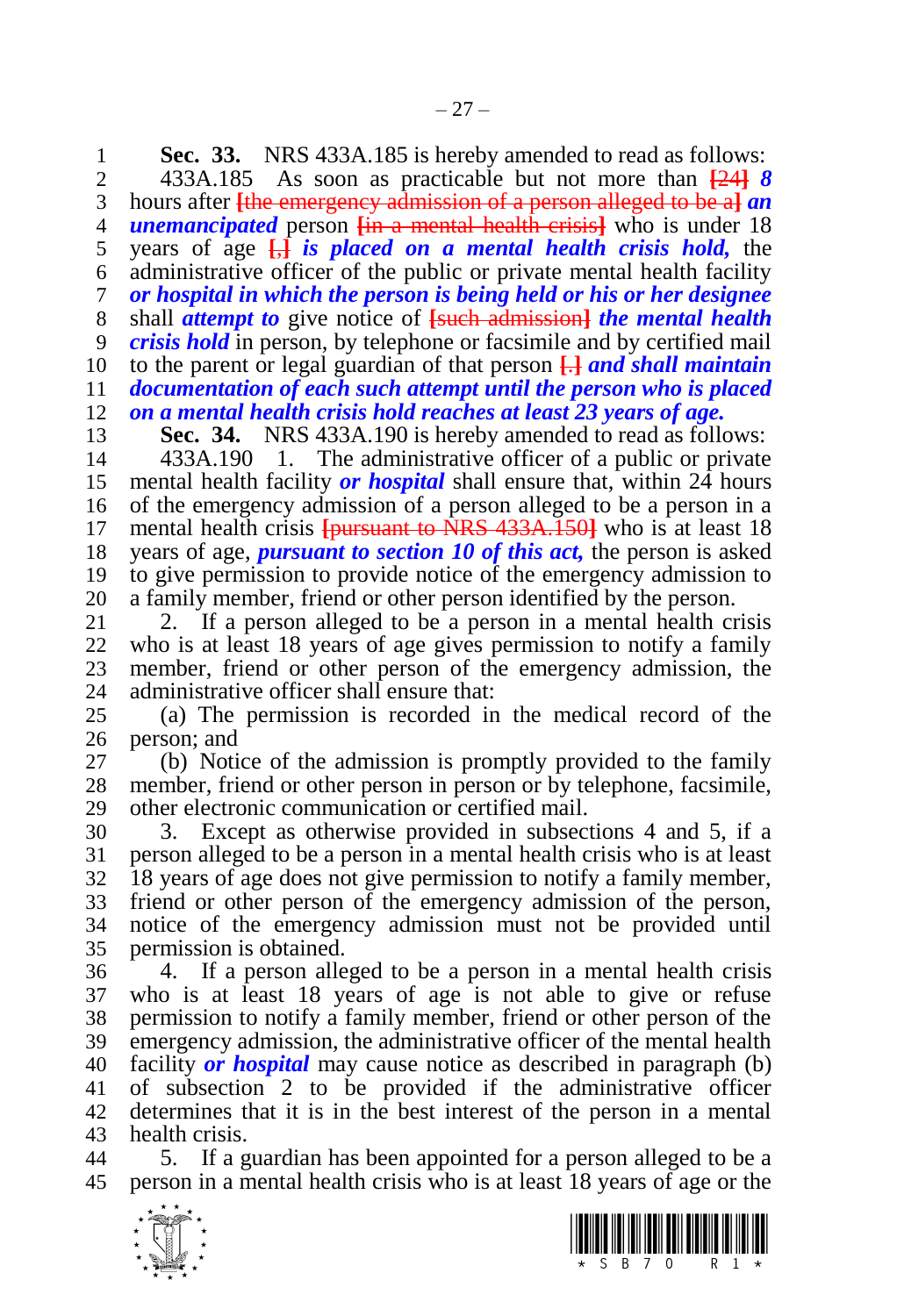person has executed a durable power of attorney for health care pursuant to NRS 162A.700 to 162A.870, inclusive, or appointed an attorney-in-fact using an advance directive for psychiatric care pursuant to NRS 449A.600 to 449A.645, inclusive, the administrative officer of the mental health facility *or hospital* must ensure that the guardian, agent designated by the durable power of attorney or the attorney-in-fact, as applicable, is promptly notified of the admission as described in paragraph (b) of subsection 2, regardless of whether the person alleged to be a person in a mental health crisis has given permission to the notification.

**Sec. 35.** NRS 433A.195 is hereby amended to read as follows:

 433A.195 *1.* A licensed physician on the medical staff of a facility operated by the Division or of any other public or private mental health facility or hospital may release a person **[**admitted pursuant to NRS 433A.160**]** *from a mental health crisis hold* upon completion of a certificate which meets the requirements of NRS 433A.197 signed by a licensed physician on the medical staff of the facility or hospital, a physician assistant under the supervision of a psychiatrist, psychologist, a clinical social worker who has the psychiatric training and experience prescribed by the Board of Examiners for Social Workers pursuant to NRS 641B.160 or an advanced practice registered nurse who has the psychiatric training 23 and experience prescribed by the State Board of Nursing pursuant to 24 NRS 632.120 stating that he or she has personally observed and NRS 632.120 stating that he or she has personally observed and examined the person and that he or she has concluded that the person is not a person in a mental health crisis.

 *2. A psychologist, a physician, a physician assistant under the supervision of a psychiatrist, a clinical social worker who has the psychiatric training and experience prescribed by the Board of Examiners for Social Workers pursuant to NRS 641B.160 or an advanced practice registered nurse who has the psychiatric training and experience prescribed by the State Board of Nursing pursuant to NRS 632.120 on the medical staff of a facility operated by the Division or of any other public or private mental health facility or hospital who has personally assessed an unemancipated person who is less than 18 years of age after the person was placed on a mental health crisis hold may release the person from the hold if the parent or guardian of the person agrees to treatment or accepts physical custody of the person.* 

 **Sec. 36.** NRS 433A.200 is hereby amended to read as follows: 433A.200 1. Except as otherwise provided in **[**subsection 3 and**]** NRS 432B.6075, a proceeding for an involuntary court-ordered admission of any person in the State of Nevada may be commenced by the filing of a petition for the involuntary admission to a mental health facility **[**or to a program of community-based or outpatient



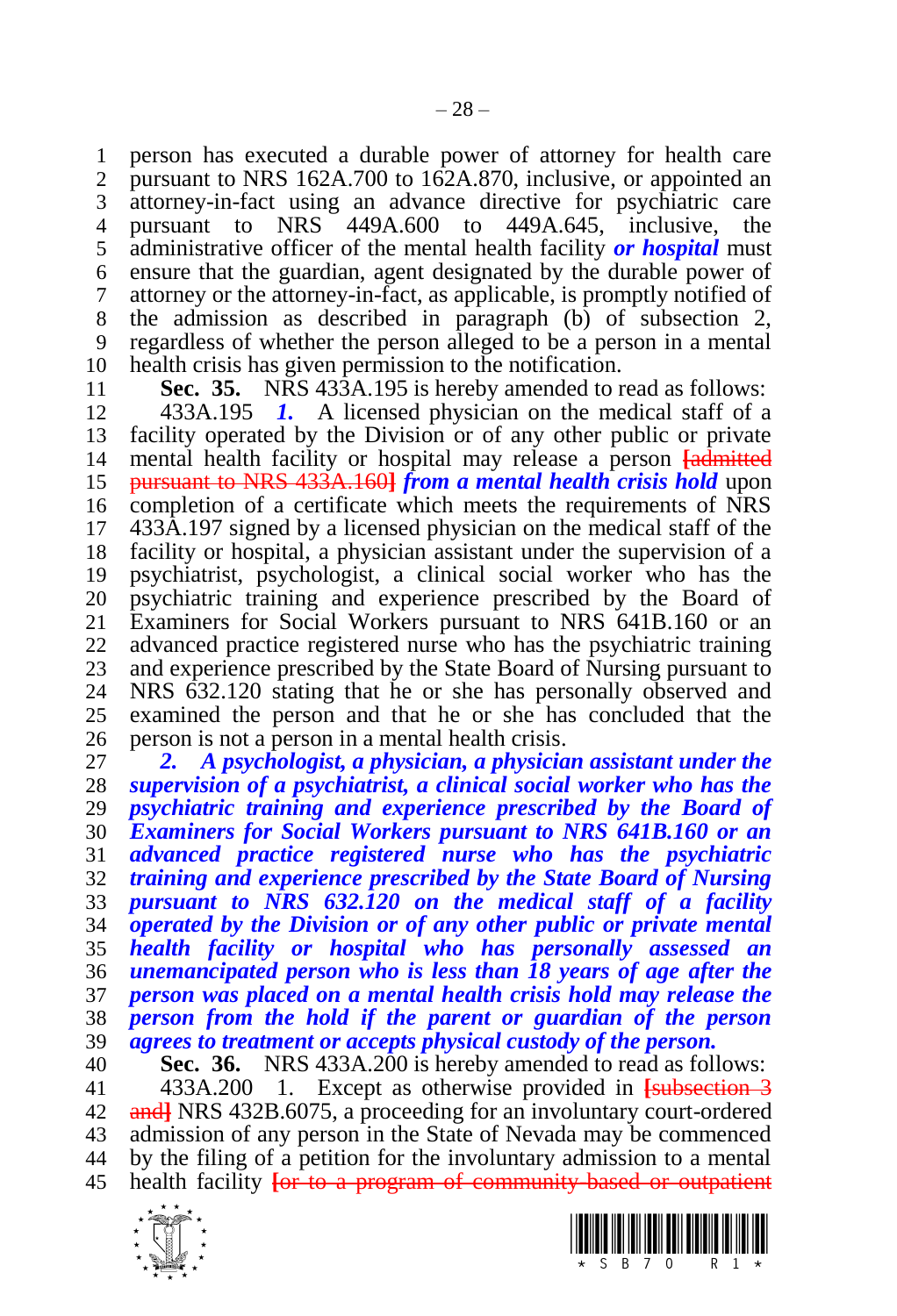services**]** with the clerk of the district court of the county where the person who is to be treated resides **[**.**]** *or the county where a mental health facility that is willing to admit the person is located.* The petition may be filed by **[**the spouse, parent, adult children or legal guardian of the person to be treated or by**]** any physician, physician assistant, psychologist, social worker or registered nurse or by any officer authorized to make arrests in the State of Nevada. The

petition must be accompanied:

 (a) By a certificate of a physician, a **[**licensed**]** psychologist, a physician assistant under the supervision of a psychiatrist, a clinical social worker who has the psychiatric training and experience prescribed by the Board of Examiners for Social Workers pursuant to NRS 641B.160 or an advanced practice registered nurse who has the psychiatric training and experience prescribed by the State Board of Nursing pursuant to NRS 632.120 stating that he or she has examined the person alleged to be a person in a mental health crisis and has concluded that the person is a person in a mental health crisis; or

(b) By a sworn written statement by the petitioner that:

 (1) The petitioner has, based upon the petitioner's personal observation of the person alleged to be a person in a mental health crisis, probable cause to believe that the person is a person in a 23 mental health crisis  $\frac{1}{2}$  and 24 **[(2)** The *I* the person

 **[**(2) The**]** *the* person alleged to be a person in a mental health crisis has refused to submit to examination or treatment by a physician, psychiatrist, **[**licensed**]** psychologist or advanced practice registered nurse who has the psychiatric training and experience prescribed by the State Board of Nursing pursuant to NRS 632.120 **[**.**]** *; or*

 *(2) The person alleged to be a person in a mental health crisis has been placed on a mental health crisis hold pursuant to NRS 433A.160 and the physician, physician assistant or advanced practice registered nurse who examined the person alleged to be a person with a mental health crisis pursuant to NRS 433A.165 determined that the person has a medical condition, other than a psychiatric condition, which requires immediate treatment.*

 2. Except as otherwise provided in NRS 432B.6075, if the person to be treated is **[**a**]** *an unemancipated* minor and the petitioner is a person other than a parent or guardian of the minor, a petition submitted pursuant to subsection 1 must, in addition to the certificate or statement required by that subsection, include a statement signed by a parent or guardian of the minor that the parent or guardian does not object to the filing of the petition.

 **[**3. A proceeding for the involuntary court-ordered admission of a person who is the defendant in a criminal proceeding in the



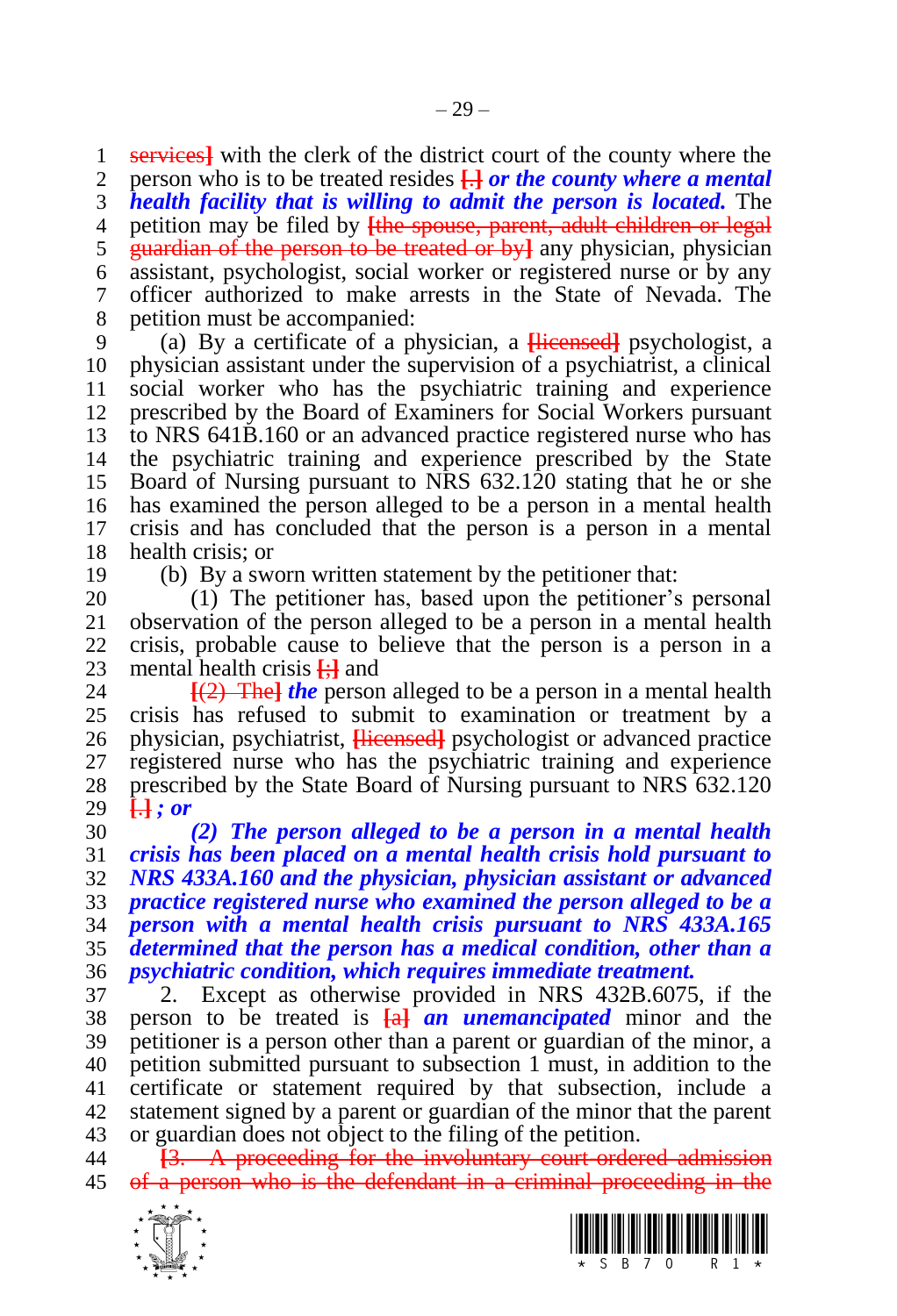district court to a program of community-based or outpatient

2 services may be commenced by the district court, on its own motion,

or by motion of the defendant or the district attorney if:

 $4 - \frac{a}{a}$  The defendant has been examined in accordance with 5 NRS 178.415;

 $6 \leftarrow$  (b) The defendant is not eligible for commitment to the custody of the Administrator pursuant to NRS 178.461; and

 $8 \leftarrow \text{(c)}$  The Division makes a clinical determination that placement

 in a program of community-based or outpatient services is appropriate.**]**

**Sec. 37.** NRS 433A.210 is hereby amended to read as follows:

 433A.210 In addition to the requirements of NRS 433A.200, a petition filed pursuant to that section with the clerk of the district court to commence proceedings for involuntary court-ordered admission of a person pursuant to NRS 433A.145 or 433A.150 must include *documentation of the results of the medical examination conducted pursuant to NRS 433A.165 and* a **[**eertified] copy of:

 1. The **[**application for the emergency admission of the person made**]** *form for the placement of the person on a mental health crisis hold* pursuant to NRS 433A.160; and

 2. A petition executed by a psychiatrist, **[**licensed**]** psychologist, physician or advanced practice registered nurse who 23 has the psychiatric training and experience prescribed by the State 24 Board of Nursing pursuant to NRS 632.120, including without Board of Nursing pursuant to NRS 632.120, including, without limitation, a sworn statement that:

 (a) He or she has examined the person alleged to be a person in a mental health crisis;

 (b) In his or her opinion, there is a reasonable degree of certainty that the person alleged to be a person in a mental health crisis suffers from a mental illness;

 (c) Based on his or her personal observation of the person alleged to be a person in a mental health crisis and other facts set forth in the petition, the person presents a substantial risk of serious harm to himself or herself or others, as determined pursuant to NRS 433A.0195; and

 (d) In his or her opinion, involuntary admission of the person alleged to be a person in a mental health crisis to a mental health facility or hospital is medically necessary to prevent the person from harming himself or herself or others.

 **Sec. 38.** NRS 433A.215 is hereby amended to read as follows: 433A.215 If an application for a writ of habeas corpus is made

 by, or on behalf of, a person in a mental health crisis or who is alleged to be a person in a mental health crisis before the initial hearing on a petition for the involuntary court-ordered admission of the person to a mental health facility *,* **[**or a program of community-



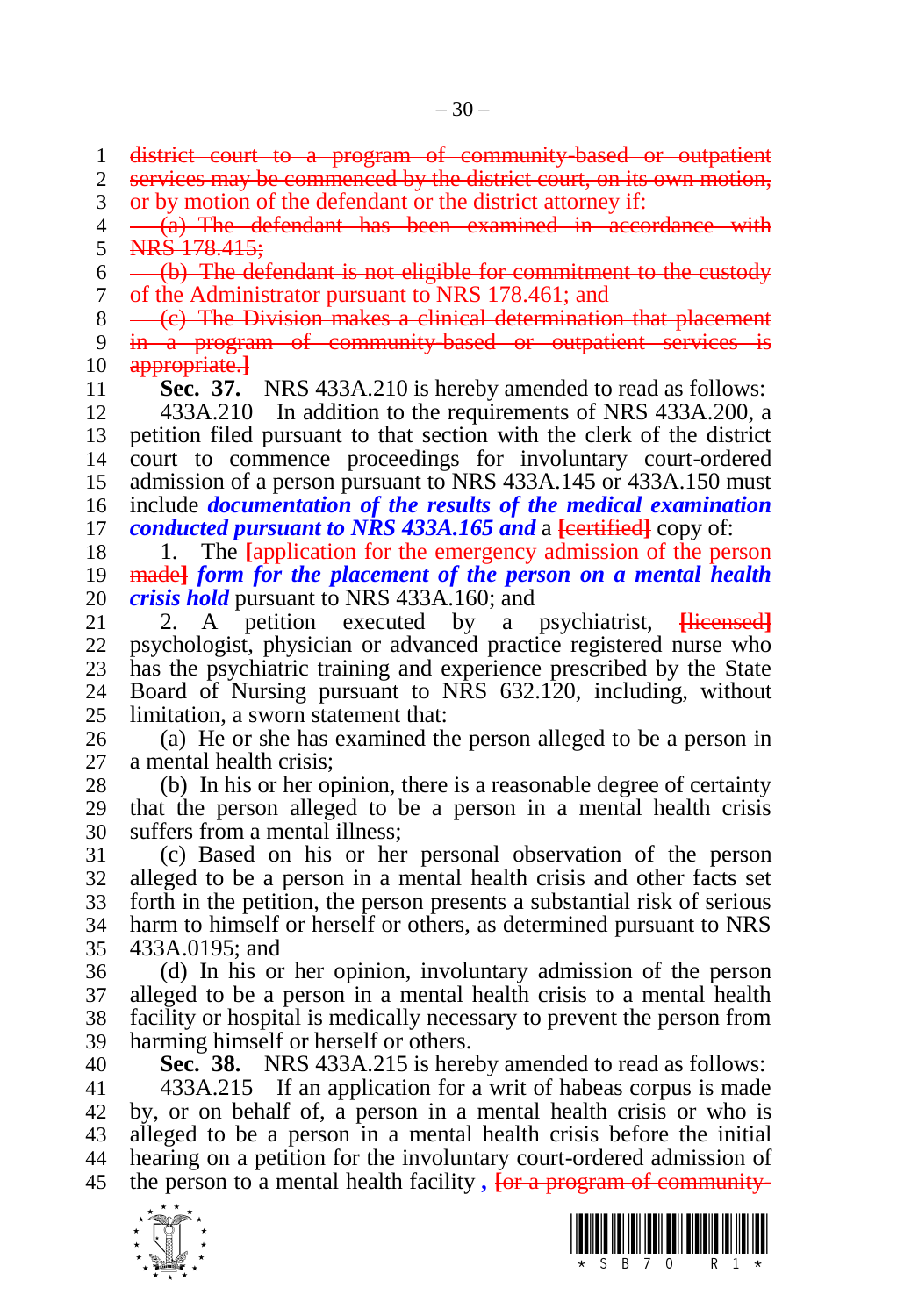based or outpatient services,**]** the court **[**shall**]** *must* conduct a hearing on the application as soon as practicable.

 **Sec. 39.** NRS 433A.220 is hereby amended to read as follows: 433A.220 1. Immediately after the clerk of the district court

 receives any petition filed pursuant to NRS 433A.200 and 433A.210, the clerk shall transmit the petition to the appropriate district judge, who shall set a time, date and place for its hearing. **[**Immediately after a motion is made pursuant to subsection 3 of 9 NRS 433A.200, the district judge shall set a time, date and place for its hearing.**]** The date must be within 6 judicial days after the date on which the petition is received by the clerk **[**or the motion is made, as applicable,**]** unless otherwise stipulated by an attorney representing the person alleged to be a person in a mental health crisis and the district attorney. If the Chief Judge, if any, of the district court has assigned a district court judge or hearing master to preside over such hearings, that judge or hearing master must preside over the hearing.

 2. The court shall give notice of the petition **[**or motion**]** and of the time, date and place of any proceedings thereon to the subject of the petition *,* **[**or motion,**]** his or her attorney, if known, the person's legal guardian, the petitioner, **[**if applicable,**]** the district attorney of the county in which the court has its principal office, the local office of an agency or organization that receives money from the Federal 23 Government pursuant to 42 U.S.C. §§ 10801 et seq., to protect and 24 advocate the rights of persons in a mental health crisis and the advocate the rights of persons in a mental health crisis and the administrative office of any public or private mental health facility *or hospital* in which the subject of the petition **[**or motion**]** is detained.

 3. The provisions of this section do not preclude a facility *or hospital* from discharging a person before the time set pursuant to this section for the hearing concerning the person, if appropriate. If the person has a legal guardian, the facility *or hospital* shall notify the guardian prior to discharging the person from the facility **[**.**]** *or hospital.* The legal guardian has discretion to determine where the person will be released, taking into consideration any discharge plan proposed by the facility *or hospital* assessment team. If the legal guardian does not inform the facility *or hospital* as to where the person will be released within 3 days after the date of notification, the facility *or hospital* shall discharge the person according to its proposed discharge plan.

 *4. If the person who is the subject of the petition is currently admitted to a mental health facility or hospital and is transferred to another mental health facility or hospital, the petitioner must notify the court before the next scheduled hearing related to the petition and not more than 24 hours after the transfer.*



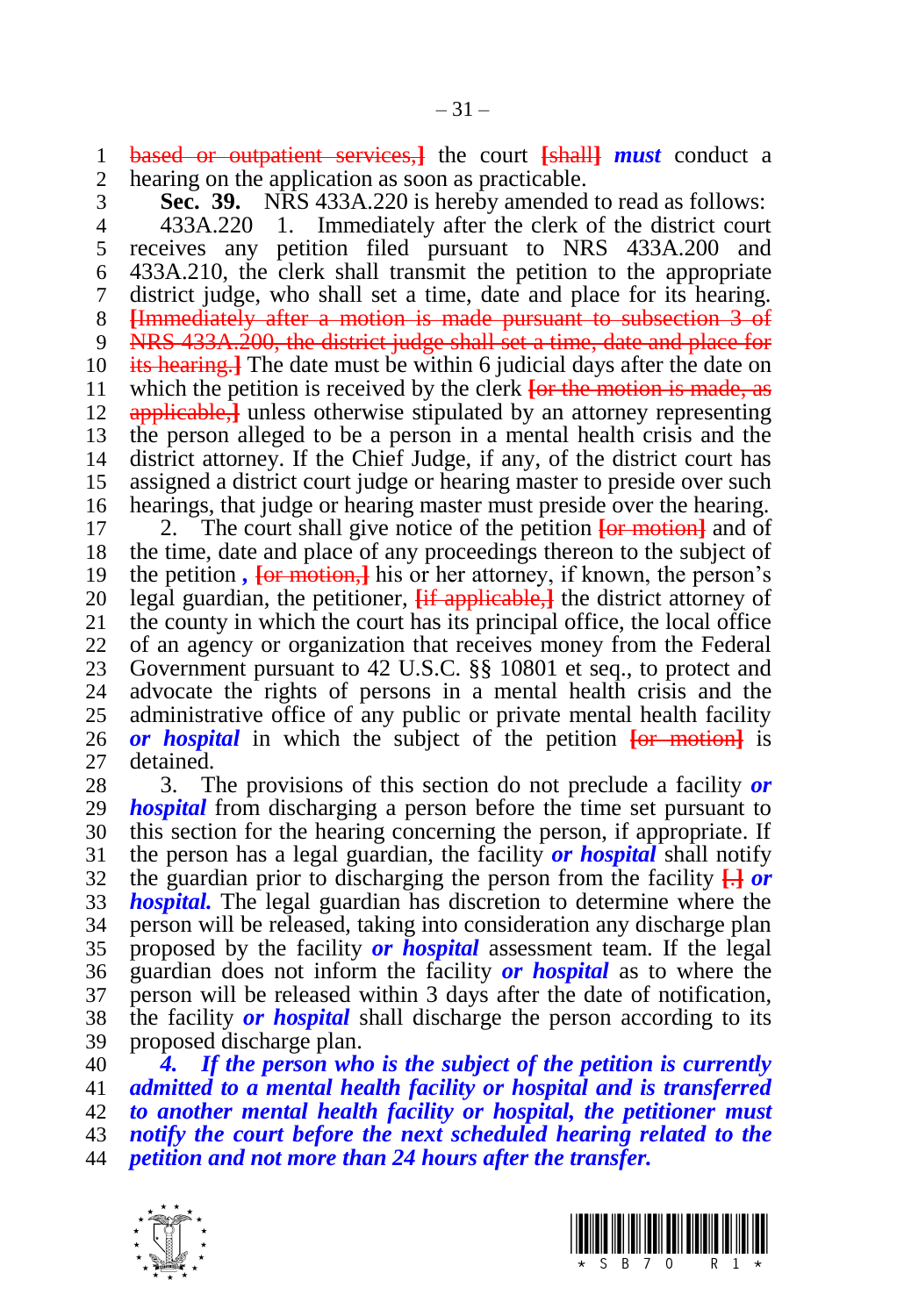*5. If the person who is the subject of the petition is currently on conditional release pursuant to NRS 433A.380:*

 *(a) The court may provide information on the conditional release to any public or private mental health facility or hospital in which the person is receiving treatment; and*

 *(b) The court may, with the consent of the parties, set a hearing before or concurrent with the hearing scheduled pursuant to subsection 1 to determine whether conditional release remains appropriate. If the court sets a hearing to resolve the conditional release, the parties may stipulate to continue the matter of the petition for involuntary court-ordered admission pending resolution of the conditional release. If the court determines by clear and convincing evidence that conditional release is no longer appropriate, the court may order the admission of the person to a mental health facility or hospital pending the resolution of the petition for involuntary court-ordered admission.*

**Sec. 40.** NRS 433A.240 is hereby amended to read as follows:

 433A.240 1. After the filing of a petition to commence proceedings for the involuntary court-ordered admission of a person 20 pursuant to NRS 433A.200 and 433A.210, the court shall promptly 21 cause two or more physicians. Here each psychologists or advanced cause two or more physicians, **[licensed]** psychologists or advanced practice registered nurses who have the psychiatric training and 23 experience prescribed by the State Board of Nursing pursuant to 24 NRS 632.120, one of whom must always be a physician, to examine  $NRS$  632.120, one of whom must always be a physician, to examine the person alleged to be a person in a mental health crisis, or request an evaluation by an evaluation team from the Division of the person alleged to be a person in a mental health crisis.

28 2. Subject to the provisions in subsection 1, the judge assigned 29 to hear a proceeding brought pursuant to NRS 433A.200 to to hear a proceeding brought pursuant to NRS 433A.200 to 433A.330, inclusive, shall have complete discretion in selecting the medical professionals to conduct the examination required pursuant to subsection 1.

 3. **[**After the filing of a motion pursuant to subsection 3 of NRS 433A.200, the court shall promptly request an evaluation by an evaluation team from the Division of the person alleged to be a **person in a mental health crisis.** 

 4.**]** To conduct the examination of a person who is not being detained at a mental health facility or hospital under **[**emergency admission**]** *a mental health crisis hold* pursuant to **[**an application made pursuant to**]** NRS 433A.160, the court may order a peace officer to take the person into protective custody and transport the person to a mental health facility or hospital where the person may be detained until a hearing is had upon the petition or motion, as applicable.



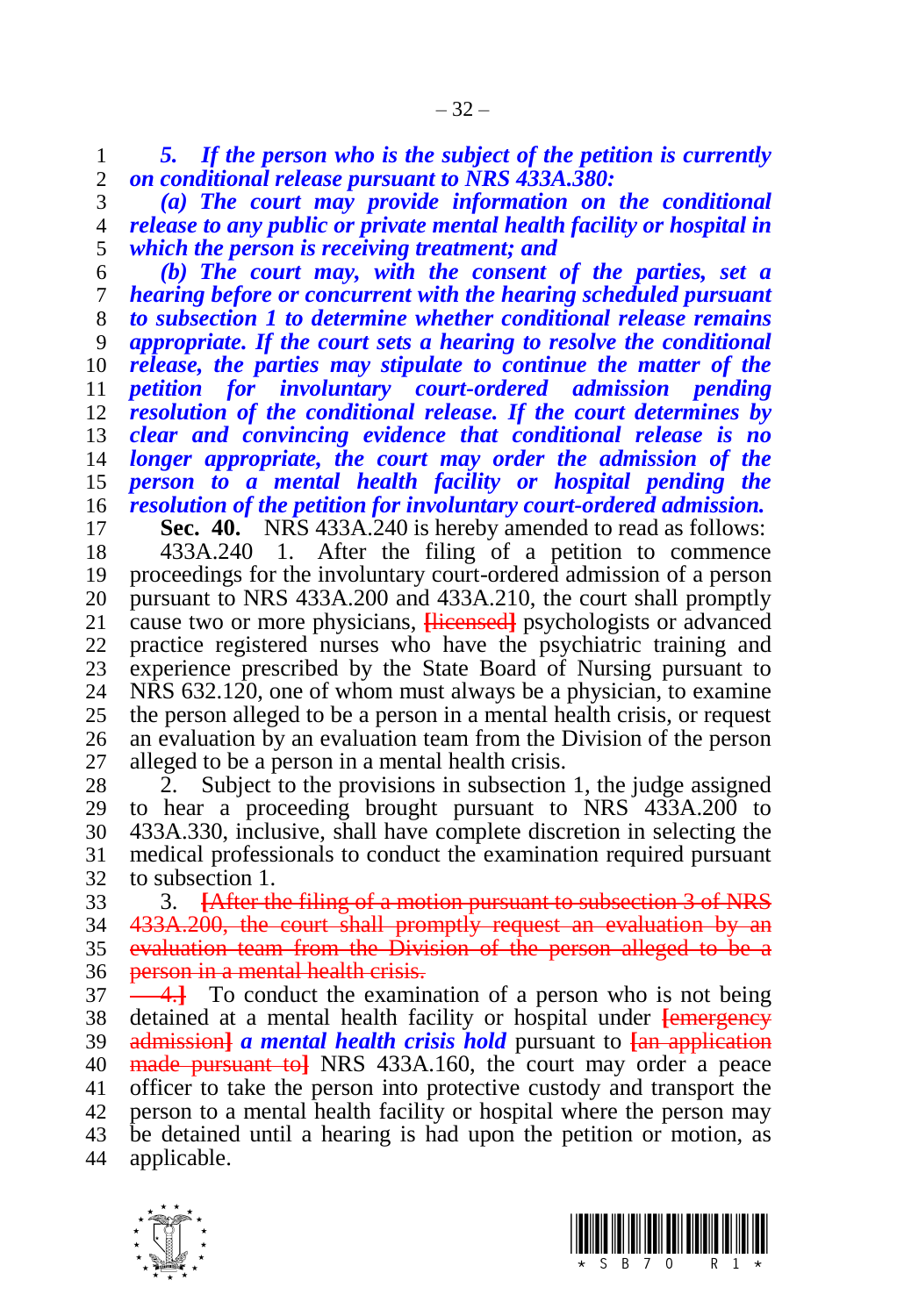**[**5.**]** *4.* If the person is not being detained under **[**an emergency **Example 3** a *mental health crisis hold* pursuant to  $\frac{1}{2}$  and application made pursuant to**]** NRS 433A.160, the person may be allowed to remain in his or her home or other place of residence pending an ordered examination or examinations and to return to his or her home or other place of residence upon completion of the examination or examinations. The person may be accompanied by one or more of his or her relations or friends to the place of examination.

 **[**6.**]** *5.* Each physician, **[**licensed**]** psychologist and advanced practice registered nurse who examines a person pursuant to subsection 1 **[**or 3**]** shall, in conducting such an examination, consider the least restrictive treatment appropriate for the person.

 **[**7.**]** *6.* Each physician, **[**licensed**]** psychologist and advanced practice registered nurse who examines a person pursuant to subsection 1 shall, not later than 24 hours before the hearing set pursuant to *subsection 1 of* NRS 433A.220, submit to the court in writing a summary of his or her findings and evaluation regarding the person alleged to be a person in a mental health crisis.

**Sec. 41.** NRS 433A.250 is hereby amended to read as follows:<br>21 433A.250 1. The Administrator shall establish such 433A.250 1. The Administrator shall establish such evaluation teams as are necessary to aid the courts under NRS 433A.240 **[**,**]** *and* 433A.310 *.* **[**, 433A.315 and 433A.323.**]**

2. Each team must be composed of a psychiatrist and other persons professionally qualified in the field of psychiatric mental health who are representative of the Division, selected from personnel in the Division.

 3. Fees for the evaluations must be established and collected as set forth in NRS 433.414 or 433B.260, as appropriate.

 **Sec. 41.5.** NRS 433A.260 is hereby amended to read as follows:

 433A.260 1. **[**In counties**]** *If a petition is filed pursuant NRS 433A.200 with the clerk of the district court in a county* where the examining personnel required pursuant to NRS 433A.240 are not available, **[**proceedings for involuntary court-ordered admission shall be conducted in**]** *the district court must transfer the case to*  the nearest county having such examining personnel available **[**in order that there be minimum delay.**]** *before any hearing on the petition and not later than 1 judicial day after the petition was filed. Not later than 6 days after a case is transferred to a district court pursuant to this subsection, that district court shall:*

 *(a) Set a time, date and place for its hearing in accordance with NRS 433A.220; and*

 *(b) Appoint counsel for the person, if required by NRS 433A.270.* 



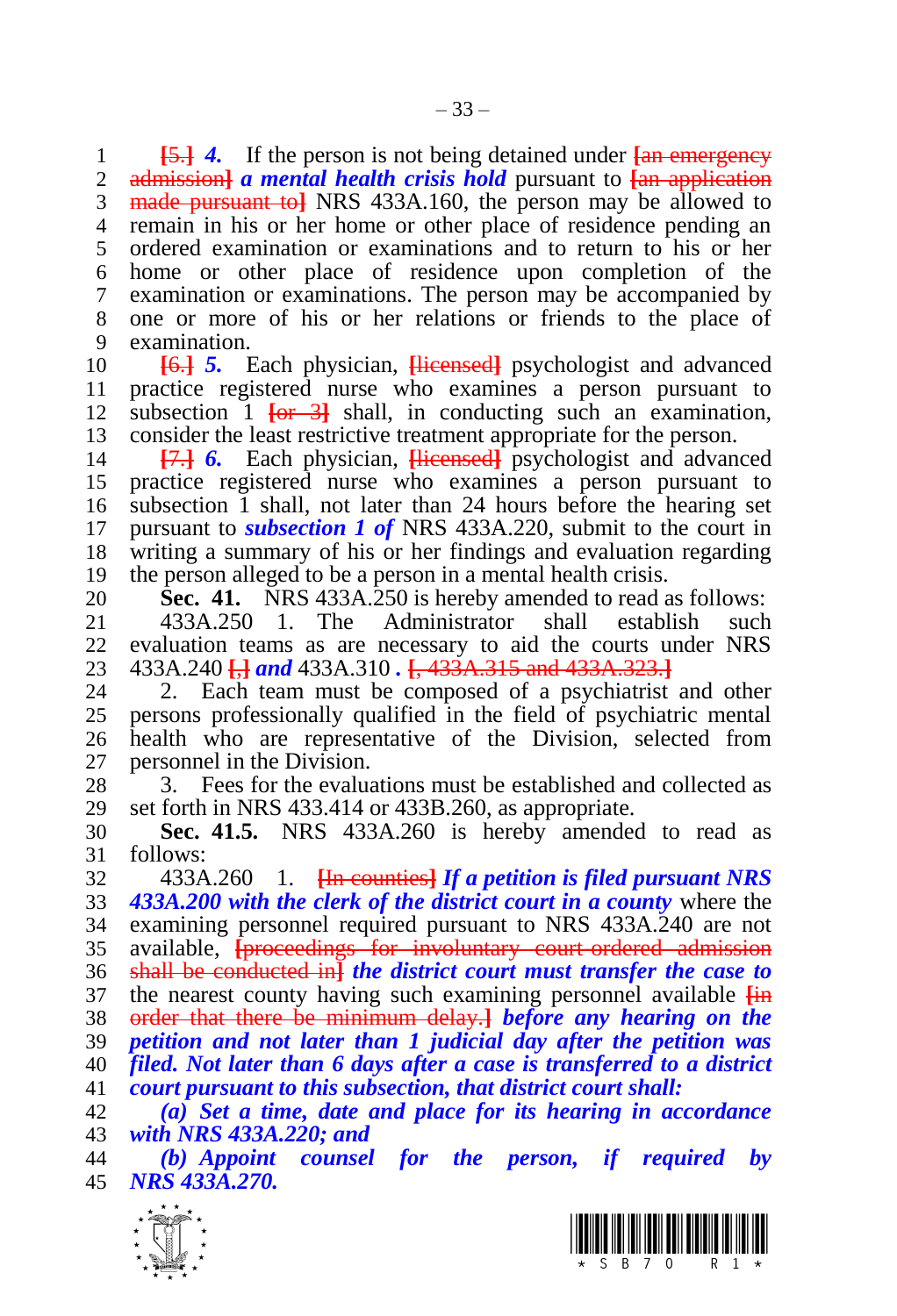1 2. The entire expense of proceedings for involuntary court-<br>2. ordered admission shall be paid by the county  $\frac{1}{2}$  which the ordered admission shall be paid by the county **[**in which the application is filed, except that**]** where the person to be admitted **[**last resided in another county of the state the expense shall be charged to and payable by such county of residence.**]** *resides.*

**Sec. 42.** NRS 433A.270 is hereby amended to read as follows:

 433A.270 1. The person alleged to be a person in a mental health crisis or any relative or friend on the person's behalf is entitled to retain counsel to represent the person in any proceeding before the district court relating to involuntary court-ordered admission, and if he or she fails or refuses to obtain counsel, the court **[**shall**]** *must* advise the person and the person's guardian or next of kin, if known, of such right to counsel and shall appoint counsel, who may be the public defender or his or her deputy.

 2. **[**Any**]** *The court shall award any* counsel appointed pursuant to subsection 1 **[**must be awarded**]** compensation **[**by the 17 e<del>quarti</del> for his or her services in an amount determined by it to be fair and reasonable. The compensation must be charged against the estate of the person for whom the counsel was appointed or, if the 20 person is indigent, against the county where the person alleged to be 21 a person in a mental health crisis last resided. a person in a mental health crisis last resided.

 3. The court shall, at the request of counsel representing the 23 person alleged to be a person in a mental health crisis in proceedings<br>24 before the court relating to involuntary court-ordered admission. before the court relating to involuntary court-ordered admission, grant a recess in the proceedings for the shortest time possible, but for not more than 5 days, to give the counsel an opportunity to prepare his or her case.

28 <sup>4</sup>. **Hetal alleged to be a person in a mental health crisis**  is involuntarily admitted to a program of community-based or outpatient services, counsel shall continue to represent the person 31 until the person is released from the program. The court shall serve notice upon such counsel of any action that is taken involving the person while the person is admitted to the program of community-based or outpatient services.**]**

 $\frac{5.1}{2}$  Each district attorney or his or her deputy shall appear and represent the State in all involuntary court-ordered admission proceedings in the district attorney's county. The district attorney is responsible for the presentation of evidence, if any, in support of the involuntary court-ordered admission of a person to a mental health facility **[**or to a program of community-based or outpatient services**]** in proceedings held pursuant to NRS 433A.200 and 433A.210.

**Sec. 43.** NRS 433A.310 is hereby amended to read as follows:

 433A.310 1. Except as otherwise provided in **[**subsection 2 and**]** NRS 432B.6076 and 432B.6077, if the district court finds, after



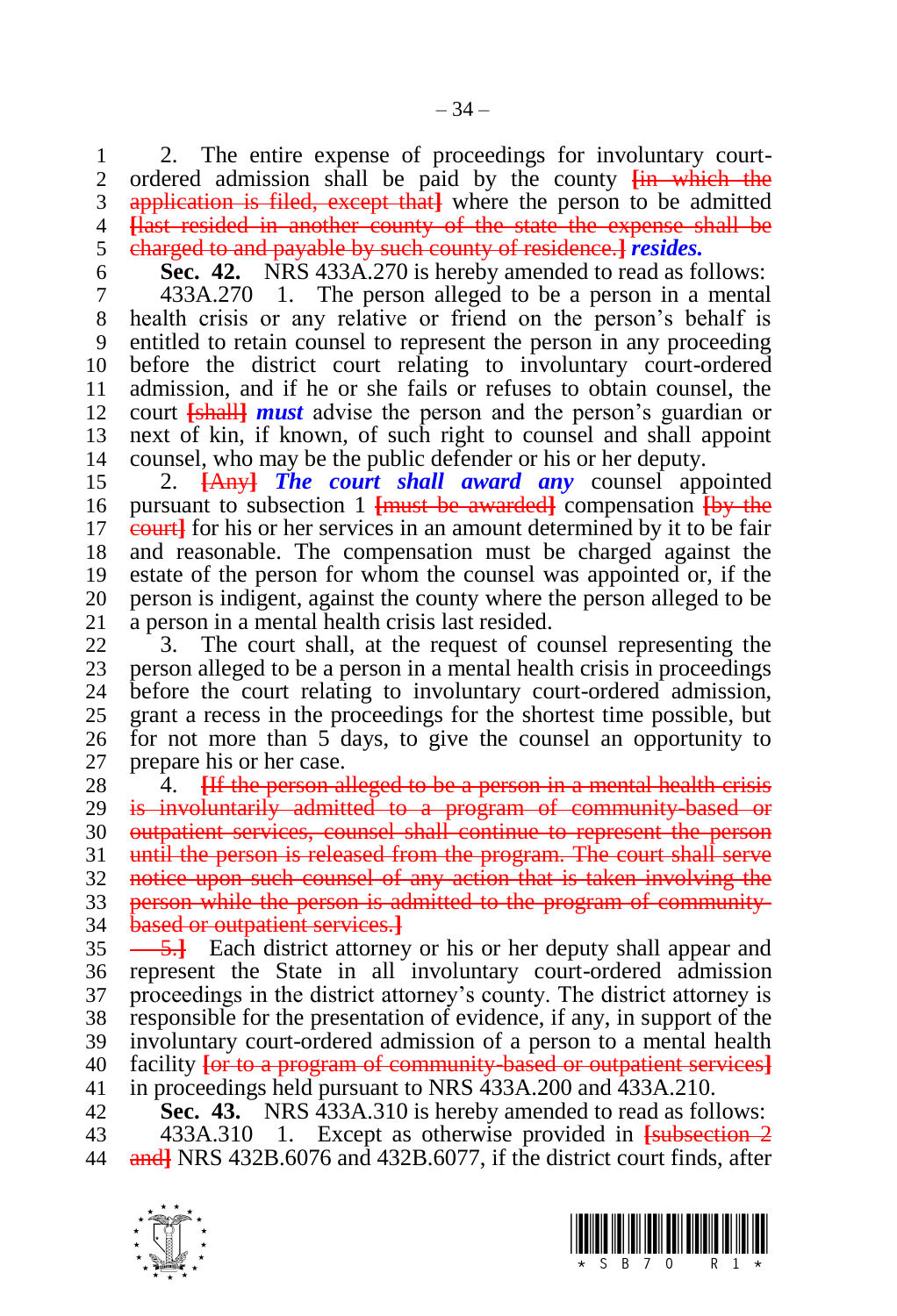proceedings for the involuntary court-ordered admission of a person:

 (a) That there is not clear and convincing evidence that the person with respect to whom the hearing was held is a person in a mental health crisis, the court **[**shall**]** *must* enter its finding to that effect and the person must not be involuntarily admitted to a public or private mental health facility *.* **[**or to a program of community- based or outpatient services.**]** If the person has been **[**admitted to**]** *detained in* a public or private mental health facility or hospital *under a mental health crisis hold pursuant to NRS 433A.160, including, without limitation, where the person has been admitted under an emergency admission* pursuant to **[**NRS 433A.160,**]** *section 10 of this act,* the court must issue a written order requiring the facility or hospital to release the person not later than 24 hours after the court issues the order, unless the person applies for admission as a voluntary consumer pursuant to NRS 433A.140.

 (b) That there is clear and convincing evidence that the person with respect to whom the hearing was held is a person in a mental 20 health crisis, the court may order the involuntary admission of the person **Ifor the most appropriate course of treatment**, including, person **[for the most appropriate course of treatment, including,**  without limitation, admission**]** to a public or private mental health 23 facility *.* For participation in a program of community based or 24 outpatient services 1 The order of the court must be interlocutory **EXECUTE:**  $\frac{1}{2}$  The order of the court must be interlocutory and must not become final if, within 30 days after the involuntary admission, the person is unconditionally released pursuant to NRS 433A.390.

 2. **[**If the district court finds, after proceedings for the involuntary court-ordered admission of a defendant in a criminal 30 proceeding pursuant to subsection 3 of NRS 433A.200:

 $31 \frac{1}{2}$  That there is not clear and convincing evidence that the 32 defendant with respect to whom the hearing was held is a person in a mental health crisis, the court shall enter its finding to that effect and the person must not be involuntarily admitted to a program of community-based or outpatient services.

36 (b) That there is clear and convincing evidence that the 37 defendant with respect to whom the hearing was held is a person in a mental health crisis, except as otherwise provided in this 39 paragraph, the court shall order the involuntary admission of the defendant for participation in a program of community-based or 41 outpatient services and suspend further proceedings in the criminal proceeding against the defendant until the defendant completes or is removed from the program. If the offense allegedly committed by 44 the defendant is a category A or B felony or involved the use or threatened use of force or violence, the court may not order the



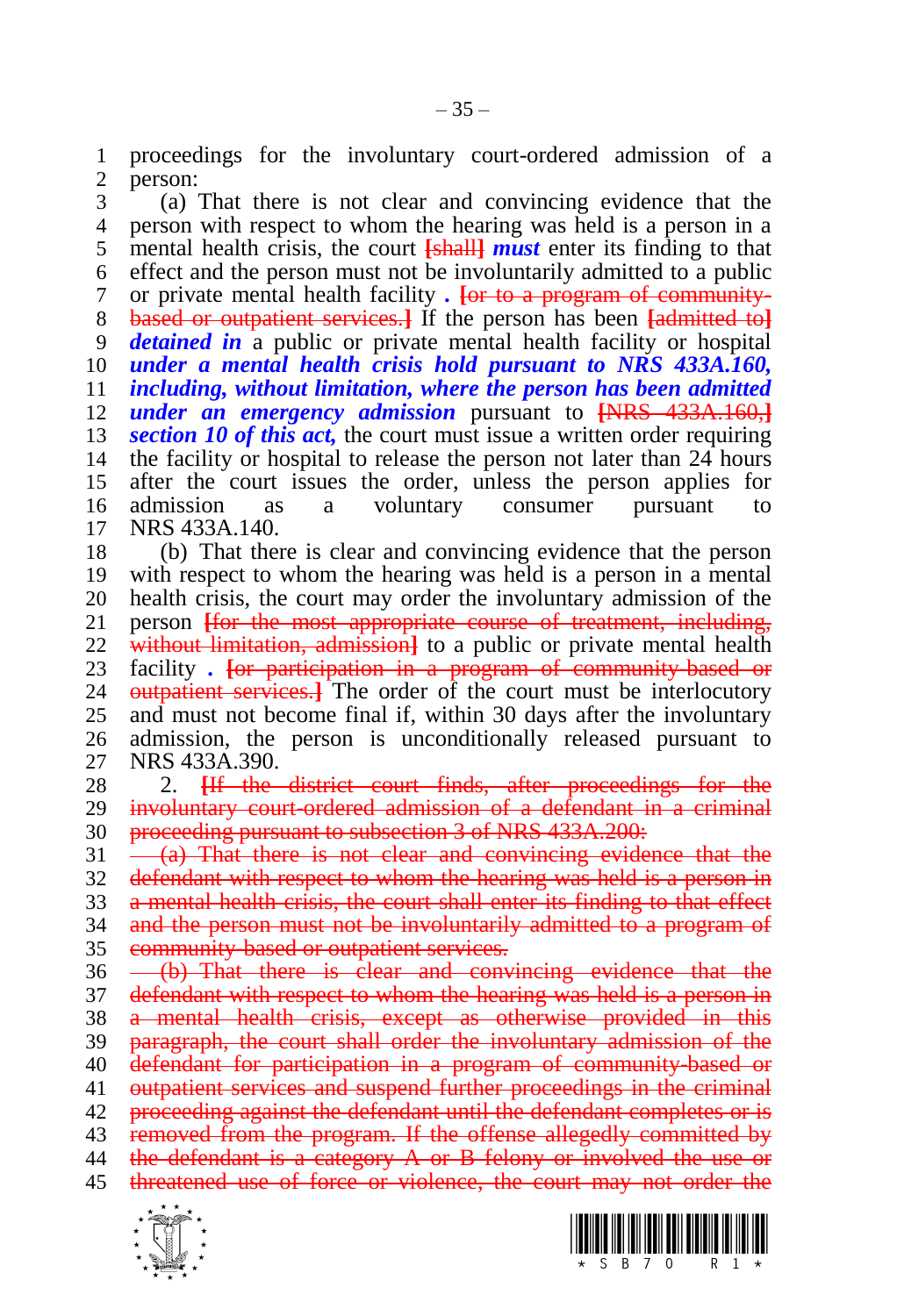1 involuntary admission of the defendant for participation in 2 program pursuant to this paragraph unless the prosecuting attorney 3 stipulates to the assignment. The order of the court must be 4 interlocutory and must not become final if, within 30 days after the 5 involuntary admission, the person is unconditionally released 6 pursuant to NRS 433A.390. If the defendant successfully completes 7 a program of community-based or outpatient services to the 8 satisfaction of the court, the court shall dismiss the criminal charges 9 against the defendant with prejudice. 10  $\rightarrow$  3. If, pursuant to NRS 176A.400, the district court issues an 11 order granting probation to a defendant in a criminal proceeding 12 with a condition that the defendant submit to mental health 13 treatment and comply with instructions, admission to a program of 14 community-based or outpatient services may be used to satisfy such 15 a condition if the Division makes a clinical determination that 16 placement in a program of community based or outpatient services 17 is appropriate.  $18 \quad -4. \quad \overline{A}$  court shall not admit a person to a program of community-19 based or outpatient services unless:  $20 -\frac{a}{a}$  A program of community-based or outpatient services is 21 available in the community in which the person resides or is 22 otherwise made available to the person; 23  $\rightarrow$  (b) The person is 18 years of age or older;  $24 \left( \left( \text{c} \right) \right)$  The person has a history of noncompliance with treatment 25 for mental illness:  $26 \quad -\text{(d)}$  The person is capable of surviving safely in the community 27 in which he or she resides with available supervision;  $28 \leftarrow (e)$  The court determines that, based on the person's history of 29 treatment for mental illness, the person needs to be admitted to a 30 program of community-based or outpatient services to prevent 31 further disability or deterioration of the person which presents a 32 substantial likelihood of serious harm to himself or herself or others, 33 as determined pursuant to NRS 433A.0195;  $34 \leftarrow$  (f) The current mental status of the person or the nature of the 35 person's illness limits or negates his or her ability to make an 36 informed decision to seek treatment for mental illness voluntarily or 37 to comply with recommended treatment for mental illness;  $38 \left( \frac{\text{g}}{\text{g}} \right)$  The program of community-based or outpatient services is 39 the least restrictive treatment which is in the best interest of the 40 **person**; and 41 (h) The court has approved a plan of treatment developed for the 42 person pursuant to NRS 433A.315.

43 5.**]** Except as otherwise provided in NRS 432B.608, an 44 involuntary admission pursuant to paragraph (b) of subsection 1 **[**or 45 paragraph (b) of subsection 2**]** automatically expires at the end of 6



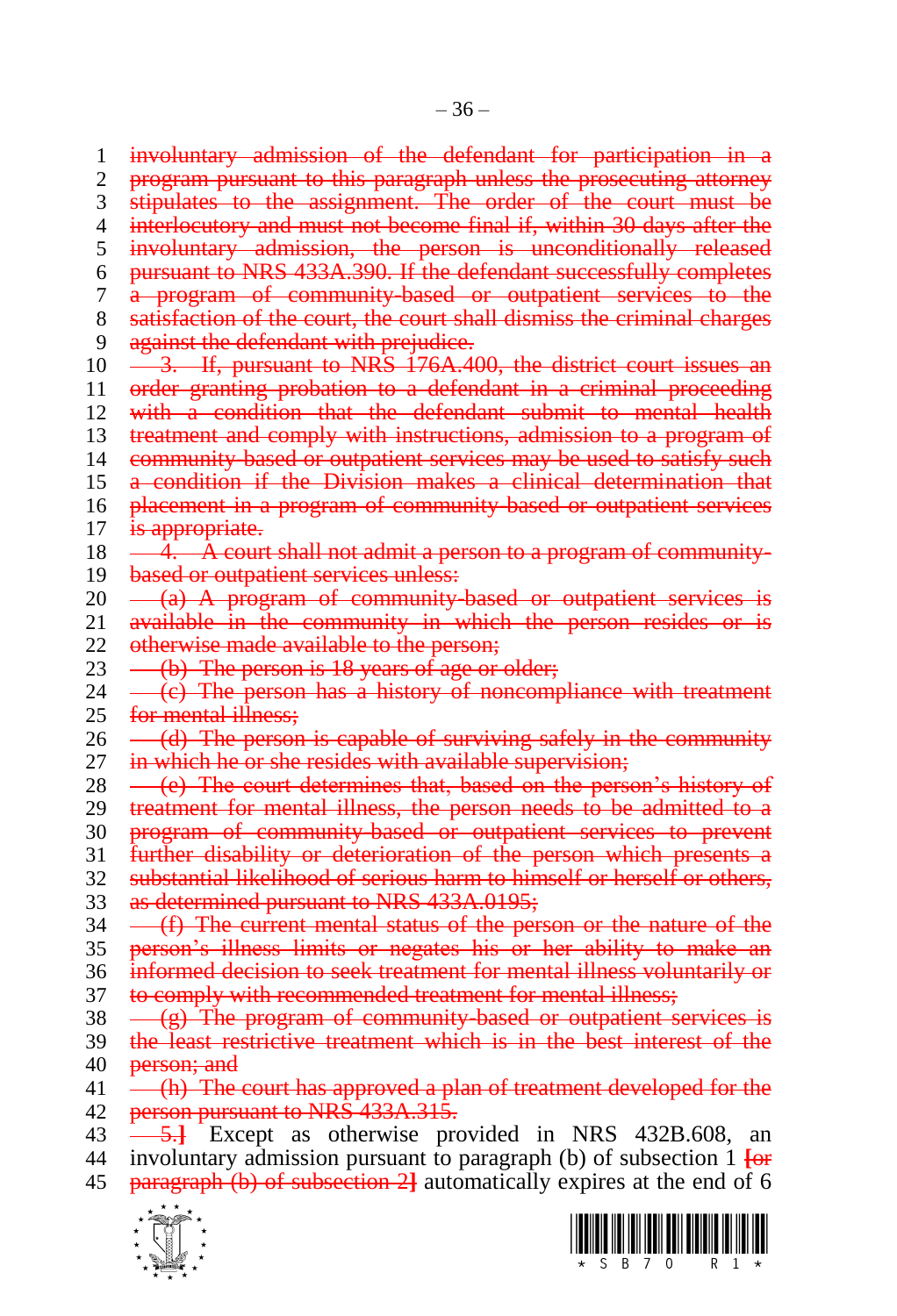months if not terminated previously by the medical director of the public or private mental health facility as provided for in subsection **[**2**]** *3* of NRS 433A.390 *.* **[**or by the professional responsible for providing or coordinating the program of community-based or 5 outpatient services as provided for in subsection 3 of NRS 433A.390.**]** Except as otherwise provided in NRS 432B.608, at the end of the *involuntary* court-ordered **[**period of treatment,**]** *admission,* the Division **[**,**]** *or* any mental health facility that is not operated by the Division **[**or a program of community-based or outpatient services**]** may petition to renew the involuntary admission of the person for additional periods not to exceed 6 months each. For each renewal, the petition must include evidence which meets the same standard set forth in subsection 1 **[**or 2**]** that was required for the initial period of admission of the person to a public or private mental health facility *.* **[**or to a program of community-based or 16 outpatient services.

 $\leftarrow$  6.<sup>1</sup> 3. Before issuing an order for involuntary admission or a renewal thereof, the court shall explore other alternative courses of treatment within the least restrictive appropriate environment, 20 including *E E involuntary admission to a program of community based* 21 *or outpatient services. A assisted outpatient treatment, as suggested*  or outpatient services,**]** *assisted outpatient treatment,* as suggested by the evaluation team who evaluated the person, or other persons 23 professionally qualified in the field of psychiatric mental health,<br>24 which the court believes may be in the best interests of the person. which the court believes may be in the best interests of the person.

 **[**7.**]** *4.* If the court issues an order involuntarily admitting a person to a public or private mental health facility **[**or to a program of community-based or outpatient services**]** pursuant to this section, the court **[**shall,**]** *must,* notwithstanding the provisions of NRS 433A.715, cause, within 5 business days after the order becomes final pursuant to this section, on a form prescribed by the Department of Public Safety, a record of the order to be transmitted to:

 (a) The Central Repository for Nevada Records of Criminal History, along with a statement indicating that the record is being transmitted for inclusion in each appropriate database of the National Instant Criminal Background Check System; and

 (b) Each law enforcement agency of this State with which the court has entered into an agreement for such transmission, along with a statement indicating that the record is being transmitted for inclusion in each of this State's appropriate databases of information relating to crimes.

 **[**8.**]** *5. After issuing an order pursuant to this section, a court shall not transfer the case to another court.*

 *6. A public or private mental health facility to which a person is involuntarily admitted pursuant to this section shall notify the* 



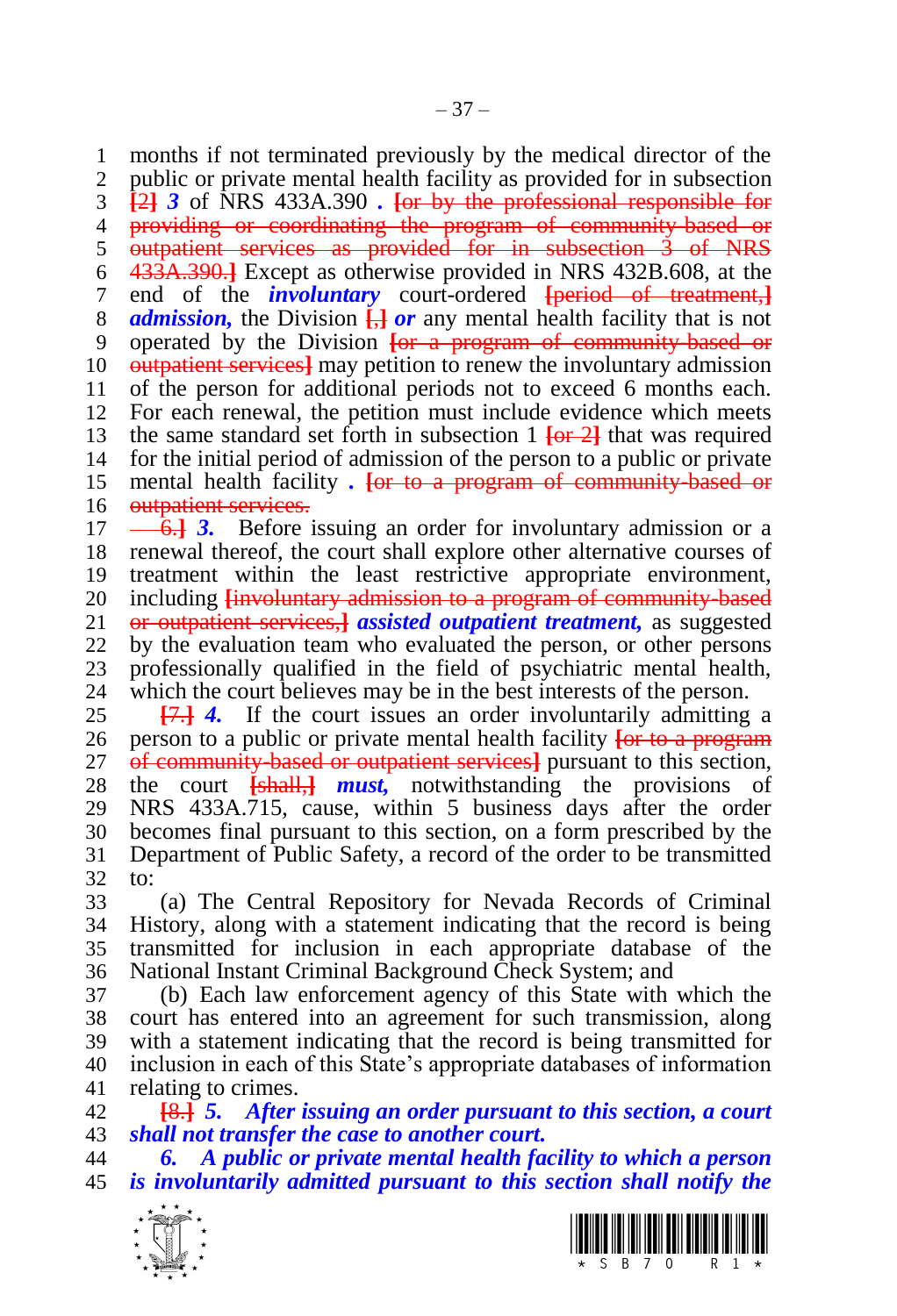*court and the counsel for the person if the person is transferred to another facility.*

 *7.* As used in this section, "National Instant Criminal Background Check System" has the meaning ascribed to it in NRS 179A.062.

 **Sec. 44.** NRS 433A.320 is hereby amended to read as follows: 433A.320 The order for involuntary **[**court**]** *court-ordered*  admission of any person to a public or private mental health facility **[**or to a program of community-based or outpatient services**]** must be accompanied by a clinical abstract, including a history of illness, 11 diagnosis, treatment and the names of relatives or correspondents.<br>12 **Sec. 45.** NRS 433A 350 is hereby amended to read as follow

Sec. 45. NRS 433A.350 is hereby amended to read as follows:

 433A.350 1. Upon admission to any public or private mental health facility or to **[**a program of community-based or outpatient services,**]** *assisted outpatient treatment,* each consumer and the consumer's spouse and legal guardian, if any, must receive a written statement outlining in simple, nontechnical language all procedures for release provided by this chapter, setting out all rights accorded to such a consumer by this chapter and chapters 433 and 433B of NRS 20 and, if the consumer has no legal guardian, describing procedures<br>21 provided by law for adjudication of incapacity and appointment of a provided by law for adjudication of incapacity and appointment of a guardian for the consumer.

23 2. Written information regarding the services provided by and 24 means of contacting the local office of an agency or organization means of contacting the local office of an agency or organization that receives money from the Federal Government pursuant to 42 U.S.C. §§ 10801 et seq., to protect and advocate the rights of persons in a mental health crisis must be posted in each public and private mental health facility and in each location in which **[**a program of community-based or outpatient services**]** *assisted outpatient treatment* is provided and must be provided to each 31 consumer upon admission.<br>32 **Sec. 46.** NRS 433A.3

**Sec. 46.** NRS 433A.360 is hereby amended to read as follows: 433A.360 1. A clinical record for each consumer must be diligently maintained by any division facility, private institution, facility offering mental health services or **[**program of community- based or outpatient services.**]** *person professionally qualified in the field of psychiatric mental health responsible for providing assisted outpatient treatment.* The record must include information pertaining to the consumer's admission, legal status, treatment and individualized plan for habilitation. The clinical record is not a public record and no part of it may be released, except as otherwise provided in subsection 2 or except:

 (a) If the release is authorized or required pursuant to NRS 439.538.



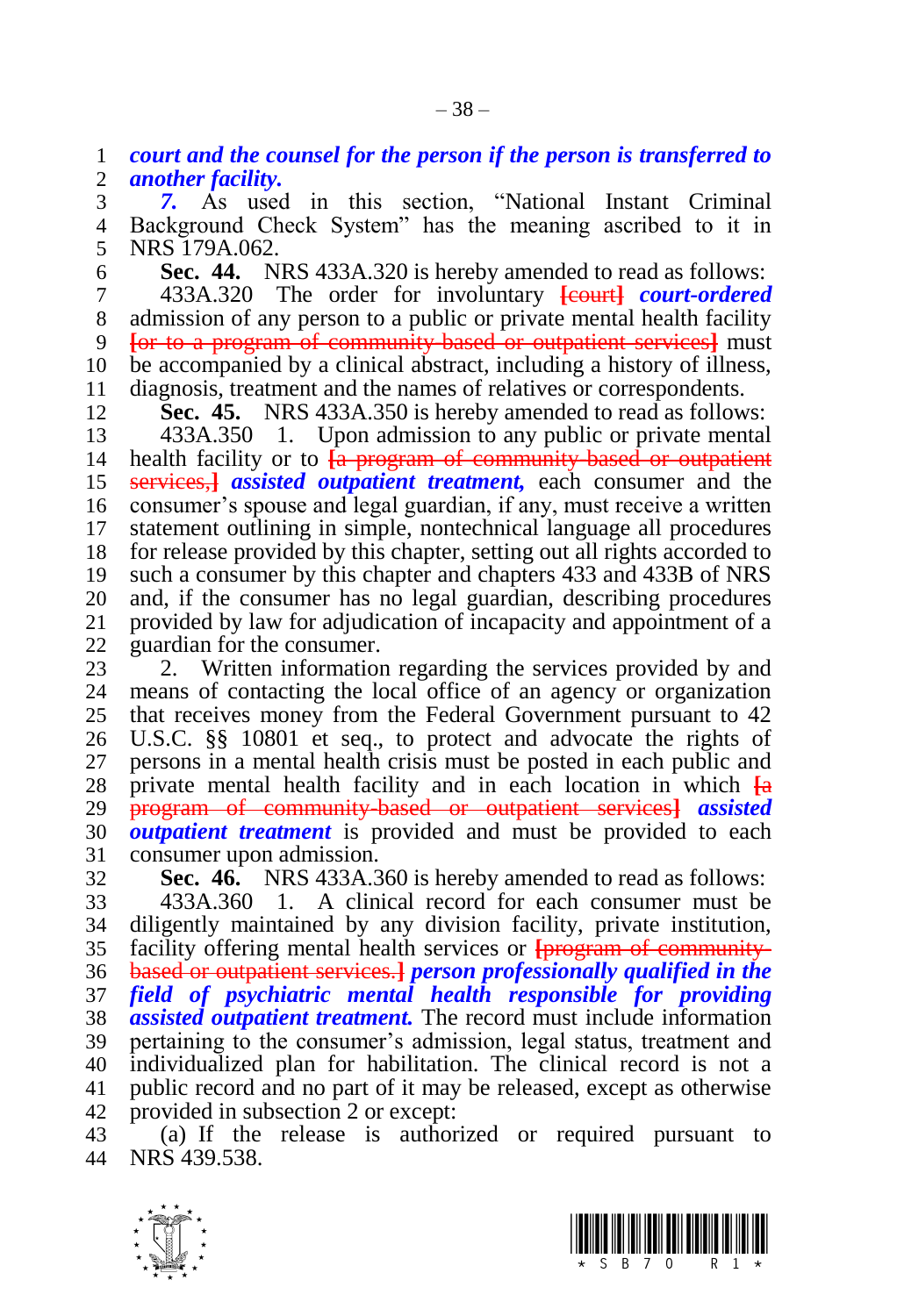(b) The record must be released to physicians, advanced practice registered nurses, attorneys and social agencies as specifically authorized in writing by the consumer, the consumer's parent, guardian or attorney.

 (c) The record must be released to persons authorized by the order of a court of competent jurisdiction.

 (d) The record or any part thereof may be disclosed to a qualified member of the staff of a division facility, an employee of the Division or a member of the staff of an agency in Nevada which has been established pursuant to the Developmental Disabilities Assistance and Bill of Rights Act of 2000, 42 U.S.C. §§ 15001 et seq., or the Protection and Advocacy for Mentally Ill Individuals Act of 1986, 42 U.S.C. §§ 10801 et seq., when the Administrator deems it necessary for the proper care of the consumer.

 (e) Information from the clinical records may be used for statistical and evaluative purposes if the information is abstracted in such a way as to protect the identity of individual consumers.

 (f) To the extent necessary for a consumer to make a claim, or for a claim to be made on behalf of a consumer for aid, insurance or medical assistance to which the consumer may be entitled, information from the records may be released with the written authorization of the consumer or the consumer's guardian.

23 (g) The record must be released without charge to any member<br>24 of the staff of an agency in Nevada which has been established of the staff of an agency in Nevada which has been established pursuant to 42 U.S.C. §§ 15001 et seq. or 42 U.S.C. §§ 10801 et seq. if:

 (1) The consumer is a consumer of that office and the consumer or the consumer's legal representative or guardian authorizes the release of the record; or

 (2) A complaint regarding a consumer was received by the office or there is probable cause to believe that the consumer has been abused or neglected and the consumer:

 (I) Is unable to authorize the release of the record because of the consumer's mental or physical condition; and

 (II) Does not have a guardian or other legal representative or is a ward of the State.

 (h) The record must be released as provided in NRS 433.332 or 433B.200 and in chapter 629 of NRS.

 2. A division facility, private institution, facility offering mental health services or **[**program of community-based or outpatient services**]** *person professionally qualified in the field of psychiatric mental health responsible for providing assisted outpatient treatment* and any other person or entity having information concerning a consumer, including, without limitation, a clinical record, any part thereof or any information contained



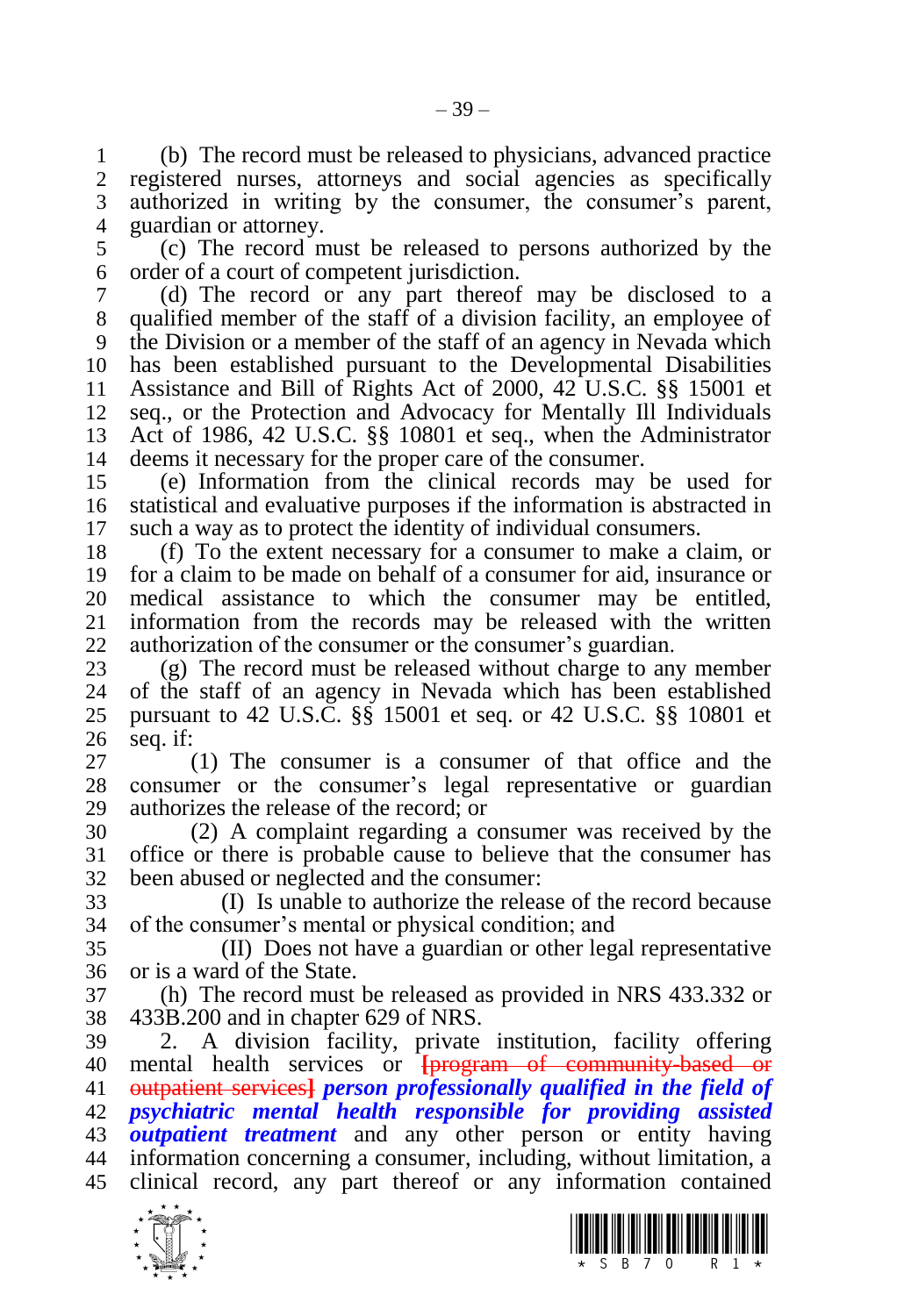therein, may disclose such information to a provider of health care to assist with treatment provided to the consumer.

3 3. As used in this section  $\frac{1}{2}$ 

4 (a) "Consumer" includes any person who seeks, on the person's own or others' initiative, and can benefit from, care, treatment and training in a private institution or facility offering mental health services, from treatment to competency in a private institution or facility offering mental health services, or from a program of 9 community-based or outpatient services. (b) "Provider**]** *, "provider* of health care" has the meaning

ascribed to it in NRS 629.031.

**Sec. 47.** NRS 433A.380 is hereby amended to read as follows:

 433A.380 1. **[**Except as otherwise provided in subsection 4, any**]** *Any* person involuntarily admitted by a court may be conditionally released from a public or private mental health facility when, in the judgment of the medical director of the facility *:* **[**, the**]**

 *(a) The* conditional release is in the best interest of the person *, will provide the least restrictive treatment that is appropriate for the person* and will not be detrimental to the public welfare **[**.**]** *;*

 *(b) A community treatment program, social services agency, mobile crisis team or multi-disciplinary team has agreed to provide case management, support and supervision to the person to ensure his or her compliance with the conditions of the release; and*  $(24)$   $(2)$  The person qualifies to receive case management, su

 *(c) The person qualifies to receive case management, support and supervision from the community treatment program, social services agency, mobile crisis team or multi-disciplinary team.*

 *2.* The medical director of the facility or the medical director's designee shall prescribe the period for which the conditional release is effective. The period must not extend beyond the last day of the court-ordered period of **[**treatment**]** *admission* pursuant to NRS 433A.310. If the person has a legal guardian, the facility **[**shall**]** *must* notify the guardian *at least 3 days* before discharging the person from the facility **[**.**]** *or, if the person will be released in less than 3 days, as soon as practicable. Notification of the legal guardian must be provided:*

## *(a) In person or by telephone; or*

 *(b) If the facility is not able to contact the guardian in person or by telephone, by facsimile, electronic mail or certified mail.*

 *3.* The legal guardian has discretion to determine where the person will be released, taking into consideration any discharge plan proposed by the facility assessment team. If the legal guardian does not inform the facility as to where the person will be released within 3 days after the date of notification, the facility **[**shall**]** *must*  discharge the person according to its proposed discharge plan.



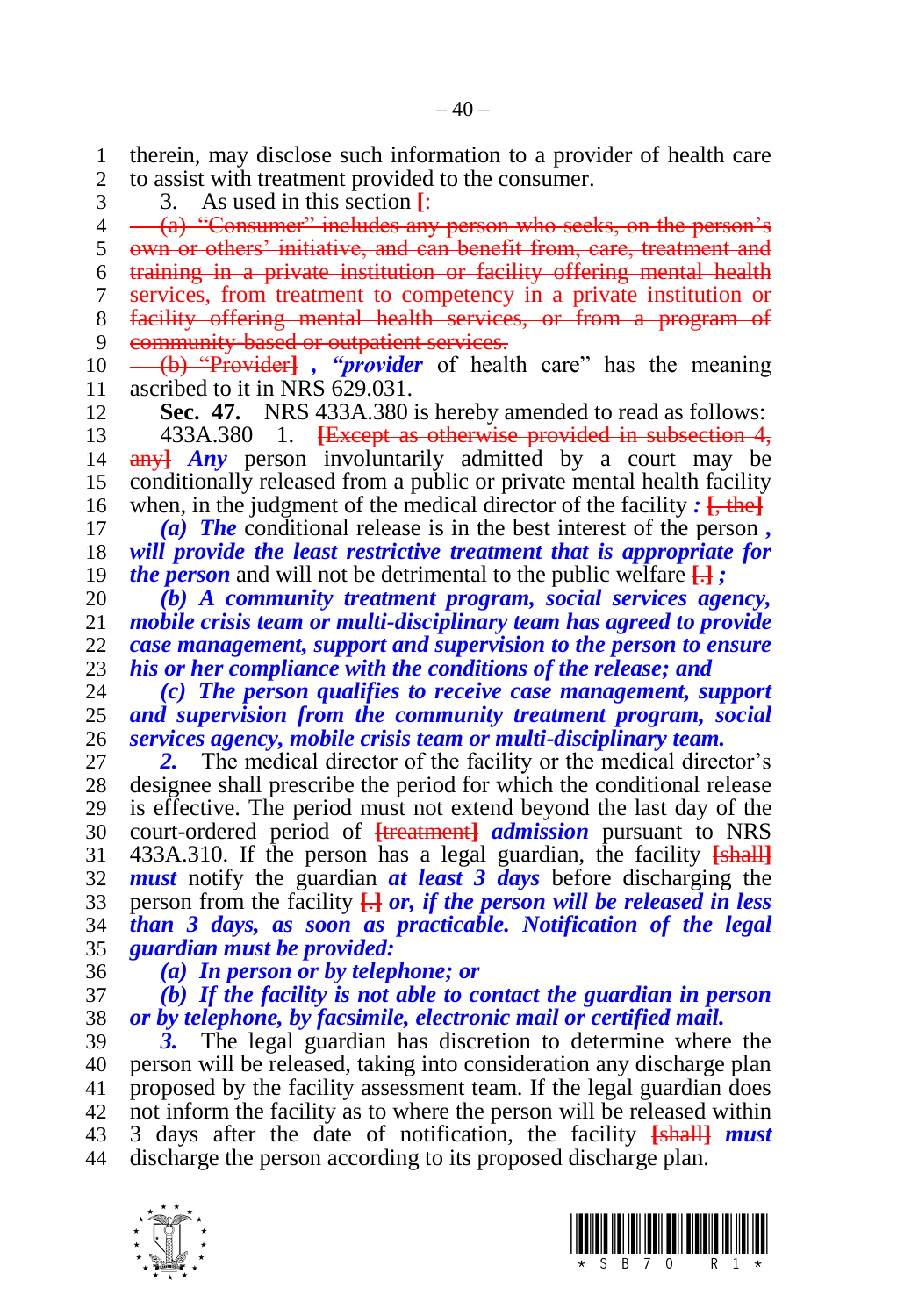**[**2.**]** *4. Before conditionally releasing a person from a public or private mental health facility pursuant to this section, the medical director of the facility must notify the court that ordered the involuntary admission. The court may periodically review the appropriateness of the conditional release and the terms thereof, but the court may not terminate the conditional release except through proceedings for involuntary admission pursuant to NRS 433A.200 to 433A.330, inclusive.* 

5. When a person is conditionally released pursuant to **[**subsection 1,**]** *this section,* the State or any of its agents or employees are not liable for any debts or contractual obligations, medical or otherwise, incurred or damages caused by the actions of the person.

 **[**3.**]** *6.* When a person who has been adjudicated by a court to be incapacitated is conditionally released from a mental health facility, the administrative officer of the mental health facility shall petition the court for restoration of full civil and legal rights as deemed necessary to facilitate the incapacitated person's rehabilitation. If the person has a legal guardian, the petition must be

20 filed with the court having jurisdiction over the guardianship.<br>21 **14.** A person who was involuntarily admitted by a **[**4. A person who was involuntarily admitted by a court because he or she was likely to present a substantial likelihood of 23 serious harm to himself or herself or others, as determined pursuant 24 to NRS 433A.0195, may be conditionally released only if, at the to NRS 433A.0195, may be conditionally released only if, at the time of the release, written notice is given to the court which 26 admitted him or her, to the person's legal guardian and to the district 27 attorney of the county in which the proceedings for admission were held.

29 <del>5. Except as otherwise provided in subsection 7, the</del> 30 administrative officer of a public or private mental health facility or 31 the administrative officer's designee shall order a person who is conditionally released from that facility pursuant to this section to 33 return to the facility if a psychiatrist and a member of that person's 34 treatment team who is professionally qualified in the field of psychiatric mental health determine that the conditional release is no 36 longer appropriate because that person presents a substantial likelihood of serious harm to himself or herself or others, as determined pursuant to NRS 433A.0195. Except as otherwise 39 provided in this subsection, the administrative officer or the designee shall, at least 3 days before the issuance of the order to return, give written notice of the order to the court that admitted the 42 person to the facility and to the person's legal guardian. If an 43 emergency exists in which the person presents a substantial likelihood of harm to himself or herself or others, as determined pursuant to NRS 433A.0195, the order must be submitted to the



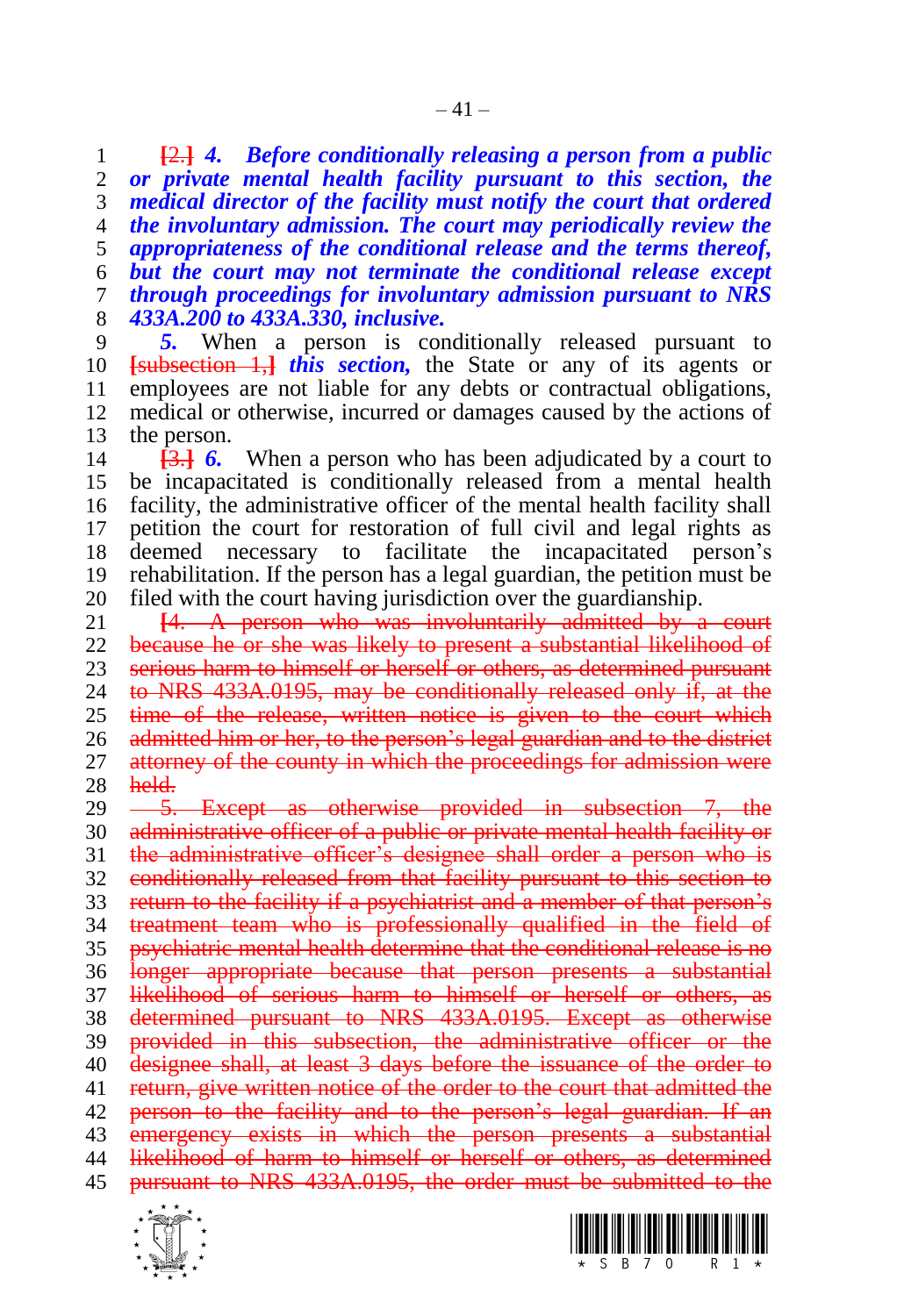court and the legal guardian not later than 1 business day after the 2 order is issued.

3 -6. The court shall review an order submitted pursuant to 4 subsection 5 and the current condition of the person who was ordered to return to the facility at its next regularly scheduled hearing for the review of petitions for involuntary court-ordered admissions, but in no event later than 5 judicial days after the person 8 is returned to the facility. The administrative officer or the administrative officer's designee shall give written notice to the 10 person who was ordered to return to the facility, to the person's legal guardian and to the person's attorney, if known, of the time, 12 date and place of the hearing and of the facts necessitating that 13 person's return to the facility.  $14 \quad -7$ . The provisions of subsection 5 do not apply if the period of conditional release has expired.**] Sec. 48.** NRS 433A.390 is hereby amended to read as follows: 433A.390 1. When a consumer, involuntarily admitted to a mental health facility or **[**to a program of community-based or outpatient services**]** *required to receive assisted outpatient treatment* by court order, is released at the end of the period specified pursuant to NRS 433A.310 **[**,**]** *or section 18 of this act, as* 

 *applicable,* written notice must be given to the admitting court **[**and to the consumer's legal guardian at least 10**]** *not later than 3 judicial* days **[**before**]** *after* the release of the consumer. The consumer may **[**then**]** be released without requiring further orders of the court. If the consumer has a legal guardian, the facility or the **[**professional**]** *person professionally qualified in the field of psychiatric mental health* responsible for providing **[**or coordinating**]** the **[**program of community-based or outpatient services**]** *assisted outpatient treatment* shall notify the guardian *in the manner prescribed by subsection 6 at least 3 days* before discharging the consumer from the facility or **[**program.**]** *treatment or, if the consumer will be released in less than 3 days, as soon as practicable.* 

 *2.* The legal guardian *of a consumer involuntarily admitted to a mental health facility, if applicable,* has discretion to determine where the consumer will be released **[**,**]** *pursuant to subsection 1,*  taking into consideration any discharge plan proposed by the facility assessment team *.* **[**or the professional responsible for providing or coordinating the program of community-based or outpatient services.**]** If the legal guardian does not inform the facility **[**or professional**]** as to where the consumer will be released within 3 days after the date of notification, the facility **[**or professional shall**]** *must* discharge the consumer according to its proposed discharge plan.



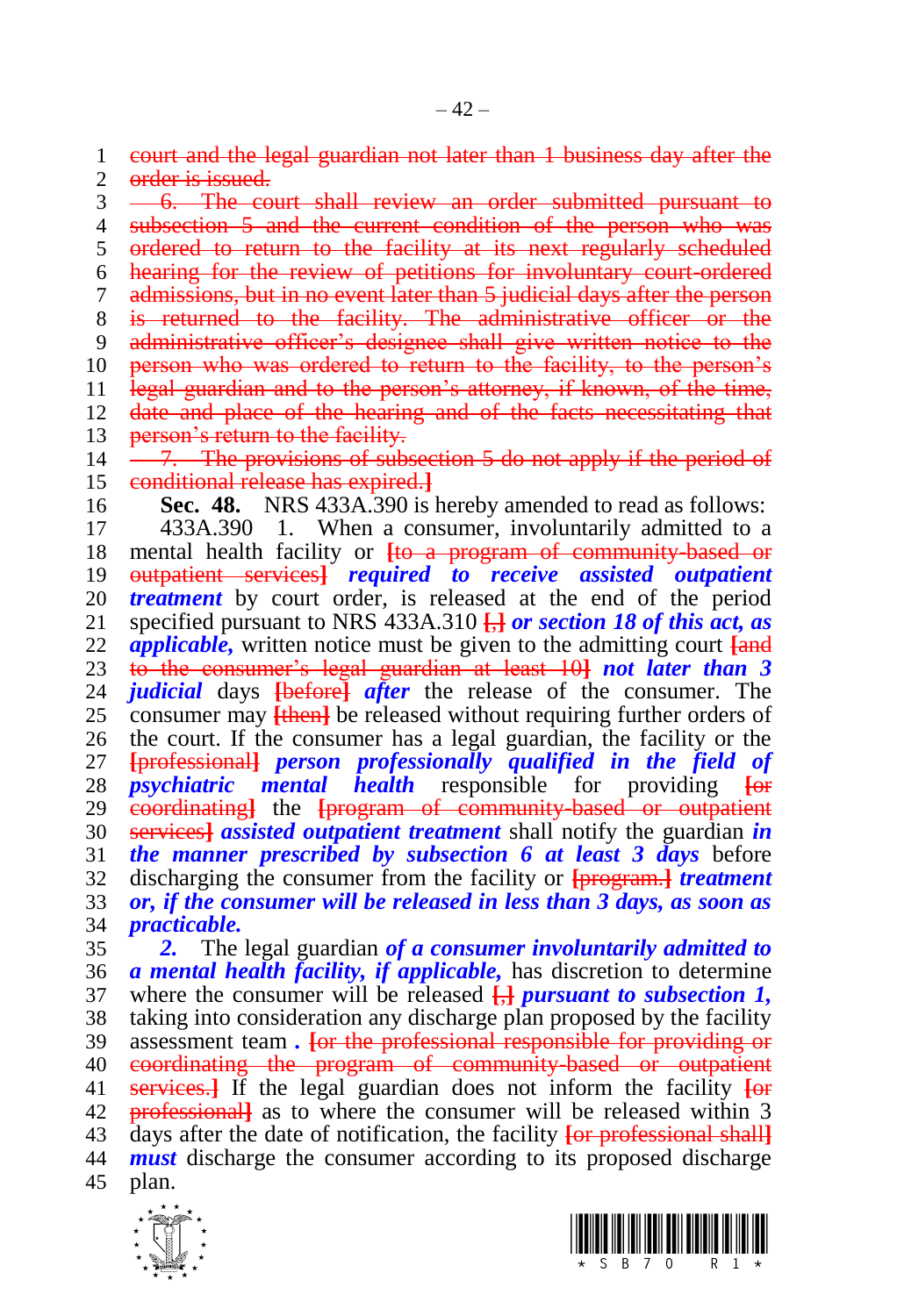1 **[2.] 3.** A consumer who is involuntarily admitted to a mental 2 health facility may be unconditionally released before the period health facility may be unconditionally released before the period specified in NRS 433A.310 when **[**:

4 (a) An evaluation team established under NRS 433A.250 or two persons professionally qualified in the field of psychiatric mental health, at least one of them being a**]** *the* physician **[**,**]** *primarily responsible for treating the patient, a psychiatrist or an advanced practice registered nurse who has the psychiatric training and experience prescribed by the State Board of Nursing pursuant to NRS 632.120* determines that the consumer is no longer a person in 11 a mental health crisis . <del>[; and</del> 12 — (b) Under advisement frequent (b) Under advisement from the evaluation team or two persons 13 professionally qualified in the field of psychiatric mental health, at least one of them being a physician, the medical director of the mental health facility authorizes the release and gives written notice to the admitting court and to the consumer's legal guardian at least 10 days before the release of the consumer.**]** If the consumer has a legal guardian, the facility shall notify the guardian *in the manner prescribed by subsection 6 at least 3 days* before discharging the 20 consumer from the facility  $\frac{1}{2}$  *or, if the consumer will be released* 21 *in less than 3 days, as soon as practicable.* The legal guardian, *if* in less than 3 days, as soon as practicable. The legal guardian, if *applicable,* has discretion to determine where the consumer will be 23 released, taking into consideration any discharge plan proposed by<br>24 the facility assessment team. If the legal guardian does not inform the facility assessment team. If the legal guardian does not inform the facility as to where the consumer will be released within 3 days after the date of notification, the facility shall discharge the consumer according to its proposed discharge plan.

 **[**3.**]** *4.* A consumer who is **[**involuntarily admitted to a program of community-based or outpatient services**]** *required to receive assisted outpatient treatment* may be unconditionally released before the period specified in **[**NRS 433A.310**]** *section 18 of this act* when **[**:

 (a) The**]** *the* **[**professional**]** *person professionally qualified in the field of psychiatric mental health* responsible for providing **[**or coordinating**]** the **[**program of community-based or outpatient services**]** *assisted outpatient treatment* for the consumer determines that the consumer **[**is**]** no longer **[**a person in a mental health crisis; 38 and

39 <del>(b) Under advisement from an evaluation team established under</del>

NRS 433A.250 or two persons professionally qualified in the field

41 of psychiatric mental health, at least one of them being a physician,

 the professional responsible for providing or coordinating the program of community-based or outpatient services for

- 44 the consumer authorizes the release and gives written notice to the
- 



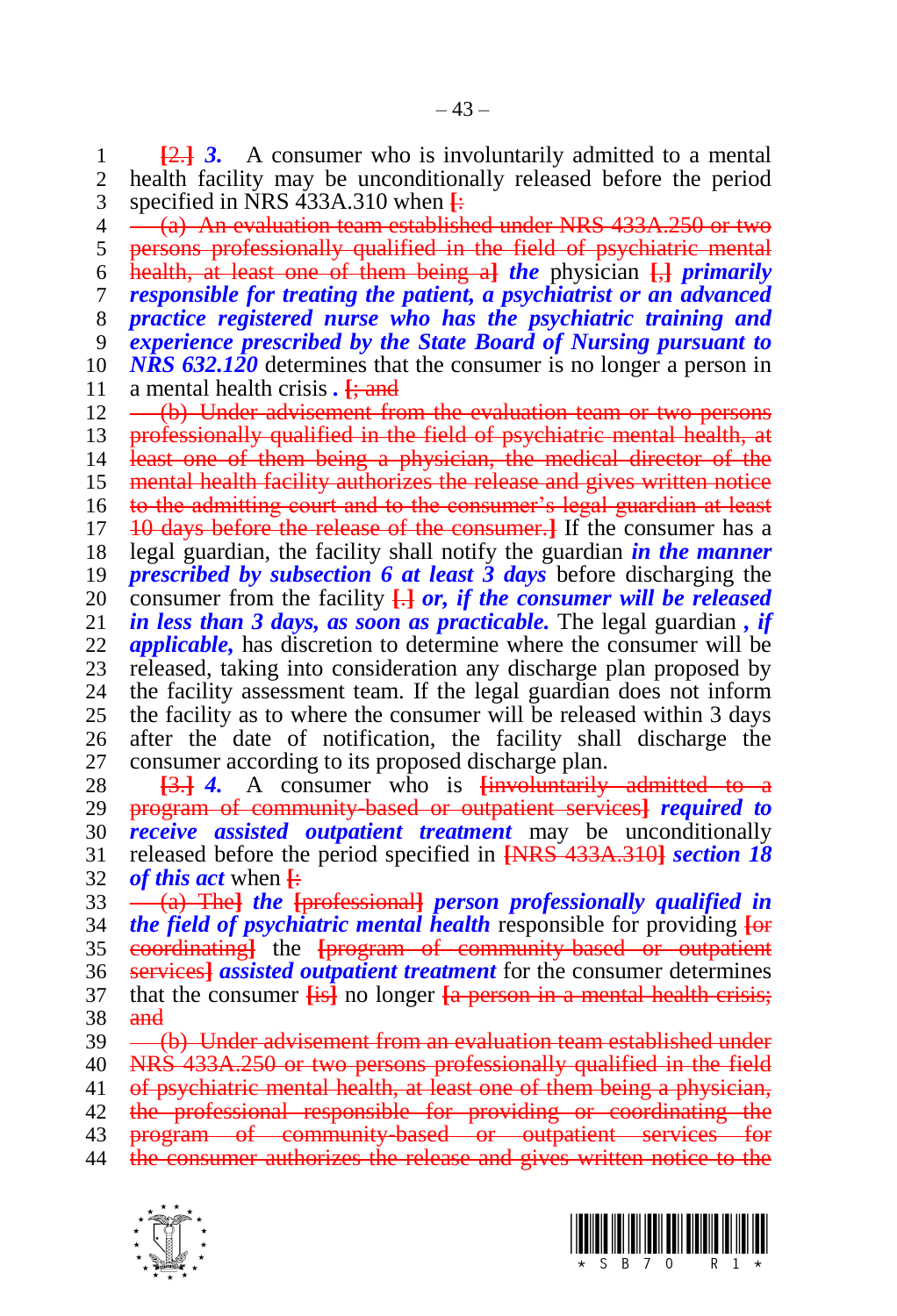admitting court at least 10 days before the release of the consumer from the program.**]** *:*

 *(a) Requires assisted outpatient treatment to prevent further disability or deterioration that presents a substantial likelihood of serious harm to himself or herself or others, as determined pursuant to NRS 433A.0195; and* 

 *(b) Has a limited ability to make an informed decision to voluntarily seek or comply with treatment for his or her mental illness as a result of his or her mental illness.*

 *5. If a consumer who will be released from assisted outpatient treatment pursuant to subsection 4 has a legal guardian, the person professionally qualified in the field of psychiatric mental health responsible for providing the assisted outpatient treatment to the consumer shall notify the guardian in the manner prescribed by subsection 6 at least 3 days before discharging the consumer from the treatment or, if the consumer will be released in less than 3 days, as soon as practicable.* 

 *6. Notification of a guardian pursuant to subsection 1, 3 or 5 must be provided:*

 *(a) In person or by telephone; or (b) If the mental health facility or the person professionally qualified in the field of psychiatric mental health, as applicable, is not able to contact the guardian in person or by telephone, by facsimile, electronic mail or certified mail.*

 *7. A mental health facility or a person professionally qualified in the field of psychiatric mental health responsible for providing treatment to a consumer shall provide written notice to the admitting court not later than 3 judicial days after unconditionally releasing a consumer pursuant to subsection 3 or 4.*

**Sec. 49.** NRS 433A.460 is hereby amended to read as follows:

 433A.460 No person admitted to a public or private mental health facility or **[**to a program of community-based or outpatient services**]** *who receives assisted outpatient treatment* pursuant to this chapter shall, by reason of such admission **[**,**]** *or treatment,* be denied the right to dispose of property, marry, execute instruments, make purchases, enter into contractual relationships, vote and hold a driver's license, unless such person has been specifically adjudicated incapacitated by a court of competent jurisdiction and has not been restored to legal capacity.

**Sec. 50.** NRS 433A.580 is hereby amended to read as follows:

 433A.580 No person may be admitted *or transferred* to a private hospital **[**,**]** *or* a division mental health facility **[**or a program of community-based or outpatient services**]** *, ordered to receive assisted outpatient treatment or transferred to a different person* 



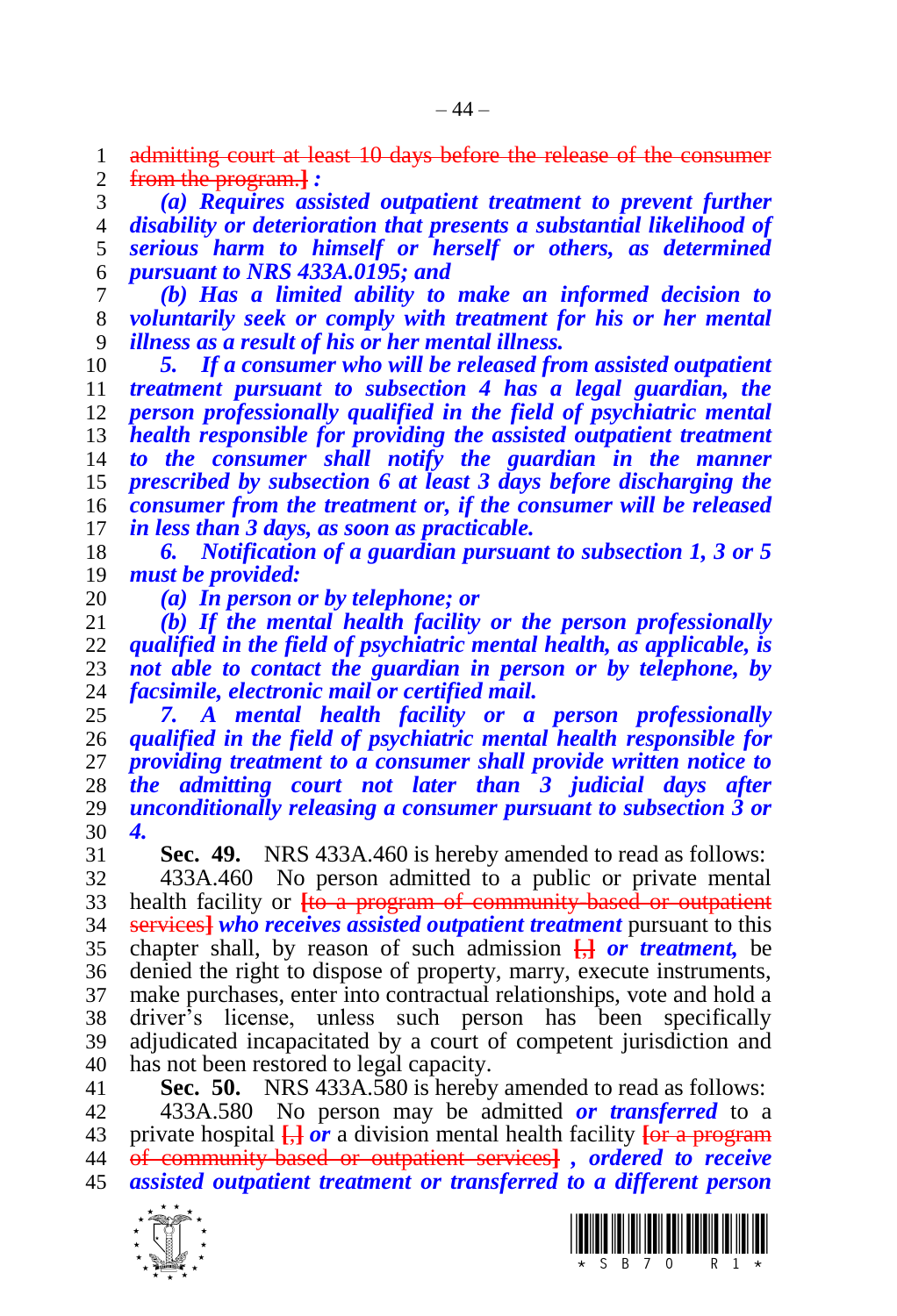*professionally qualified in the field of psychiatric mental health to provide assisted outpatient treatment* pursuant to the provisions of this chapter unless mutually agreeable financial arrangements relating to the costs of treatment are made between the private hospital, division facility or **[**professional**]** *person professionally qualified in the field of psychiatric mental health* responsible for providing **[**or coordinating a program of community-based or outpatient services**]** *assisted outpatient treatment* and the consumer or person requesting his or her admission.

**Sec. 51.** NRS 433A.600 is hereby amended to read as follows:

 433A.600 1. A person who is admitted to a division facility or **[**to a program of community-based or outpatient services**]** *who receives assisted outpatient treatment* operated by the Division and not determined to be indigent and every responsible relative pursuant to NRS 433A.610 of the person shall be charged for the cost of treatment and is liable for that cost. If after demand is made for payment the person or his or her responsible relative fails to pay that cost, the administrative officer or **[**professional**]** *person professionally qualified in the field of psychiatric mental health*  responsible for providing **[**or coordinating**]** the **[**program of community-based or outpatient services,**]** *assisted outpatient treatment,* as applicable, may recover the amount due by civil 23 action.<br>24 2

2. All sums received pursuant to subsection 1 must be deposited in the State Treasury and may be expended by the Division for the support of that facility or **[**program**]** *of assisted outpatient treatment* in accordance with the allotment, transfer, work program and budget provisions of NRS 353.150 to 353.245, inclusive.

**Sec. 52.** NRS 433A.640 is hereby amended to read as follows:

 433A.640 1. Once a court has ordered the admission of a person to a division facility, the administrative officer **[**shall**]** *must*  make an investigation, pursuant to the provisions of this chapter, to determine whether the person or his or her responsible relatives pursuant to NRS 433A.610 are capable of paying for all or a portion of the costs that will be incurred during the period of admission.

 2. If a person is admitted to a division facility or **[**program of community-based or outpatient services**]** *required to receive assisted outpatient treatment* pursuant to a court order, that person and his or her responsible relatives are responsible for the payment of the actual cost of the treatment and services rendered during his or her admission to the division facility or **[**program**]** *while he or she is receiving assisted outpatient treatment* unless the investigation reveals that the person and his or her responsible relatives are not capable of paying the full amount of the costs.



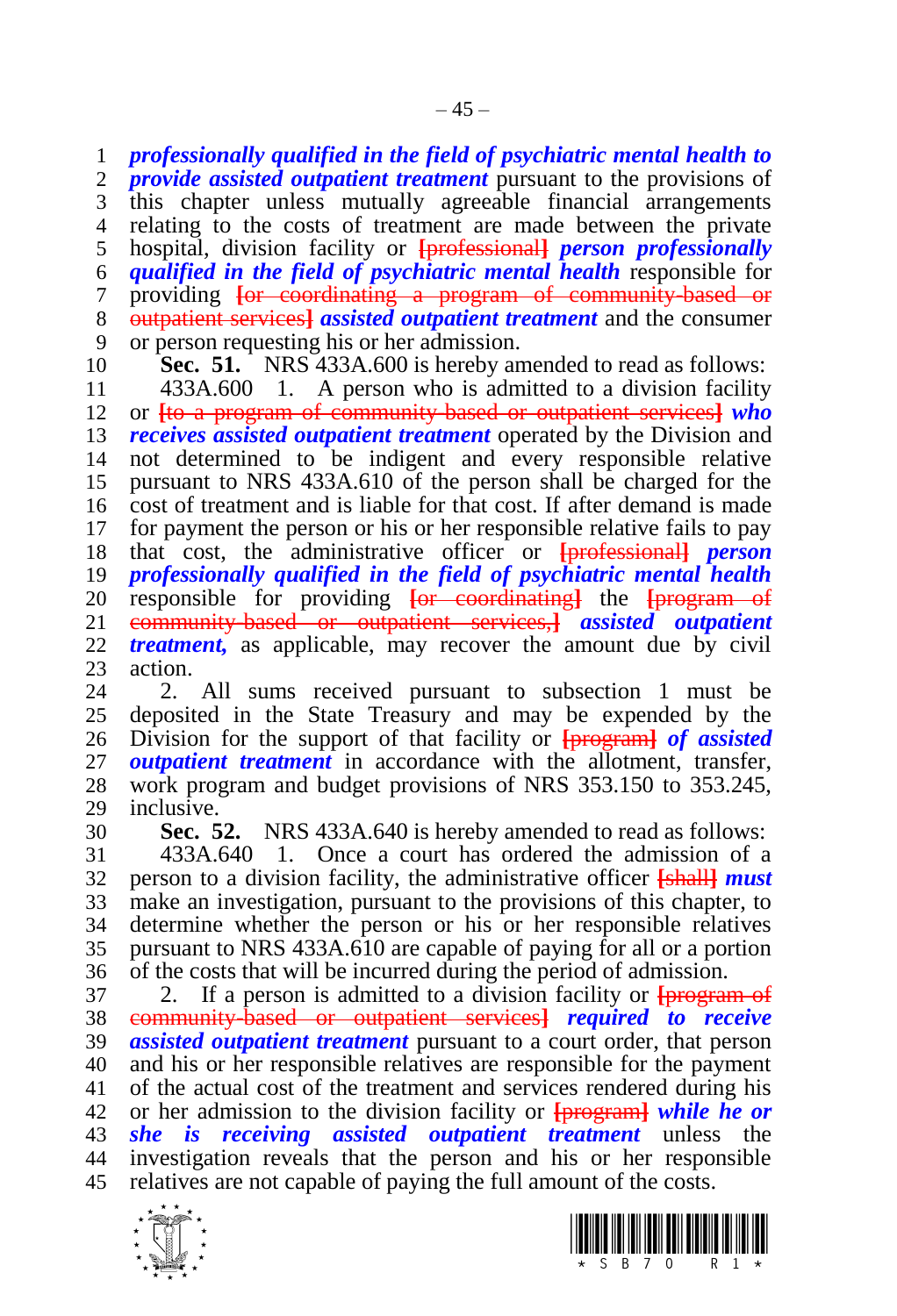3. Once a court has ordered **[**the admission of a person to a program of community-based or outpatient services**]** *a person to receive assisted outpatient treatment* operated by the Division, the **[**professional**]** *person professionally qualified in the field of psychiatric mental health* responsible for providing **[**or coordinating**]** the **[**program shall**]** *assisted outpatient treatment must* make an investigation, pursuant to the provisions of this chapter, to determine whether the person *receiving the treatment* or his or her responsible relatives pursuant to NRS 433A.610 are capable of paying for all or a portion of the costs that will be incurred during the period of **[**admission.**]** *treatment.*

**Sec. 53.** NRS 433A.650 is hereby amended to read as follows:

 433A.650 Determination of ability to pay pursuant to NRS 433A.640 **[**shall**]** *must* include investigation of whether the consumer has benefits due and owing to the consumer for the cost of his or her treatment from third-party sources, such as Medicare, Medicaid, social security, medical insurance benefits, retirement programs, annuity plans, government benefits or any other financially responsible third parties. The administrative officer of a division mental health facility or **[**professional**]** *person professionally qualified in the field of psychiatric mental health*  responsible for providing **[**or coordinating a program of community- based or outpatient services**]** *the assisted outpatient treatment* may accept payment for the cost of a consumer's treatment from the consumer's insurance company, Medicare or Medicaid and other similar third parties.

**Sec. 54.** NRS 433A.660 is hereby amended to read as follows:

 433A.660 1. If the consumer, his or her responsible relative pursuant to NRS 433A.610, guardian or the estate neglects or refuses to pay the cost of treatment to the division facility or to the **[**program of community-based or outpatient services**]** *person professionally qualified in the field of psychiatric mental health responsible for providing the assisted outpatient treatment*  operated by the Division rendering service pursuant to the fee schedule established under NRS 433.404 or 433B.250, as appropriate, the State is entitled to recover by appropriate legal action all sums due, plus interest.

 2. Before initiating such legal action, the division facility or program, as applicable, shall demonstrate efforts at collection, which may include contractual arrangements for collection through a private collection agency.

 **Sec. 55.** NRS 433A.713 is hereby amended to read as follows: 433A.713 1. Each public or private mental health facility and hospital in this State shall, in the manner and time prescribed by regulation of the State Board of Health, report to the Division:



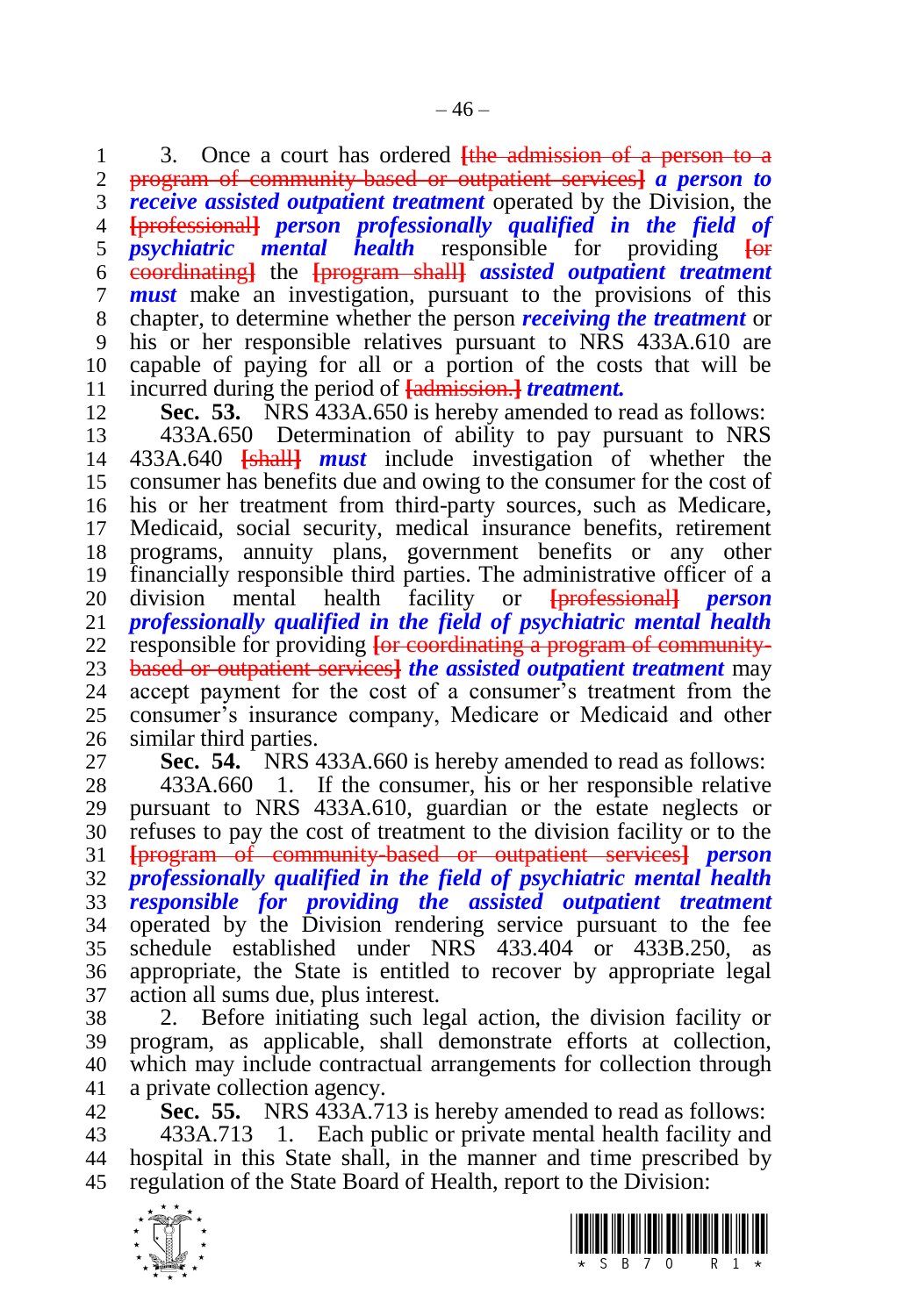(a) The number of **[**applications for emergency admission received by**]** *persons placed on a mental health crisis hold at* the mental health facility or hospital pursuant to NRS 433A.160 during the immediately preceding quarter; and

 (b) Any other information prescribed by regulation of the State Board of Health.

 2. The State Board of Health may adopt regulations that require a public or private mental health facility or hospital to adopt a plan for the discharge of a person admitted to the facility or hospital in accordance with the provisions of this chapter and that prescribe the contents of such a plan.

**Sec. 56.** NRS 433A.715 is hereby amended to read as follows:

 433A.715 1. A court shall seal all court records relating to **[**the admission and treatment of any person who was admitted, voluntarily or as the result of a noncriminal proceeding, to a public or private hospital, a mental health facility or a program of community-based or outpatient services in this State for the purpose of obtaining mental health treatment.**]** *proceedings under this chapter.*

20 2. Except as otherwise provided in subsections 4, 5 and 6, a<br>21 person or governmental entity that wishes to inspect records that are person or governmental entity that wishes to inspect records that are sealed pursuant to this section must file a petition with the court that 23 sealed the records. Upon the filing of a petition, the court shall fix a 24 time for a hearing on the matter. The petitioner must provide notice time for a hearing on the matter. The petitioner must provide notice of the hearing and a copy of the petition to the person who is the subject of the records. If the person who is the subject of the records wishes to oppose the petition, the person must appear before the court at the hearing. If the person appears before the court at the hearing, the court must provide the person an opportunity to be heard on the matter.

 3. After the hearing described in subsection 2, the court may order the inspection of records that are sealed pursuant to this section if:

 (a) A law enforcement agency must obtain or maintain information concerning persons who have been admitted to a public or private hospital **[**,**]** *or* a mental health facility or **[**a program of community-based or outpatient services**]** *received assisted outpatient treatment* in this State pursuant to state or federal law;

 (b) A prosecuting attorney or an attorney who is representing the person who is the subject of the records in a criminal action requests to inspect the records; or

 (c) The person who is the subject of the records petitions the court to permit the inspection of the records by a person named in the petition.



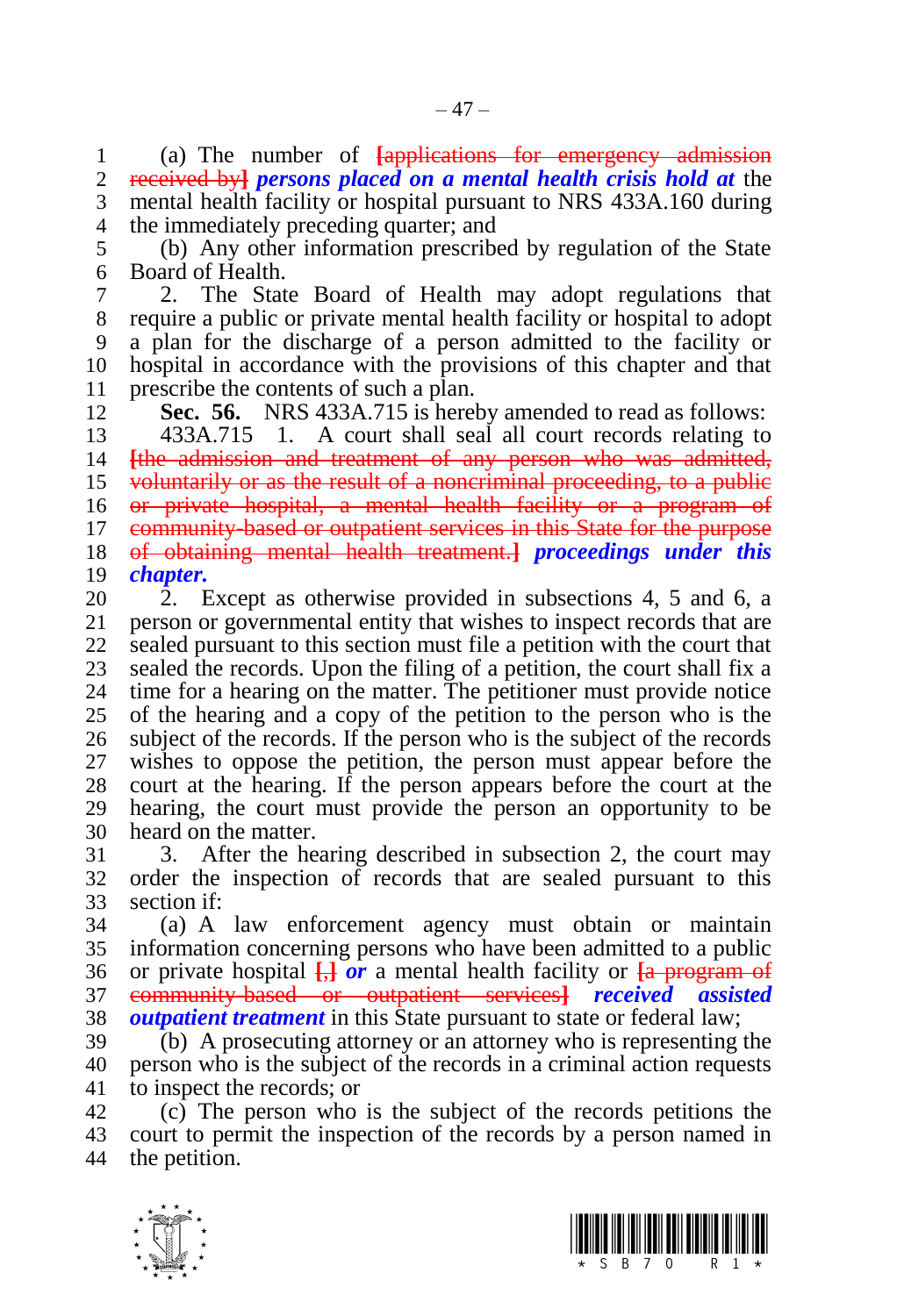1 4. A governmental entity is entitled to inspect court records<br>2 that are sealed pursuant to this section without following the that are sealed pursuant to this section without following the procedure described in subsection 2 if:

 (a) The governmental entity has made a conditional offer of employment to the person who is the subject of the records;

 (b) The position of employment conditionally offered to the person concerns public safety, including, without limitation, employment as a firefighter or peace officer;

 (c) The governmental entity is required by law, rule, regulation or policy to obtain the mental health records of each individual conditionally offered the position of employment; and

 (d) An authorized representative of the governmental entity presents to the court a written authorization signed by the person who is the subject of the records and notarized by a notary public or judicial officer in which the person who is the subject of the records consents to the inspection of the records.

17 5. Upon the request of a public or private hospital or a mental 18 health facility to which a person has been admitted in this State, the health facility to which a person has been admitted in this State, the court shall:

20 (a) Authorize the release of a copy of any order which was<br>21 entered by the court pursuant to paragraph (b) of subsection 1 of entered by the court pursuant to paragraph (b) of subsection 1 of NRS 433A.310 *or paragraph (b) of subsection 1 of section 18 of*  23 *this act* if:<br>24 (1)

 (1) The request is in writing and includes the name and date of birth of the person who is the subject of the requested order; and

(2) The hospital or facility certifies that:

 (I) The person who is the subject of the requested order is, at the time of the request, admitted to the hospital or facility and is being treated for an alleged mental illness; and

 (II) The requested order is necessary to improve the care which is being provided to the person who is the subject of the order.

(b) Place the request in the record under seal.

 6. Upon its own order, any court of this State may inspect court records that are sealed pursuant to this section without following the procedure described in subsection 2 if the records are necessary and relevant for the disposition of a matter pending before the court. The court may allow a party in the matter to inspect the records without following the procedure described in subsection 2 if the court deems such inspection necessary and appropriate.

 7. Following the sealing of records pursuant to this section, the admission of the person who is the subject of the records to the public or private hospital **[**,**]** *or* mental health facility or **[**program of community-based or outpatient services,**]** *the assisted outpatient treatment of the person who is the subject of the records* is deemed



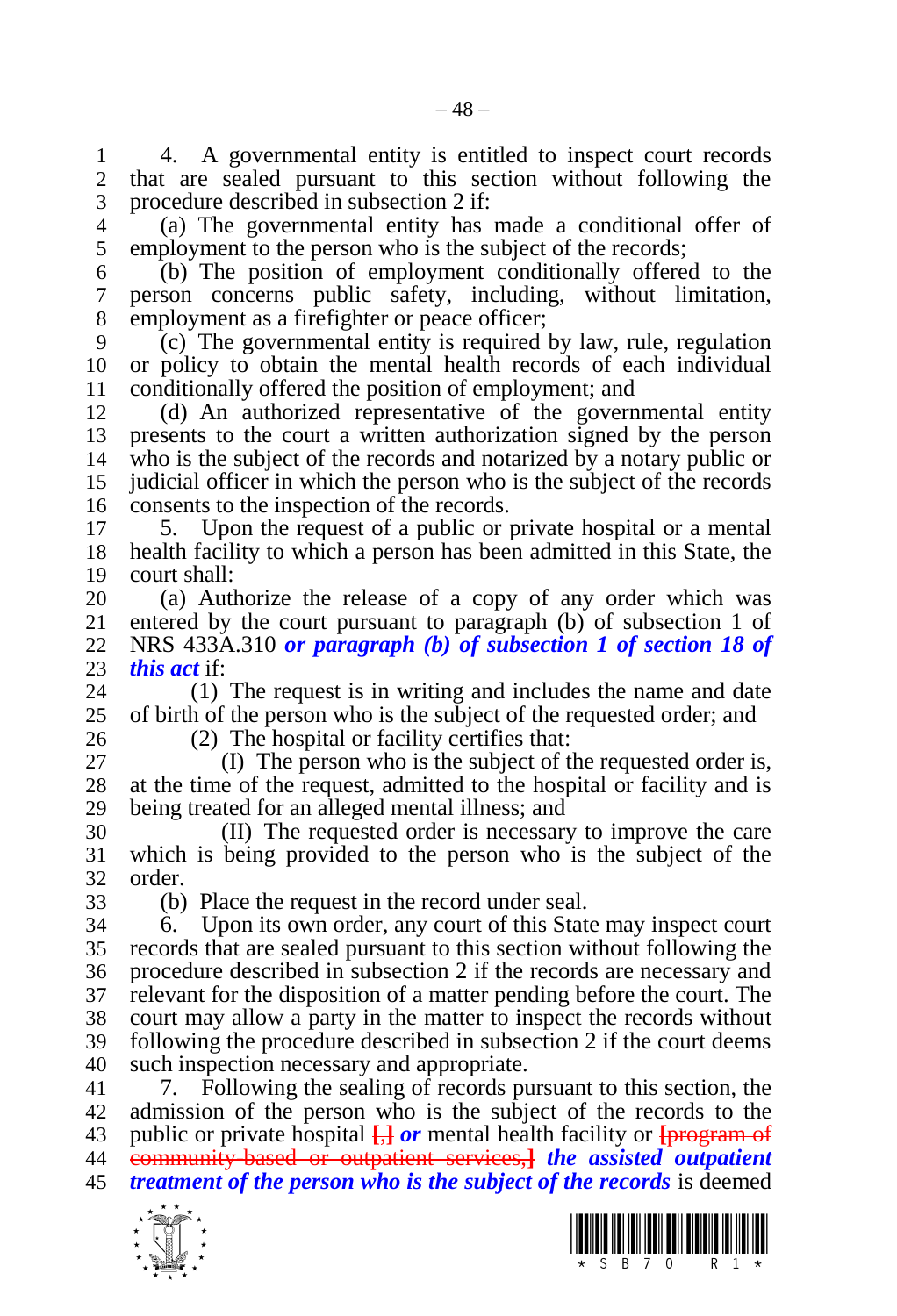never to have occurred, and the person may answer accordingly any question related to its occurrence, except in connection with:

 (a) An application for a permit to carry a concealed firearm pursuant to the provisions of NRS 202.3653 to 202.369, inclusive;

 (b) A transfer of a firearm; or (c) An application for a position of employment described in subsection 4.

 8. A court may disclose information contained in a record sealed pursuant to this section to a provider of health care to assist with treatment provided to the consumer.

9. As used in this section:

 (a) "Firefighter" means a person who is a salaried employee of a fire-fighting agency and whose principal duties are to control, extinguish, prevent and suppress fires. As used in this paragraph, "fire-fighting agency" means a public fire department, fire protection district or other agency of this State or a political subdivision of this State, the primary functions of which are to control, extinguish, prevent and suppress fires.

 (b) "Peace officer" has the meaning ascribed to it in 20 NRS 289.010.<br>21 (c) "Provident"

 (c) "Provider of health care" has the meaning ascribed to it in NRS 629.031.

23 (d) "Seal" means placing records in a separate file or other 24 repository not accessible to the general public. repository not accessible to the general public.

 **Sec. 57.** NRS 433A.750 is hereby amended to read as follows: 433A.750 1. A person who:

 (a) Without probable cause for believing a person is a person in a mental health crisis causes or conspires with or assists another to cause the involuntary court-ordered admission of the person under this chapter; or

 (b) Causes or conspires with or assists another to cause the denial to any person of any right accorded to the person under this chapter,

 $34 \rightarrow$  is guilty of a category D felony and shall be punished as provided in NRS 193.130.

 2. Unless a greater penalty is provided in subsection 1, a person who knowingly and willfully violates any provision of this chapter regarding the admission of a person to, or discharge of a person from, a public or private mental health facility or **[**a program of community-based or outpatient services**]** *the commencement or termination of assisted outpatient treatment* is guilty of a gross misdemeanor.

 3. A person who, without probable cause for believing another person is a person in a mental health crisis, executes a petition, application or certificate pursuant to this chapter, by which the



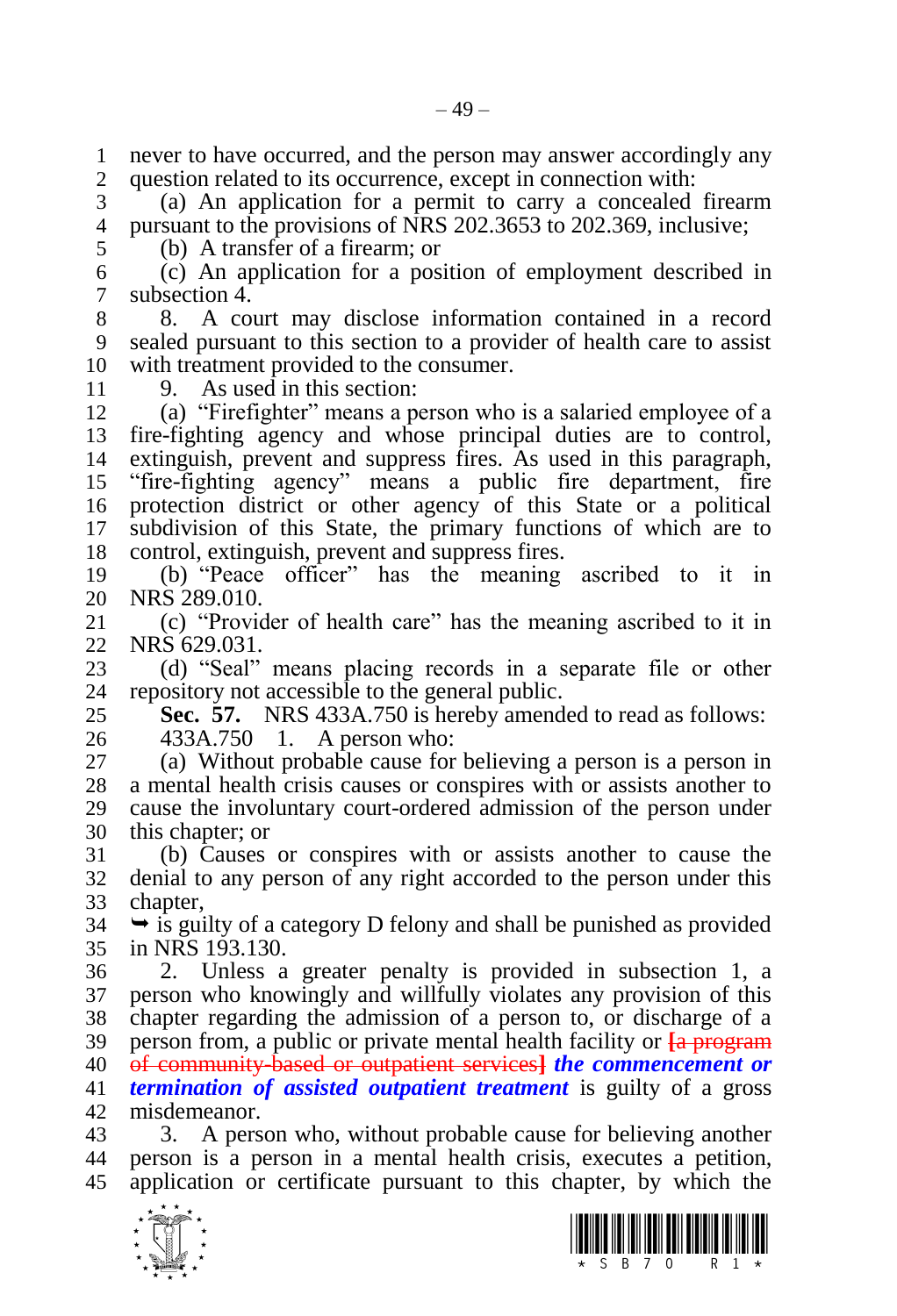person secures or attempts to secure the apprehension, hospitalization, detention, admission or restraint of the person alleged to be a person in a mental health crisis, or any physician, psychiatrist, **[**licensed**]** psychologist, advanced practice registered nurse or other person professionally qualified in the field of psychiatric mental health who knowingly makes any false certificate or application pursuant to this chapter as to the mental condition of any person is guilty of a category D felony and shall be punished as provided in NRS 193.130.

**Sec. 58.** NRS 3.0105 is hereby amended to read as follows:

 3.0105 1. There is hereby established, in each judicial district that includes a county whose population is 100,000 or more, a family court as a division of the district court.

 2. If the caseload of the family court so requires, the Chief Judge may assign one or more district judges of the judicial district to act temporarily as judges of the family court.

 3. If for any reason a judge of the family court is unable to act, any other district judge of the judicial district may be assigned as provided in subsection 2 to act temporarily as judge of the family 20 court.<br>21 4.

 4. A district judge assigned to the family court pursuant to subsection 2 or 3 for a period of 90 or more days, except for a 23 district judge or hearing master assigned to hear proceedings<br>24 brought pursuant to NRS 433A.200 to 433A.330 inclusive. brought pursuant to NRS 433A.200 to 433A.330, inclusive, *or sections 11 to 21, inclusive, of this act* must attend the instruction required pursuant to subsection 1 of NRS 3.028. District judges must not be assigned to the family court pursuant to subsections 2 and 3 on a rotating basis.

**Sec. 59.** NRS 3.223 is hereby amended to read as follows:

 3.223 1. Except if the child involved is subject to the jurisdiction of an Indian tribe pursuant to the Indian Child Welfare Act of 1978, 25 U.S.C. §§ 1901 et seq., in each judicial district in which it is established, the family court has original, exclusive jurisdiction in any proceeding:

 (a) Brought pursuant to title 5 of NRS or chapter 31A, 123, 125, 125A, 125B, 125C, 126, 127, 128, 129, 130, 159A, 425 or 432B of NRS, except to the extent that a specific statute authorizes the use of any other judicial or administrative procedure to facilitate the collection of an obligation for support.

 (b) Brought pursuant to NRS 442.255 and 442.2555 to request the court to issue an order authorizing an abortion.

(c) For judicial approval of the marriage of a minor.

(d) Otherwise within the jurisdiction of the juvenile court.

 (e) To establish the date of birth, place of birth or parentage of a minor.



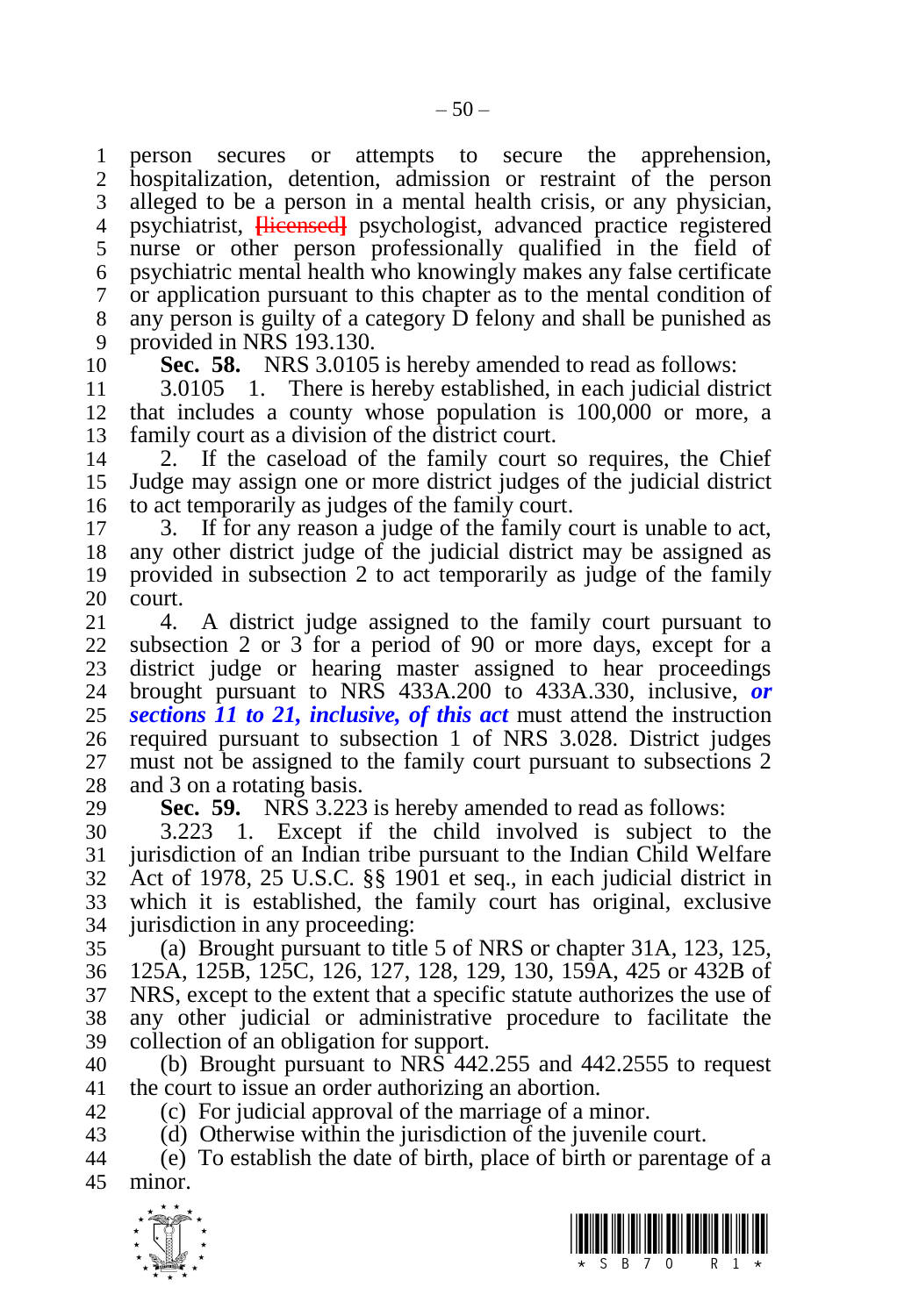1 (f) To change the name of a minor.<br>2 (g) For a judicial declaration of the

 $(g)$  For a judicial declaration of the sanity of a minor.

 (h) To approve the withholding or withdrawal of life-sustaining procedures from a person as authorized by law.

 (i) Brought pursuant to NRS 433A.200 to 433A.330, inclusive, for an involuntary court-ordered admission to a mental health facility.

 (j) *Brought pursuant to sections 11 to 21, inclusive, of this act to require a person to receive assisted outpatient treatment.*

 *(k)* Brought pursuant to NRS 441A.510 to 441A.720, inclusive, for an involuntary court-ordered isolation or quarantine.

12 2. The family court, where established and, except as otherwise provided in paragraph (m) of subsection 1 of NRS 4.370, the justice court have concurrent jurisdiction over actions for the issuance of a temporary or extended order for protection against domestic violence.

 3. The family court, where established, and the district court have concurrent jurisdiction over any action for damages brought pursuant to NRS 41.134 by a person who suffered injury as the 20 proximate result of an act that constitutes domestic violence.<br>21 **Sec. 60.** NRS 178.460 is hereby amended to read as fol

**Sec. 60.** NRS 178.460 is hereby amended to read as follows:

 178.460 1. If requested by the district attorney or counsel for 23 the defendant within 10 days after the report by the Administrator or 24 the Administrator's designee is sent to them, the judge shall hold a the Administrator's designee is sent to them, the judge shall hold a hearing within 10 days after the request at which the district attorney and the defense counsel may examine the members of the treatment team on their report.

28 2. If the judge orders the appointment of a licensed psychiatrist or psychologist who is not employed by the Division to perform an additional evaluation and report concerning the defendant, the cost of the additional evaluation and report is a charge against the county.

 3. Within 10 days after the hearing or 10 days after the report is sent, if no hearing is requested, the judge shall make and enter a finding of competence or incompetence, and if the judge finds the defendant to be incompetent:

 (a) Whether there is substantial probability that the defendant can receive treatment to competency and will attain competency to stand trial or receive pronouncement of judgment in the foreseeable future; and

 (b) Whether the defendant is at that time a danger to himself or herself or to society.

4. If the judge finds the defendant:

 (a) Competent, the judge shall, within 10 days, forward the finding to the prosecuting attorney and counsel for the defendant.



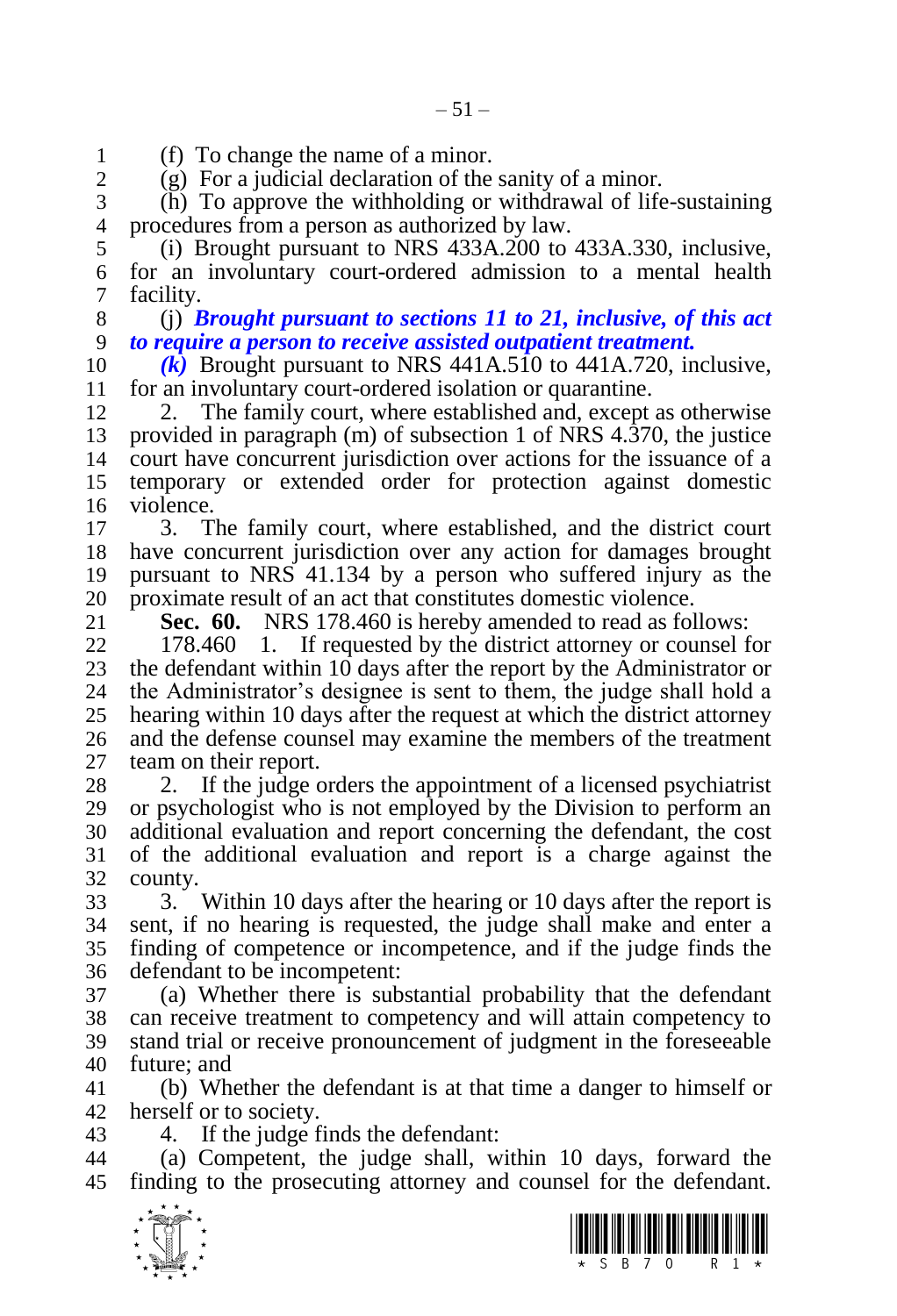Upon receipt thereof, the prosecuting attorney shall notify the sheriff of the county or chief of police of the city that the defendant has been found competent and prearrange with the facility for the return of the defendant to that county or city for trial upon the offense there charged or the pronouncement of judgment, as the case may be.

 (b) Incompetent, but there is a substantial probability that the defendant can receive treatment to competency and will attain competency to stand trial or receive pronouncement of judgment in the foreseeable future and finds that the defendant is dangerous to himself or herself or to society, the judge shall recommit the defendant and may order the involuntary administration of medication for the purpose of treatment to competency.

 (c) Incompetent, but there is a substantial probability that the defendant can receive treatment to competency and will attain competency to stand trial or receive pronouncement of judgment in the foreseeable future and finds that the defendant is not dangerous to himself or herself or to society, the judge shall order that the defendant remain an outpatient or be transferred to the status of an

20 outpatient under the provisions of NRS 178.425.<br>21 (d) Incompetent, with no substantial prob- (d) Incompetent, with no substantial probability of attaining competency in the foreseeable future, the judge shall order the 23 defendant released from custody or, if the defendant is an outpatient,<br>24 released from any obligations as an outpatient if, within 10 judicial released from any obligations as an outpatient if, within 10 judicial days, the prosecuting attorney has not filed a motion pursuant to NRS 178.461 or if, within 10 judicial days, a petition is not filed **[**to commit**]** *for the involuntary court-ordered admission of* the person *to a mental health facility* pursuant to NRS 433A.200. After the initial 10 judicial days, the person may remain an outpatient or in custody under the provisions of this chapter only as long as the motion or petition is pending unless the person is committed to the custody of the Administrator pursuant to NRS 178.461 or involuntarily **[**committed**]** *admitted to a mental health facility*  pursuant to chapter 433A of NRS.

 5. Except as otherwise provided in subsections 4 and 7 of NRS 178.461, no person who is committed under the provisions of this chapter may be held in the custody of the Administrator or the Administrator's designee longer than the longest period of incarceration provided for the crime or crimes with which the person is charged or 10 years, whichever period is shorter. Upon expiration of the applicable period provided in this section, subsection 4 or 7 of NRS 178.461 or subsection 4 of NRS 178.463, the person must be returned to the committing court for a determination as to whether or not involuntary commitment pursuant to chapter 433A of NRS is required.



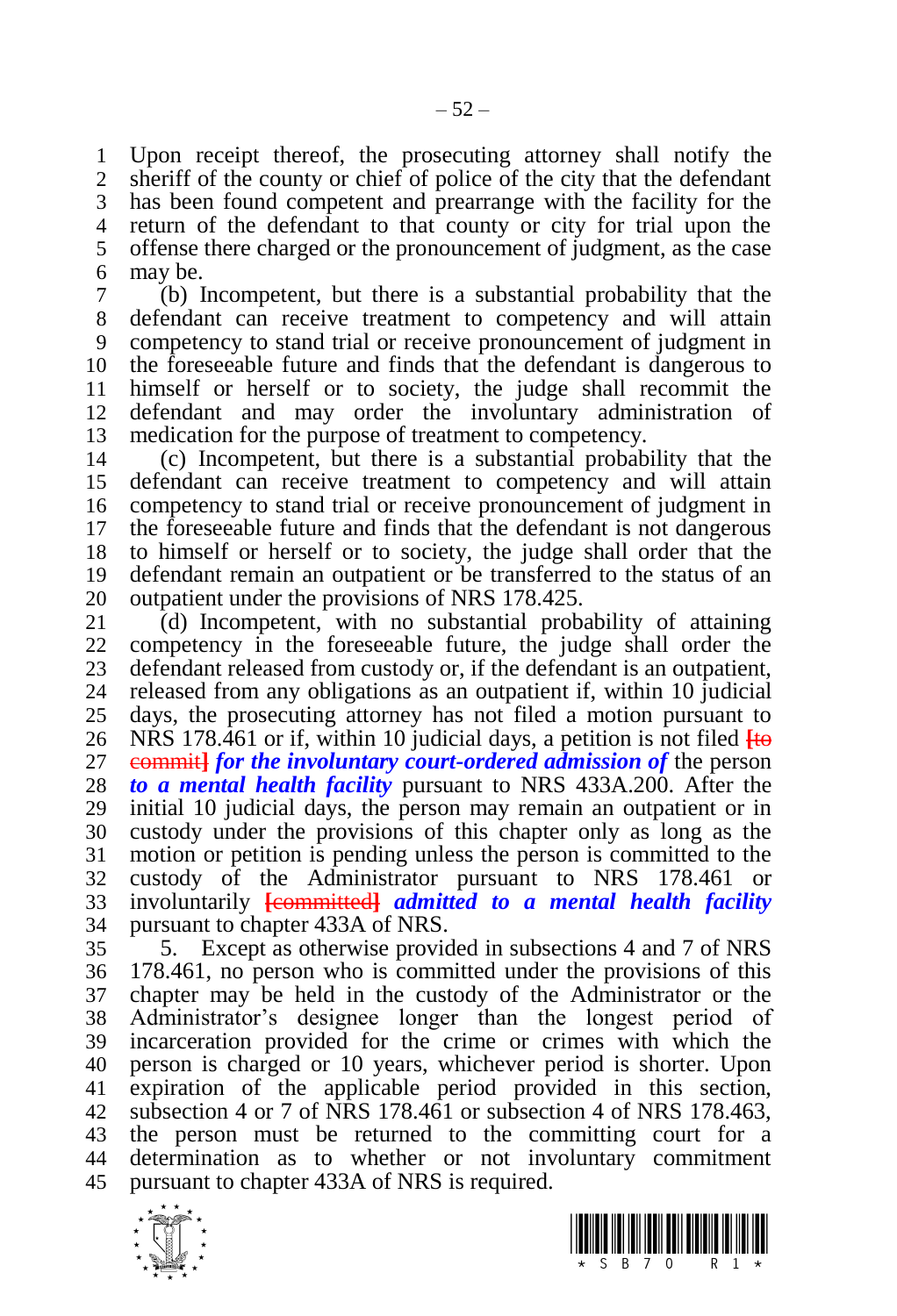**Sec. 61.** NRS 179A.163 is hereby amended to read as follows:<br>2 179A.163 1. Upon receiving a record transmitted pursuant to

179A.163 1. Upon receiving a record transmitted pursuant to NRS 159.0593, 174.035, 175.533, 175.539, 178.425 or 433A.310 **[**,**]** *or section 18 of this act,* the Central Repository:

 (a) Shall take reasonable steps to ensure that the information reported in the record is included in each appropriate database of the National Instant Criminal Background Check System; and

 (b) May take reasonable steps to ensure that the information reported in the record is included in each appropriate database of the National Crime Information Center.

 2. Except as otherwise provided in subsection 3, if the Central Repository receives a record described in subsection 1, the person who is the subject of the record may petition the court for an order declaring that:

 (a) The basis for the adjudication reported in the record no longer exists;

 (b) The adjudication reported in the record is deemed not to 18 have occurred for purposes of 18 U.S.C.  $\S 922(d)(4)$  and (g)(4) and NRS 202.360; and

20 (c) The information reported in the record must be removed 21 from the National Instant Criminal Background Check System and from the National Instant Criminal Background Check System and the National Crime Information Center.

23 3. To the extent authorized by federal law, if the record 24 concerning the pertitioner was transmitted to the Central Repository concerning the petitioner was transmitted to the Central Repository pursuant to NRS 159.0593, 174.035, 175.533, 175.539, 178.425 or 26 433A.310  $\frac{1}{2}$  *or section 18 of this act*, the petitioner may not file a petition pursuant to subsection 2 until 3 years after the date of the order transmitting the record to the Central Repository.

4. A petition filed pursuant to subsection 2 must be:

 (a) Filed in the court which made the adjudication or finding pursuant to NRS 159.0593, 174.035, 175.533, 175.539, 178.425 or 433A.310 **[**;**]** *or section 18 of this act;* and

 (b) Served upon the district attorney for the county in which the court described in paragraph (a) is located.

 5. The Nevada Rules of Civil Procedure govern all proceedings concerning a petition filed pursuant to subsection 2.

 6. The court shall grant the petition and issue the order described in subsection 2 if the court finds that the petitioner has established that:

 (a) The basis for the adjudication or finding made pursuant to NRS 159.0593, 174.035, 175.533, 175.539, 178.425 or 433A.310 *or section 18 of this act* concerning the petitioner no longer exists;

 (b) The petitioner's record and reputation indicate that the petitioner is not likely to act in a manner dangerous to public safety; and



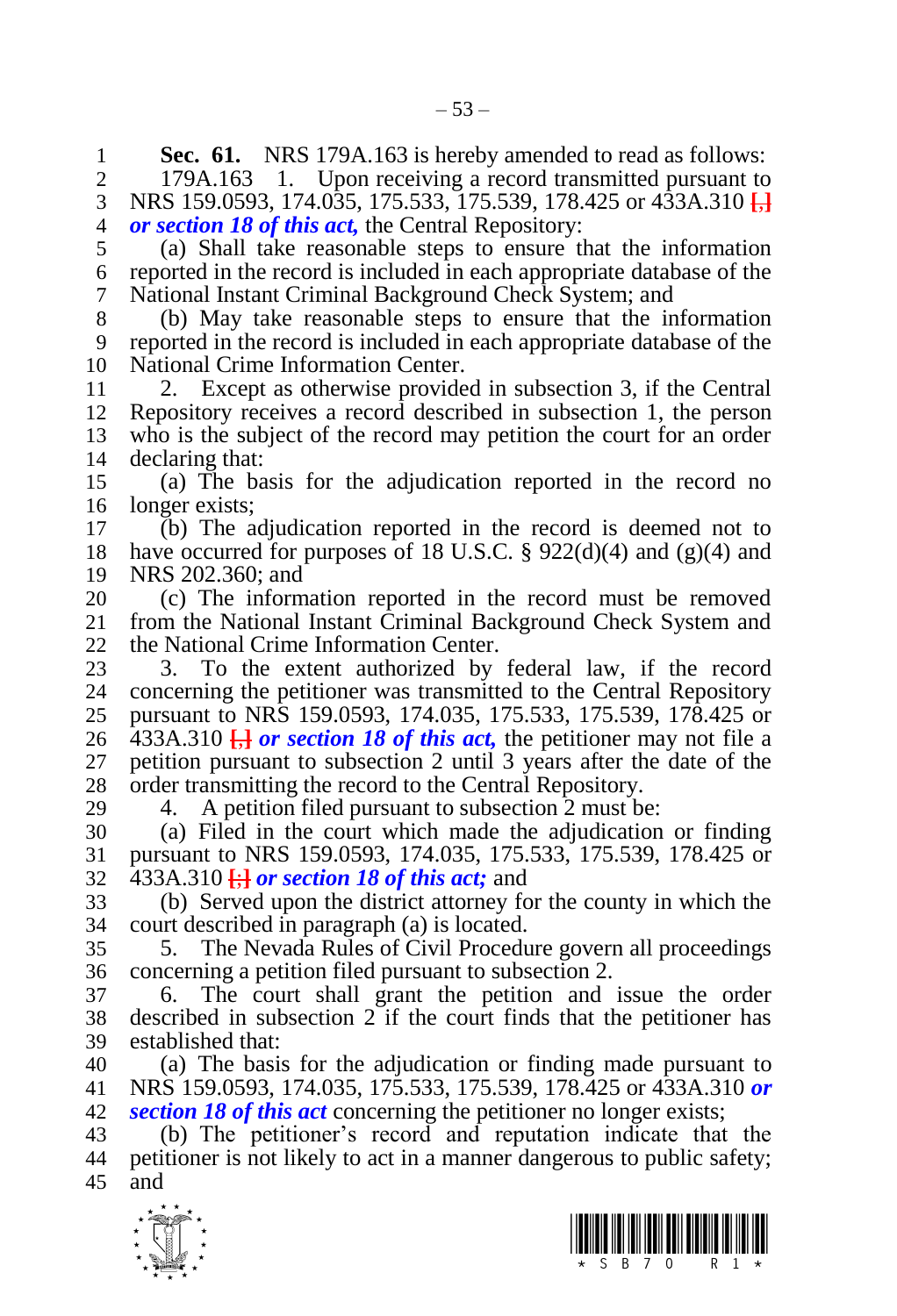(c) Granting the relief requested by the petitioner pursuant to subsection 2 is not contrary to the public interest.

 7. Except as otherwise provided in this subsection, the petitioner must establish the provisions of subsection 6 by a preponderance of the evidence. If the adjudication or finding concerning the petitioner was made pursuant to NRS 159.0593 or 433A.310, the petitioner must establish the provisions of subsection 6 by clear and convincing evidence.

 8. The court, upon entering an order pursuant to this section, shall cause, on a form prescribed by the Department of Public Safety, a record of the order to be transmitted to the Central Repository.

 9. Within 5 business days after receiving a record of an order transmitted pursuant to subsection 8, the Central Repository shall take reasonable steps to ensure that information concerning the adjudication or finding made pursuant to NRS 159.0593, 174.035, 175.533, 175.539, 178.425 or 433A.310 *or section 18 of this act* is removed from the National Instant Criminal Background Check System and the National Crime Information Center, if applicable.

20 10. If the Central Repository fails to remove a record as 21 provided in subsection 9, the petitioner may bring an action to provided in subsection 9, the petitioner may bring an action to compel the removal of the record. If the petitioner prevails in the 23 action, the court may award the petitioner reasonable attorney's fees<br>24 and costs incurred in bringing the action. and costs incurred in bringing the action.

 11. If a petition brought pursuant to subsection 2 is denied, the person who is the subject of the record may petition for a rehearing not sooner than 2 years after the date of the denial of the petition.

**Sec. 62.** NRS 179A.165 is hereby amended to read as follows:

 179A.165 1. Any record described in NRS 179A.163 is confidential and is not a public book or record within the meaning of NRS 239.010. A person may not use the record for any purpose other than for a purpose related to criminal justice, including, without limitation, inclusion in the appropriate database of the National Instant Criminal Background Check System and the National Crime Information Center, if applicable. The Central Repository may disclose the record to any agency of criminal justice.

 2. If a person or governmental entity is required to transmit, report or take any other action concerning a record pursuant to NRS 159.0593, 174.035, 175.533, 175.539, 178.425, 179A.163 or  $433A.310 \frac{1}{10}$  *or section 18 of this act*, no action for damages may be brought against the person or governmental entity for:

 (a) Transmitting or reporting the record or taking any other required action concerning the record;



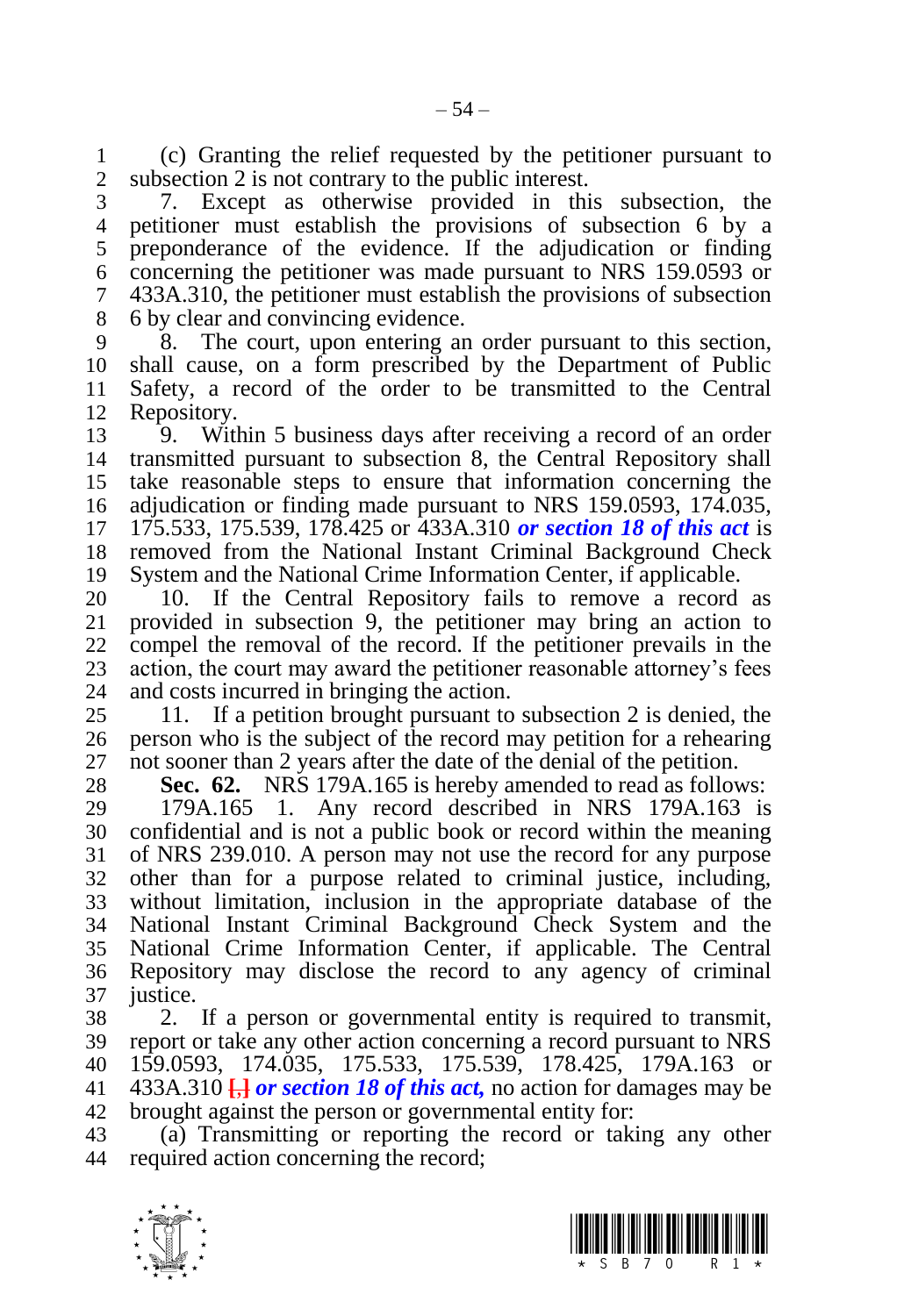1 (b) Failing to transmit or report the record or failing to take any<br>2 other required action concerning the record: other required action concerning the record:

 (c) Delaying the transmission or reporting of the record or delaying in taking any other required action concerning the record; or

 (d) Transmitting or reporting an inaccurate or incomplete version of the record or taking any other required action concerning an inaccurate or incomplete version of the record.

**Sec. 63.** NRS 179A.167 is hereby amended to read as follows:

 179A.167 1. The Central Repository shall permit a person who is or believes he or she may be the subject of information relating to records of mental health held by the Central Repository to inspect and correct any information contained in such records.

 2. The Central Repository shall adopt regulations and make available necessary forms to permit inspection, review and correction of information relating to records of mental health by those persons who are the subjects thereof. The regulations must specify:

 (a) The requirements for proper identification of the persons 20 seeking access to the records; and<br>21 (b) The reasonable charges

 (b) The reasonable charges or fees, if any, for inspecting records.

23 3. The Director of the Department shall adopt regulations 24 soverning: governing:

 (a) All challenges to the accuracy or sufficiency of information or records of mental health by the person who is the subject of the allegedly inaccurate or insufficient record;

 (b) The correction of any information relating to records of mental health found by the Director to be inaccurate, insufficient or incomplete in any material respect;

 (c) The dissemination of corrected information to those persons or agencies which have previously received inaccurate or incomplete information; and

 (d) A reasonable time limit within which inaccurate or insufficient information relating to records of mental health must be corrected and the corrected information disseminated.

 4. As used in this section, "information relating to records of mental health" means information contained in a record:

 (a) Transmitted to the Central Repository pursuant to NRS 159.0593, 174.035, 175.533, 175.539, 178.425 or 433A.310 **[**;**]** *or section 18 of this act;* or

 (b) Transmitted to the National Instant Criminal Background Check System or the National Crime Information Center pursuant to NRS 179A.163.



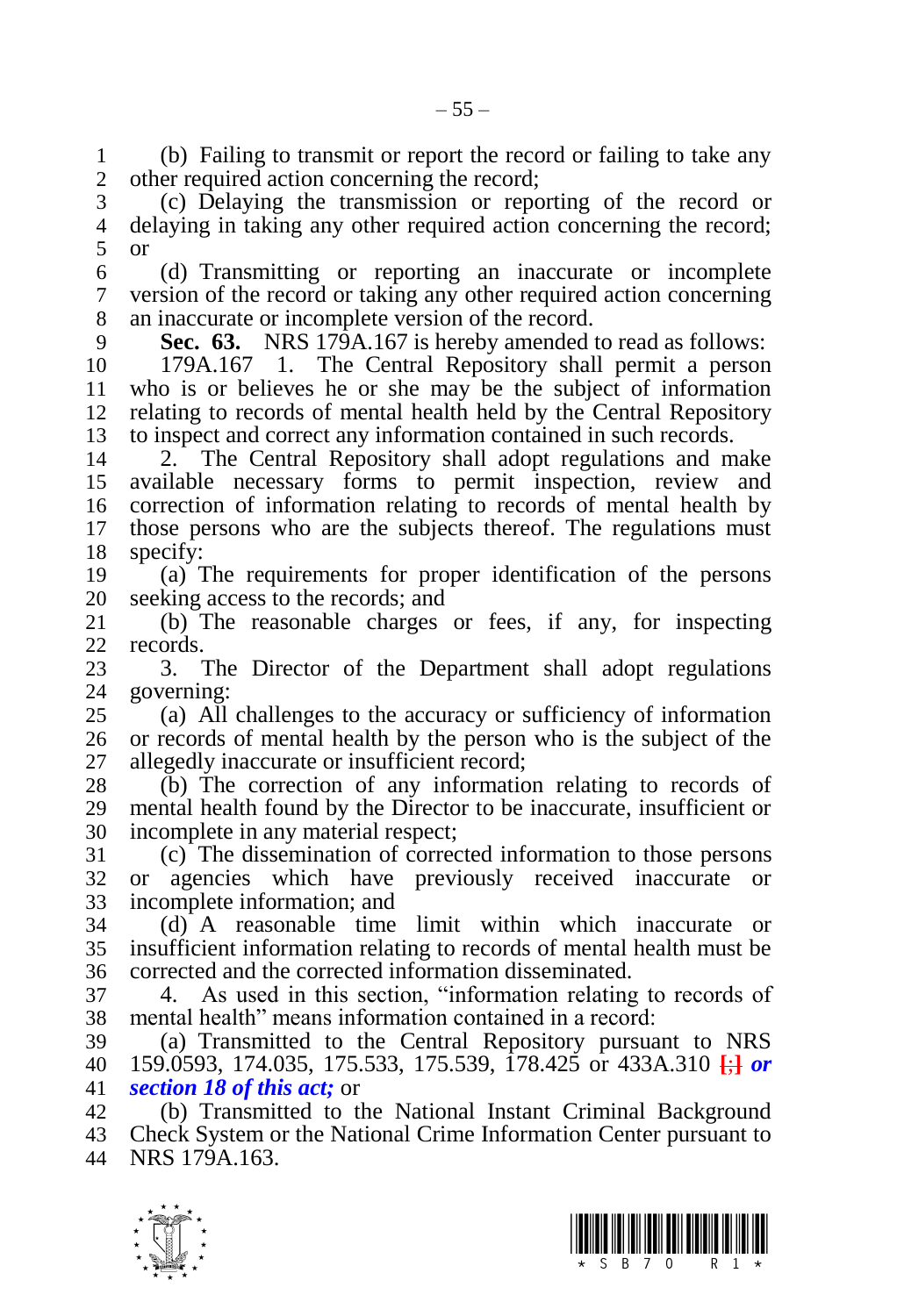**Sec. 64.** NRS 388.253 is hereby amended to read as follows:<br>2 388.253 1. The Department shall, with assistance from oth 388.253 1. The Department shall, with assistance from other state agencies, including, without limitation, the Division of Emergency Management, the Investigation Division, and the Nevada Highway Patrol Division of the Department of Public Safety, develop a model plan for the management of: (a) A suicide; or (b) A crisis or emergency that involves a public school or a private school and that requires immediate action. 2. The model plan must include, without limitation, a 11 procedure for:<br>12 (a) In respe (a) In response to a crisis or emergency: (1) Coordinating the resources of local, state and federal agencies, officers and employees, as appropriate; (2) Accounting for all persons within a school; (3) Assisting persons within a school in a school district, a charter school or a private school to communicate with each other; (4) Assisting persons within a school in a school district, a charter school or a private school to communicate with persons 20 located outside the school, including, without limitation, relatives of public 21 public and relatives of employees of such a school, the news media pupils and relatives of employees of such a school, the news media and persons from local, state or federal agencies that are responding 23 to a crisis or an emergency;<br>24 (5) Assisting pupils  $(5)$  Assisting pupils of a school in the school district, a charter school or a private school, employees of such a school and relatives of such pupils and employees to move safely within and away from the school, including, without limitation, a procedure for evacuating the school and a procedure for securing the school; (6) Reunifying a pupil with his or her parent or legal guardian; (7) Providing any necessary medical assistance; (8) Recovering from a crisis or emergency; (9) Carrying out a lockdown at a school; (10) Providing shelter in specific areas of a school; and (11) Providing disaster behavioral health related to a crisis, emergency or suicide; (b) Providing specific information relating to managing a crisis or emergency that is a result of: (1) An incident involving hazardous materials; (2) An incident involving mass casualties; (3) An incident involving an active shooter; (4) An incident involving a fire, explosion or other similar situation; (5) An outbreak of disease;



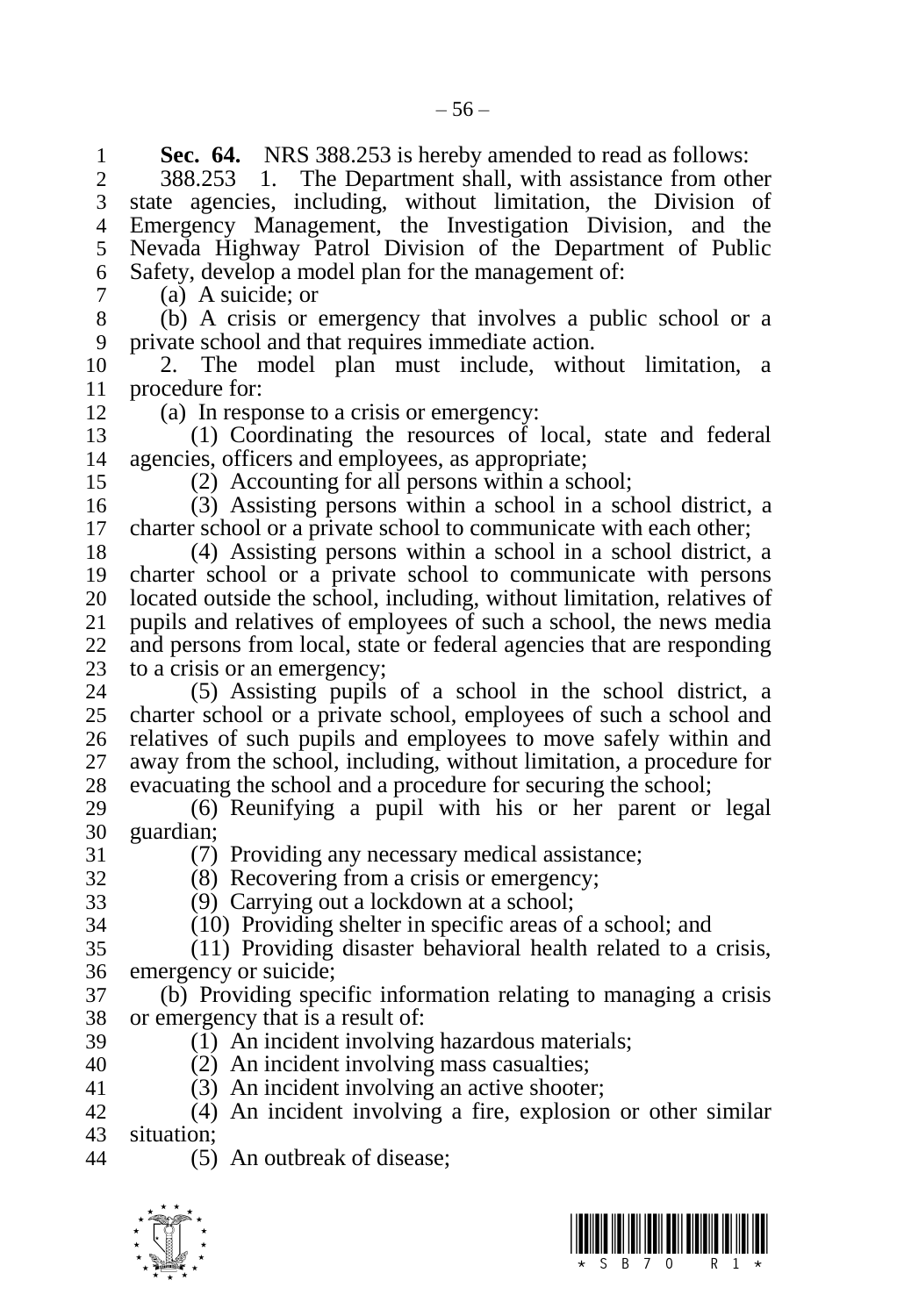(6) Any threat or hazard identified in the hazard mitigation plan of the county in which the school district is located, if such a plan exists; or

(7) Any other situation, threat or hazard deemed appropriate;

 (c) Providing pupils and staff at a school that has experienced a crisis or emergency with access to counseling and other resources to assist in recovering from the crisis or emergency;

 (d) Evacuating pupils and employees of a charter school to a designated space within an identified public middle school, junior high school or high school in a school district that is separate from the general population of the school and large enough to accommodate the charter school, and such a space may include, without limitation, a gymnasium or multipurpose room of the public school;

 (e) Selecting an assessment tool which assists in responding to a threat against the school by a pupil or pupils;

 (f) On an annual basis, providing drills to instruct pupils in the appropriate procedures to be followed in response to a crisis or an emergency. Such drills must occur:

20 (1) At different times during normal school hours; and<br>21 (2) In cooperation with other state agencies, pursuant

 (2) In cooperation with other state agencies, pursuant to this section.

23 (g) Responding to a suicide or attempted suicide to mitigate the 24 effects of the suicide or attempted suicide on pupils and staff at the effects of the suicide or attempted suicide on pupils and staff at the school, including, without limitation, by making counseling and other appropriate resources to assist in recovering from the suicide or attempted suicide available to pupils and staff;

28 (h) Providing counseling and other appropriate resources to 29 nunils and school staff who have contemplated or attempted suicide; pupils and school staff who have contemplated or attempted suicide; (i) Outreach to persons and organizations located in the community in which a school that has had a suicide by a pupil, including, without limitation, religious and other nonprofit organizations, that may be able to assist with the response to the suicide;

 (j) Addressing the needs of pupils at a school that has experienced a crisis, emergency or suicide who are at a high risk of suicide, including, without limitation, pupils who are members of the groups described in subsection 3 of NRS 388.256; and

 (k) Responding to a pupil who is determined to be a person in mental health crisis, as defined in NRS 433A.0175, including, without limitation:

 (1) Utilizing mobile mental health crisis response units, where available, before transporting the pupil to a public or private mental health facility pursuant to subparagraph (2); and



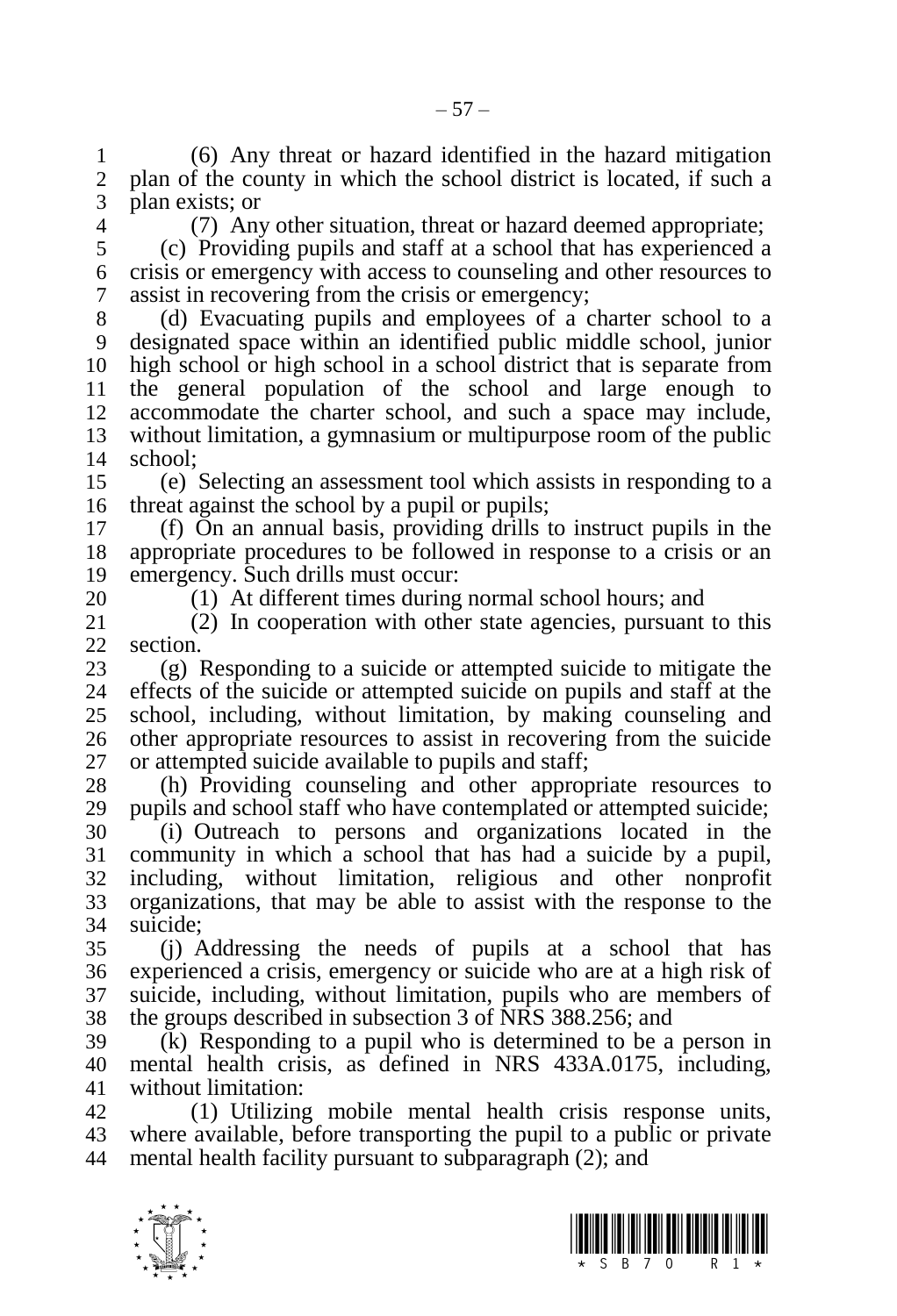1 (2) Transporting the pupil to a public or private mental health 2 facility or hospital for **fadmission** *placement* on a mental health facility or hospital for **[**admission**]** *placement on a mental health crisis hold* pursuant to NRS **[**433A.150.**]** *433A.160.*

 3. In developing the model plan, the Department shall consider the plans developed pursuant to NRS 388.243 and 394.1687 and updated pursuant to NRS 388.245 and 394.1688.

 4. The Department shall require a school district to ensure that each public school in the school district identified pursuant to paragraph (d) of subsection 2 is prepared to allow a charter school to evacuate to the school when necessary in accordance with the procedure included in the model plan developed pursuant to subsection 1. A charter school shall hold harmless, indemnify and defend the school district to which it evacuates during a crisis or an emergency against any claim or liability arising from an act or omission by the school district or an employee or officer of the school district.

 5. The Department may disseminate to any appropriate local, state or federal agency, officer or employee, as the Department determines is necessary:

 (a) The model plan developed by the Department pursuant to subsection 1:

 (b) A plan developed pursuant to NRS 388.243 or updated 23 pursuant to NRS 388.245;<br>24 (c) A plan developed

 $\alpha$  A plan developed pursuant to NRS 394.1687 or updated pursuant to NRS 394.1688; and

(d) A deviation approved pursuant to NRS 388.251 or 394.1692.

 6. The Department shall, at least once each year, review and update as appropriate the model plan developed pursuant to subsection 1.

**Sec. 65.** NRS 388.476 is hereby amended to read as follows:

 388.476 "Chemical restraint" means the administration of drugs *to a person* for the specific and exclusive purpose of controlling an acute or episodic **[**aggressive**]** behavior *that places the person or others at a risk of harm* when *less restrictive*  alternative intervention techniques have failed to limit or control the behavior. The term does not include the administration of drugs **[**on a regular basis, as**]** prescribed by a physician, **[**to treat the symptoms of**]** *physician assistant or advanced practice registered nurse as standard treatment for the* mental **[**,**]** *or* physical **[**, emotional or behavioral disorders and for assisting a person in gaining self-control over his or her impulses.**]** *condition of the person.*

**Sec. 66.** NRS 394.355 is hereby amended to read as follows:

 394.355 "Chemical restraint" means the administration of drugs *to a person* for the specific and exclusive purpose of controlling an acute or episodic **[**aggressive**]** behavior *that places* 



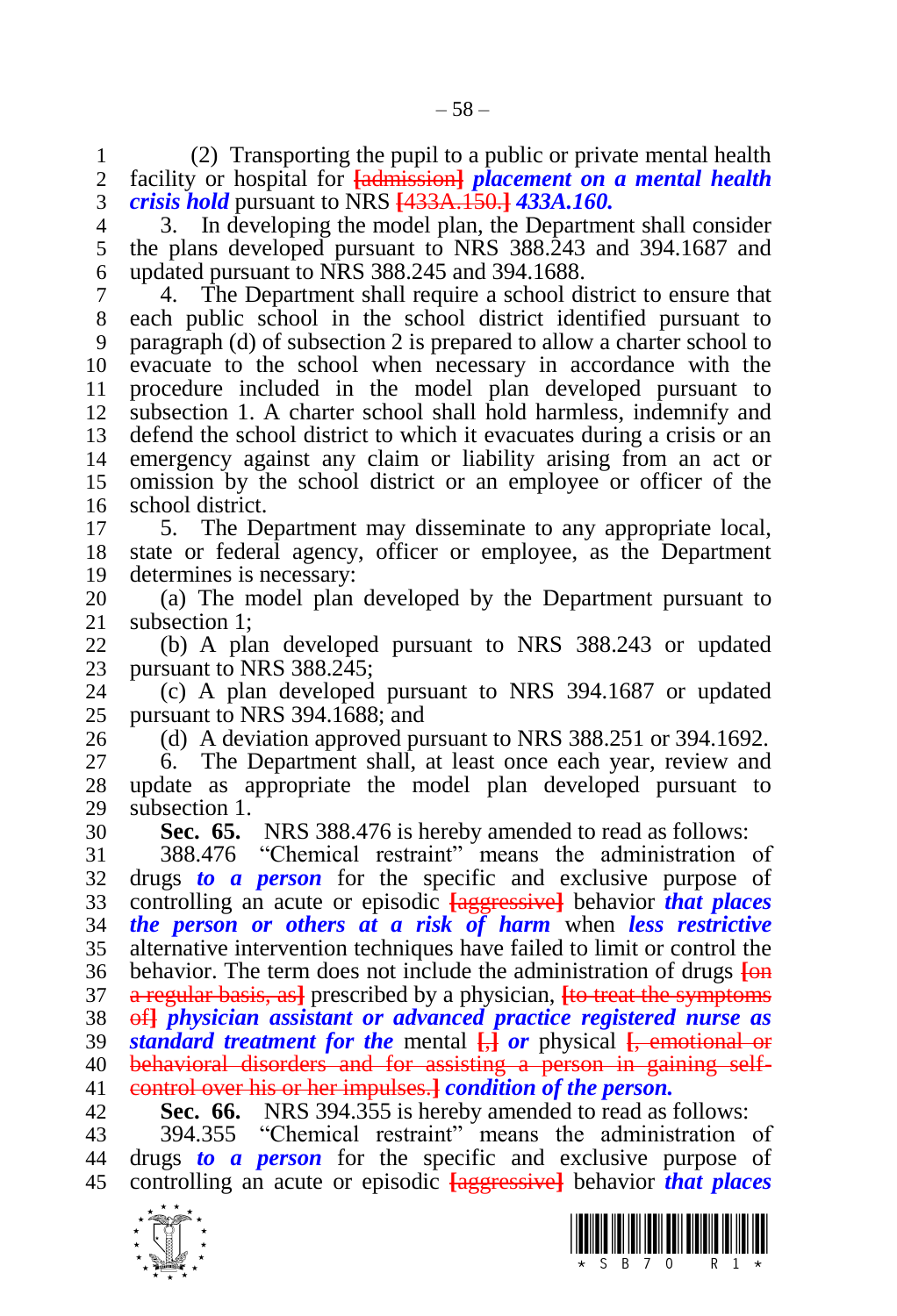*the person or others at a risk of harm* when *less restrictive*  alternative intervention techniques have failed to limit or control the

 behavior. The term does not include the administration of drugs **[**on a regular basis, as**]** prescribed by a physician, **[**to treat the symptoms

of**]** *physician assistant or advanced practice registered nurse as* 

*standard treatment for the* mental **[**,**]** *or* physical **[**, emotional or

behavioral disorders and for assisting a person in gaining self-

control over his or her impulses.**]** *condition of the person.*

**Sec. 67.** NRS 449.0915 is hereby amended to read as follows:

 449.0915 1. The Division may issue an endorsement as a crisis stabilization center to the holder of a license to operate a psychiatric hospital that meets the requirements of this section.

 2. A psychiatric hospital that wishes to obtain an endorsement as a crisis stabilization center must submit an application in the form prescribed by the Division which must include, without limitation, proof that the applicant meets the requirements of subsection 3.

 3. An endorsement as a crisis stabilization center may only be issued if the psychiatric hospital to which the endorsement will apply:

20 (a) Does not exceed a capacity of 16 beds or constitute an <br>21 institution for mental diseases, as defined in 42 U.S.C. § 1396d: institution for mental diseases, as defined in 42 U.S.C. § 1396d;

 (b) Operates in accordance with established administrative 23 protocols, evidenced-based protocols for providing treatment and<br>24 evidence-based standards for documenting information concerning evidence-based standards for documenting information concerning services rendered and recipients of such services in accordance with best practices for providing crisis stabilization services;

(c) Delivers crisis stabilization services:

 (1) To patients for not less than 24 hours in an area devoted to crisis stabilization or detoxification before releasing the patient into the community, referring the patient to another facility or transferring the patient to a bed within the hospital for short-term treatment, if the psychiatric hospital has such beds;

 (2) In accordance with best practices for the delivery of crisis stabilization services; and

 (3) In a manner that promotes concepts that are integral to recovery for persons with mental illness, including, without limitation, hope, personal empowerment, respect, social connections, self-responsibility and self-determination;

 (d) Employs qualified persons to provide peer support services, as defined in NRS 449.01566, when appropriate;

 (e) Uses a data management tool to collect and maintain data relating to admissions, discharges, diagnoses and long-term outcomes for recipients of crisis stabilization services;

(f) Accepts all patients, without regard to:

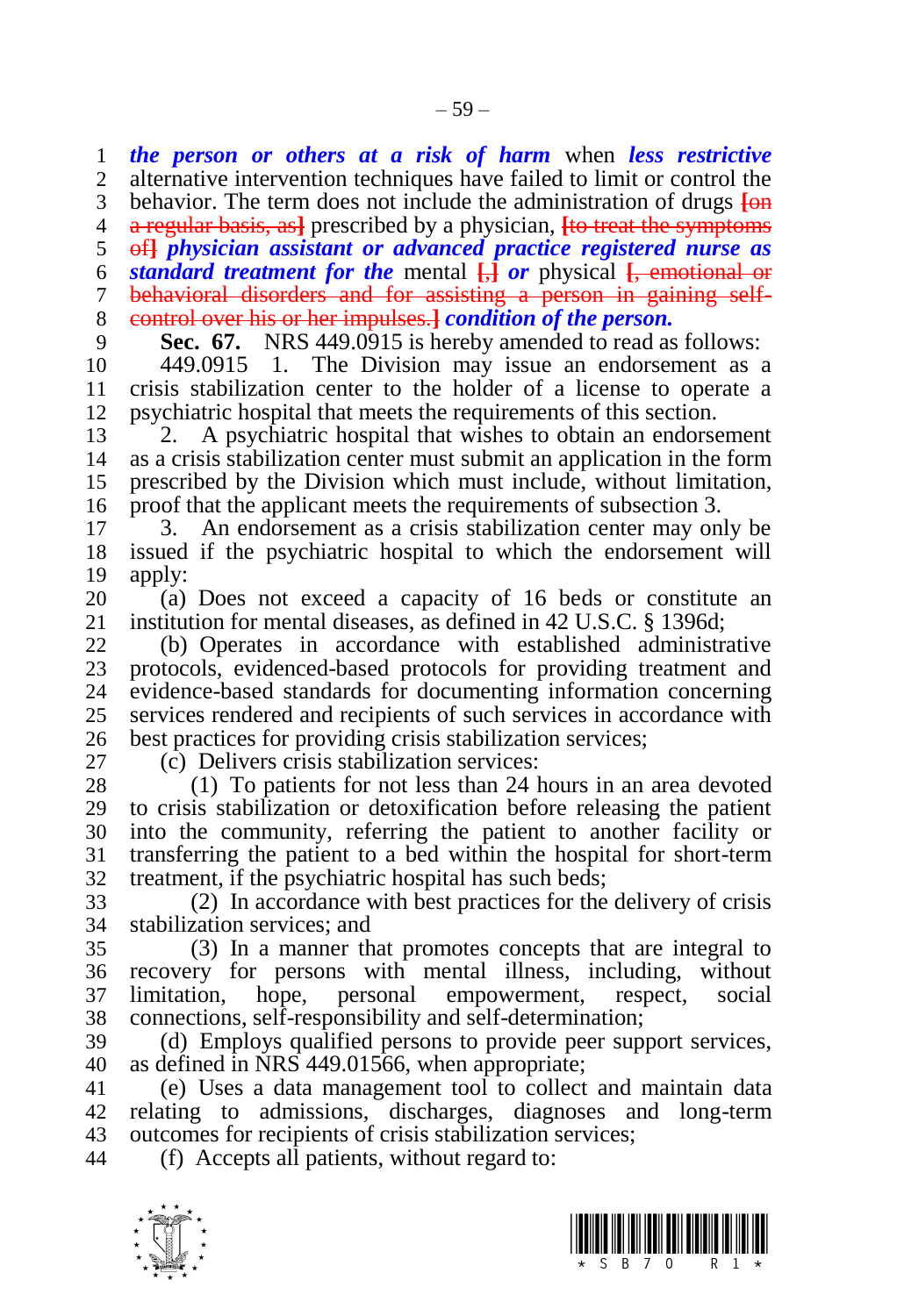psychiatric hospital pursuant to NRS 433A.140 or admitted to the psychiatric hospital under an emergency admission pursuant to **[**NRS 433A.150;**]** *section 10 of this act;* (g) Performs an initial assessment on any patient who presents at the psychiatric hospital, regardless of the severity of the behavioral 11 health issues that the patient is experiencing;<br>12 (b) Has the equipment and personnel r (h) Has the equipment and personnel necessary to conduct a medical examination of a patient pursuant to NRS 433A.165; and (i) Considers whether each patient would be better served by another facility and transfer a patient to another facility when appropriate. 4. Crisis stabilization services that may be provided pursuant to paragraph (c) of subsection 3 may include, without limitation: (a) Case management services, including, without limitation, 20 such services to assist patients to obtain housing, food, primary 21 health care and other basic needs: health care and other basic needs: (b) Services to intervene effectively when a behavioral health 23 crisis occurs and address underlying issues that lead to repeated 24 behavioral health crises: behavioral health crises: (c) Treatment specific to the diagnosis of a patient; and (d) Coordination of aftercare for patients, including, without limitation, at least one follow-up contact with a patient not later than 28 72 hours after the patient is discharged.<br>29 5. An endorsement as a crisis s 5. An endorsement as a crisis stabilization center must be renewed at the same time as the license to which the endorsement applies. An application to renew an endorsement as a crisis stabilization center must include, without limitation: (a) The information described in subsection 3; and (b) Proof that the psychiatric hospital is accredited by the Commission on Accreditation of Rehabilitation Facilities, or its successor organization, or the Joint Commission, or its successor organization. 6. As used in this section, "crisis stabilization services" means behavioral health services designed to: (a) De-escalate or stabilize a behavioral crisis, including, without limitation, a behavioral health crisis experienced by a person with a co-occurring substance use disorder; and (b) When appropriate, avoid admission of a patient to another inpatient mental health facility or hospital and connect the patient



 $-60-$ 

(1) The race, ethnicity, gender, socioeconomic status, sexual

(4) Whether the patient is admitted voluntarily to the

orientation or place of residence of the patient: (2) Any social conditions that affect the patient;

(3) The ability of the patient to pay; or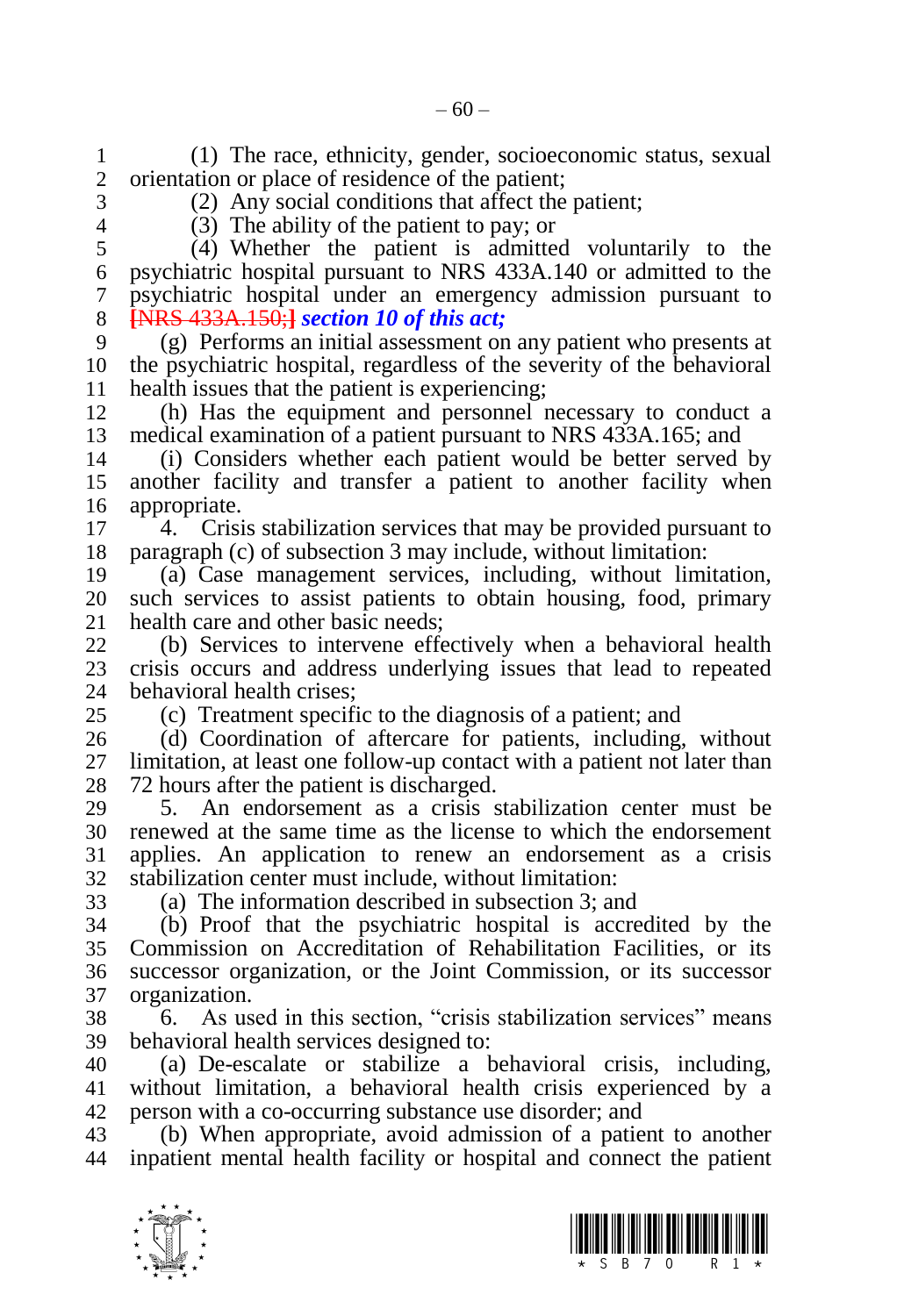1 with providers of ongoing care as appropriate for the unique needs<br>2 of the patient. of the patient.

 **Sec. 68.** NRS 449A.206 is hereby amended to read as follows: 449A.206 "Chemical restraint" means the administration of drugs *to a person* for the specific and exclusive purpose of controlling an acute or episodic **[**aggressive**]** behavior *that places the person or others at a risk of harm* when *less restrictive*  alternative intervention techniques have failed to limit or control the behavior. The term does not include the administration of drugs **[**on a regular basis, as**]** prescribed by a physician, **[**to treat the symptoms of**]** *physician assistant or advanced practice registered nurse as standard treatment for the* mental **[**,**]** *or* physical **[**, emotional or behavioral disorders and for assisting a person in gaining self-control over his or her impulses.**]** *condition of the person.*

**Sec. 69.** NRS 449A.636 is hereby amended to read as follows:

 449A.636 1. When acting under the authority of an advance directive for psychiatric care, an attending physician or other provider of health care shall comply with the advance directive unless:

20 (a) Compliance, in the opinion of the attending physician or 21 other provider, is not consistent with generally accepted standards of other provider, is not consistent with generally accepted standards of care for the provision of psychiatric care for the benefit of the 23 principal;<br>24 (b)  $C_f$ 

(b) Compliance is not consistent with the availability of psychiatric care requested;

(c) Compliance is not consistent with applicable law;

 (d) The principal is admitted to a mental health facility or hospital pursuant to NRS 433A.145 to 433A.330, inclusive, *or required to receive assisted outpatient treatment pursuant to sections 11 to 21, inclusive, of this act* and a course of treatment is required pursuant to those provisions; or

 (e) Compliance, in the opinion of the attending physician or other provider, is not consistent with appropriate psychiatric care in case of an emergency endangering the life or health of the principal or another person.

 2. In the event that one part of the advance directive is unable to be followed because of any of the circumstances set forth in subsection 1, all other parts of the advance directive must be followed.

**Sec. 70.** NRS 450.470 is hereby amended to read as follows:

 450.470 1. If the county hospital is located at the county seat, the board of hospital trustees shall, at all times, provide a suitable room that may be used for the examination of persons who are alleged to **[**have mental illness**]** *be persons in a mental health crisis*  and who are to be brought before the judge of the district court for



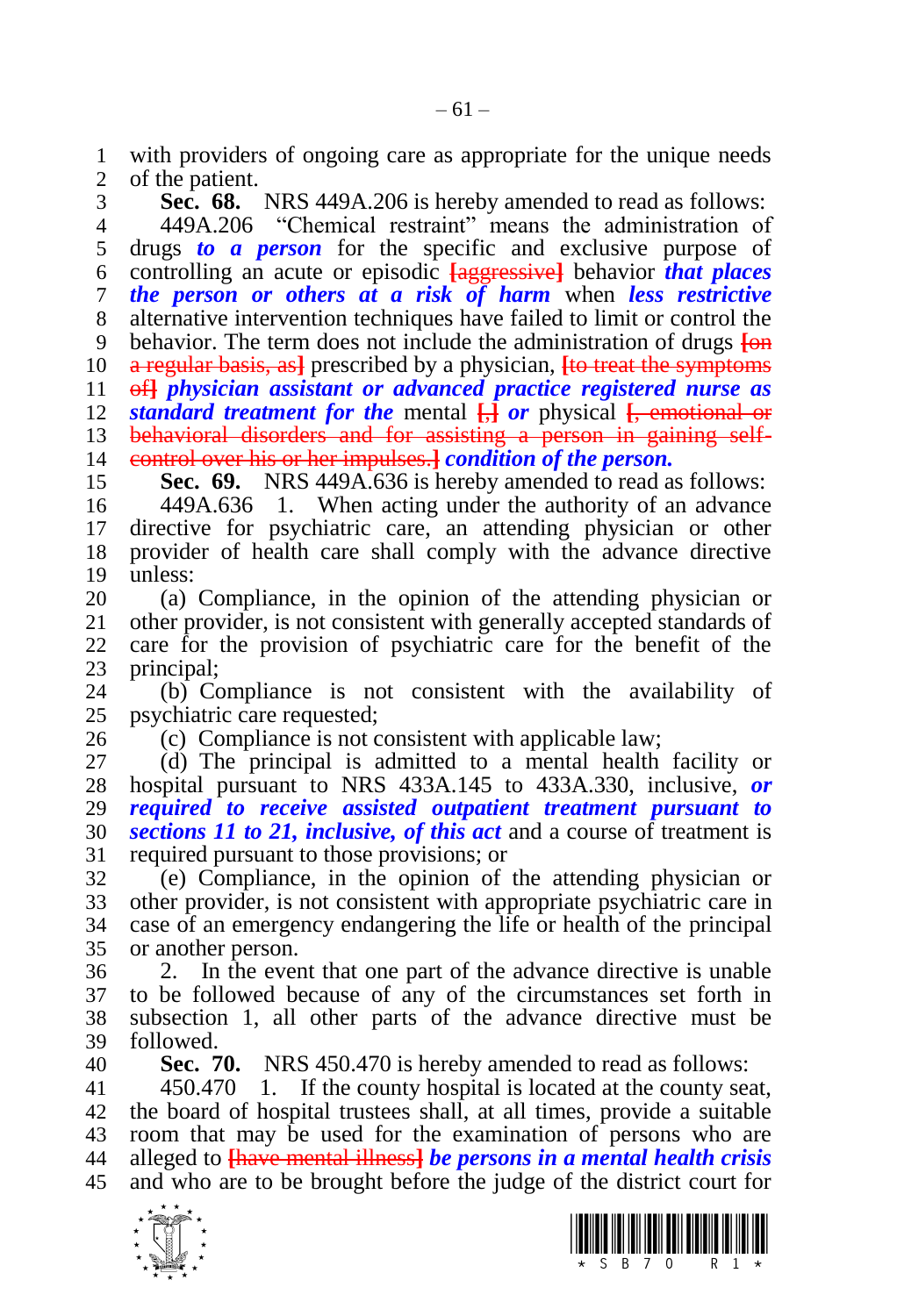proceedings to determine the issue of involuntary court-ordered admission as provided in chapter 433A of NRS. This section does not prohibit or limit the examination of persons alleged to have mental illness at a private hospital as provided in chapter 433A of

 NRS.<br>6 2. 2. The board of trustees of such a county hospital, in cooperation with the local law enforcement agencies, may provide a suitable room that may be used for the custodial supervision of persons who are alleged to:

 (a) **[**Have mental illness;**]** *Be persons in a mental health crisis;*  or

(b) Be dangerous to themselves or others.

**Sec. 71.** NRS 629.550 is hereby amended to read as follows:

 629.550 1. If a patient communicates to a mental health professional an explicit threat of imminent serious physical harm or death to a clearly identified or identifiable person and, in the judgment of the mental health professional, the patient has the intent and ability to carry out the threat, the mental health professional shall **[**apply for the emergency admission of**]** *place* the patient **[**to a 20 mental health facility<sup>1</sup> *on a mental health crisis hold* pursuant to 21 NRS 433A.160, *petition for a court to order the placement of the*  NRS 433A.160 *, petition for a court to order the placement of the patient on a mental health crisis hold pursuant to section 9 of this act* or make a reasonable effort to communicate the threat in a 14 timely manner to: timely manner to:

(a) The person who is the subject of the threat;

 (b) The law enforcement agency with the closest physical location to the residence of the person; and

(c) If the person is a minor, the parent or guardian of the person.

 2. A mental health professional shall be deemed to have made a reasonable effort to communicate a threat pursuant to subsection 1 if

 (a) The mental health professional actually communicates the threat in a timely manner; or

 (b) The mental health professional makes a good faith attempt to communicate the threat in a timely manner and the failure to actually communicate the threat in a timely manner does not result from the negligence or recklessness of the mental health professional.

 3. A mental health professional who exercises reasonable care in determining that he or she:

 (a) Has a duty to take an action described in subsection 1 is not subject to civil or criminal liability or disciplinary action by a professional licensing board for disclosing confidential or privileged information.



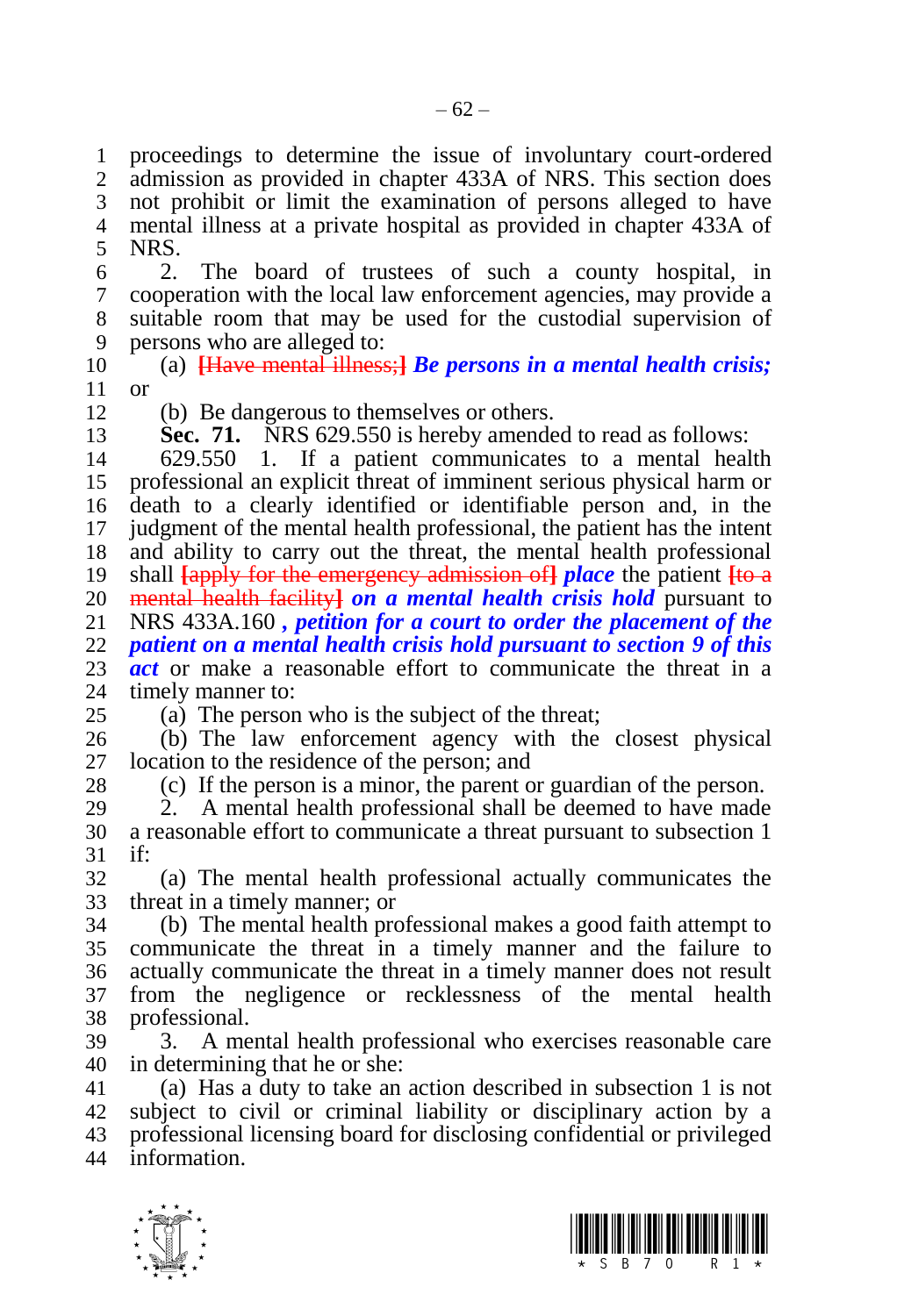$\frac{1}{\sqrt{2}}$ 11 precautions to prevent harm by a patient:<br>12 (1) Who is in the custody of a hos (2) Who is being discharged from such a facility. 23 (c) A social worker who:<br>24 (1) Holds a master's d  $(1)$  Holds a master's degree in social work; (d) A registered nurse who:

 (b) Does not have a duty to take an action described in subsection 1 is not subject to civil or criminal liability or disciplinary action by a professional licensing board for any damages caused by the actions of a patient.

- 
- 4. The provisions of this section do not:

 (a) Limit or affect the duty of the mental health professional to report child abuse or neglect pursuant to NRS 432B.220 or the commercial sexual exploitation of a child pursuant to NRS 432C.110; or

(b) Modify any duty of a mental health professional to take

 $(1)$  Who is in the custody of a hospital or other facility where the mental health professional is employed; or

 5. As used in this section, "mental health professional" includes:

 (a) A physician or psychiatrist licensed to practice medicine in this State pursuant to chapter 630 or 633 of NRS;

 (b) A psychologist who is licensed to practice psychology pursuant to chapter 641 of NRS or authorized to practice psychology in this State pursuant to the Psychology Interjurisdictional Compact enacted in NRS 641.227;

 (2) Is licensed as a clinical social worker pursuant to chapter 641B of NRS; and

 (3) Is employed by the Division of Public and Behavioral Health of the Department of Health and Human Services;

 (1) Is licensed to practice professional nursing pursuant to chapter 632 of NRS; and

 (2) Holds a master's degree in psychiatric nursing or a related field;

 (e) A marriage and family therapist licensed pursuant to chapter 641A of NRS;

 (f) A clinical professional counselor licensed pursuant to chapter 641A of NRS; and

 (g) A person who is working in this State within the scope of his or her employment by the Federal Government, including, without limitation, employment with the Department of Veterans Affairs, the military or the Indian Health Service, and is:

 (1) Licensed or certified as a physician, psychologist, marriage and family therapist, clinical professional counselor, alcohol and drug counselor or clinical alcohol and drug counselor in another state;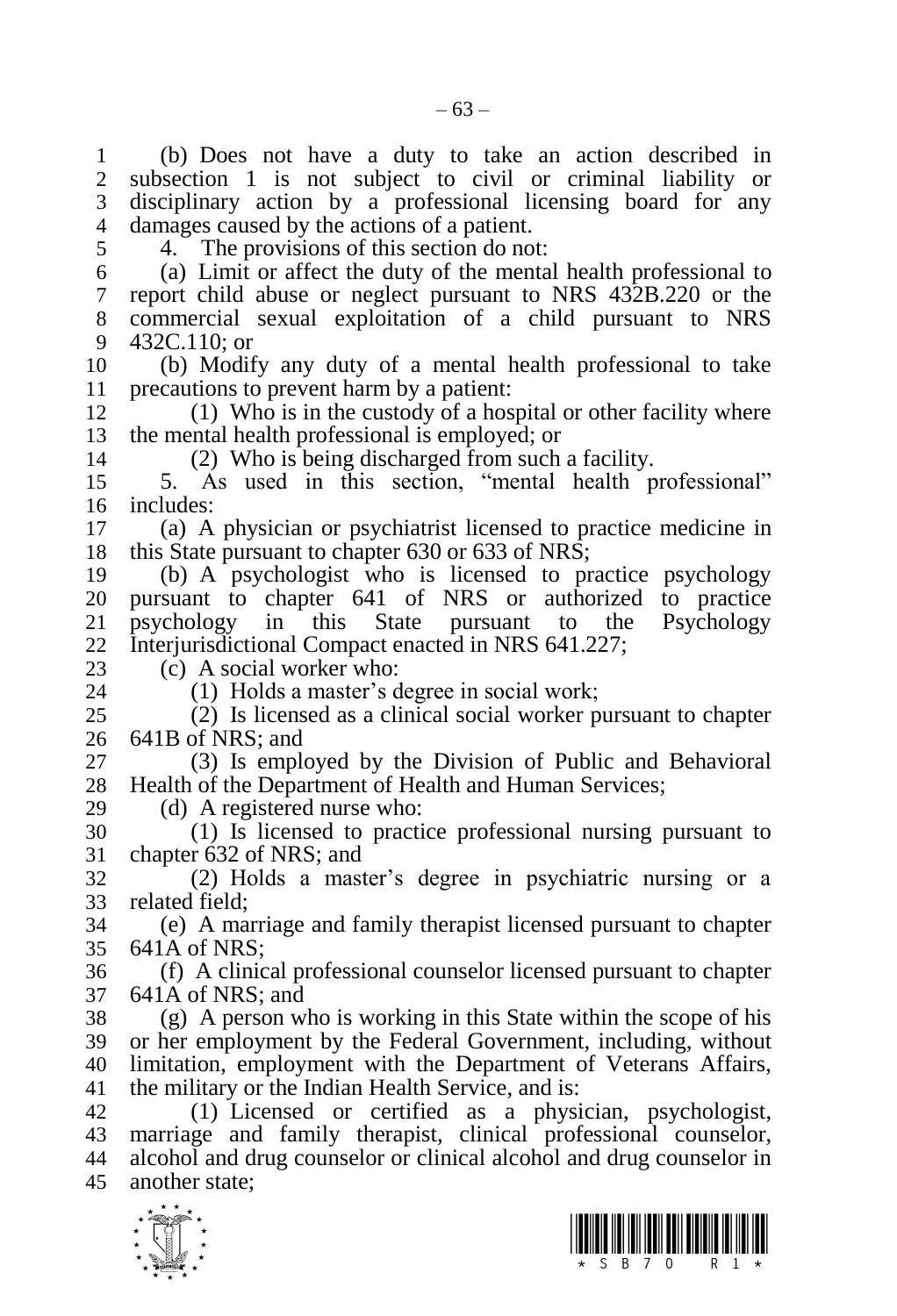(2) Licensed as a social worker in another state and holds a master's degree in social work; or

 (3) Licensed to practice professional nursing in another state and holds a master's degree in psychiatric nursing or a related field.

- **Sec. 72.** NRS 632.120 is hereby amended to read as follows:
- 

 632.120 1. The Board shall: (a) Adopt regulations establishing reasonable standards:

 (1) For the denial, renewal, suspension and revocation of, and the placement of conditions, limitations and restrictions upon, a license to practice professional or practical nursing or a certificate to 11 practice as a nursing assistant or medication aide - certified.<br>12 (2) Of professional conduct for the practice of nursin

(2) Of professional conduct for the practice of nursing.

 (3) For prescribing and dispensing controlled substances and dangerous drugs in accordance with applicable statutes.

 (4) For the psychiatric training and experience necessary for an advanced practice registered nurse to be authorized to make the diagnoses, evaluations and examinations described in NRS **[**433A.160,**]** 433A.240, *433A.390,* 433A.430, 484C.300, 484C.320, 484C.330, 484C.340 and 484C.350 and *sections 10 and 11 of this act*, the certifications described in NRS 433A.170, 433A.195 and 21 433A.200  $\overline{H}$  and the sworn statements or declarations described in 433A.200 **[**.**]** *and the sworn statements or declarations described in NRS 433A.210 and section 11 of this act.*

 (b) Prepare and administer examinations for the issuance of a license or certificate under this chapter.

 (c) Investigate and determine the eligibility of an applicant for a license or certificate under this chapter.

 (d) Carry out and enforce the provisions of this chapter and the regulations adopted pursuant thereto.

 (e) Develop and disseminate annually to each registered nurse who cares for children information concerning the signs and symptoms of pediatric cancer.

2. The Board may adopt regulations establishing reasonable:

 (a) Qualifications for the issuance of a license or certificate under this chapter.

 (b) Standards for the continuing professional competence of licensees or holders of a certificate. The Board may evaluate licensees or holders of a certificate periodically for compliance with those standards.

 3. The Board may adopt regulations establishing a schedule of reasonable fees and charges, in addition to those set forth in NRS 632.345, for:

 (a) Investigating licensees or holders of a certificate and applicants for a license or certificate under this chapter;

 (b) Evaluating the professional competence of licensees or holders of a certificate;



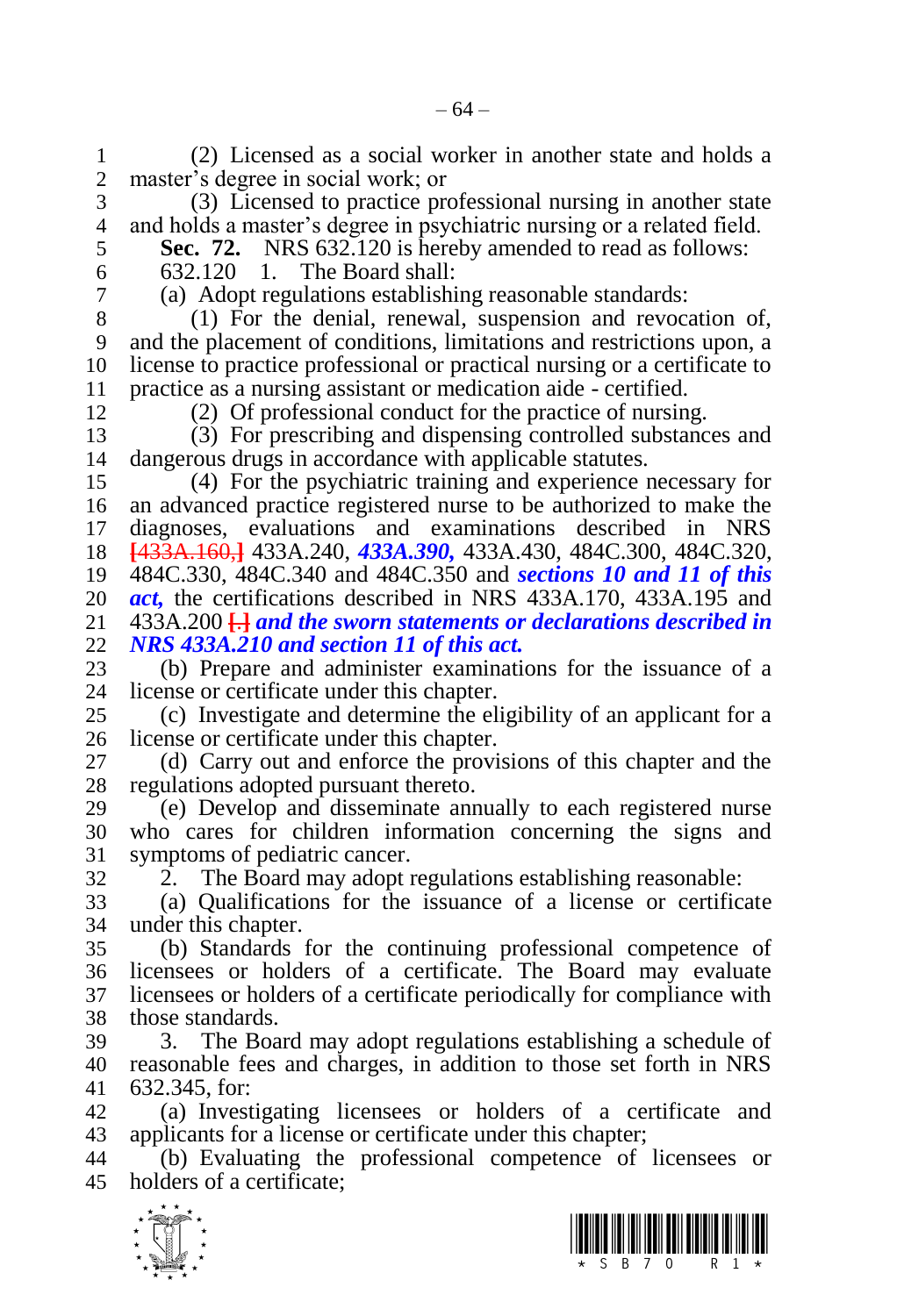1 (c) Conducting hearings pursuant to this chapter;<br>2 (d) Duplicating and verifying records of the Boar

(d) Duplicating and verifying records of the Board; and

 (e) Surveying, evaluating and approving schools of practical nursing, and schools and courses of professional nursing,

 $5 \rightarrow$  and collect the fees established pursuant to this subsection.

 4. For the purposes of this chapter, the Board shall, by regulation, define the term "in the process of obtaining accreditation."

 5. The Board may adopt such other regulations, not inconsistent with state or federal law, as may be necessary to carry out the provisions of this chapter relating to nursing assistant trainees, nursing assistants and medication aides - certified.

 6. The Board may adopt such other regulations, not inconsistent with state or federal law, as are necessary to enable it to administer the provisions of this chapter.

**Sec. 73.** NRS 641B.160 is hereby amended to read as follows:

641B.160 1. The Board shall adopt:

 (a) Such regulations as are necessary or desirable to enable it to carry out the provisions of this chapter;

 (b) Regulations establishing reasonable standards for the psychiatric training and experience necessary for a clinical social worker to be authorized to make the certifications described in NRS 433A.170, 433A.195 and 433A.200 **[**;**]** *and section 10 of this act, make a sworn statement or declaration described in NRS 433A.210 and section 11 of this act and perform an evaluation described in section 11 of this act;*

 (c) Regulations prescribing uniform standards concerning the locations at which interns provide services;

 (d) Regulations prescribing standards concerning the electronic supervision of interns working at remote sites; and

 (e) Regulations prescribing the manner by which the qualifications for the issuance or renewal of a license under the provisions of this chapter will be made available to the public such that those qualifications are clearly defined and easily understood.

 2. On the date that the Board gives notice pursuant to NRS 233B.060 of its intent to adopt, amend or repeal a regulation, the Board shall submit the regulation to the Commission on Behavioral Health for review. The Commission shall review the regulation and make recommendations to the Board concerning the advisability of adopting, amending or repealing the regulation and any changes that the Commission deems advisable.

 **Sec. 74.** 1. The amendatory provisions of NRS 433A.145, as amended by section 28 of this act, apply to any person:

 (a) Who has been admitted to a public or private mental facility; and



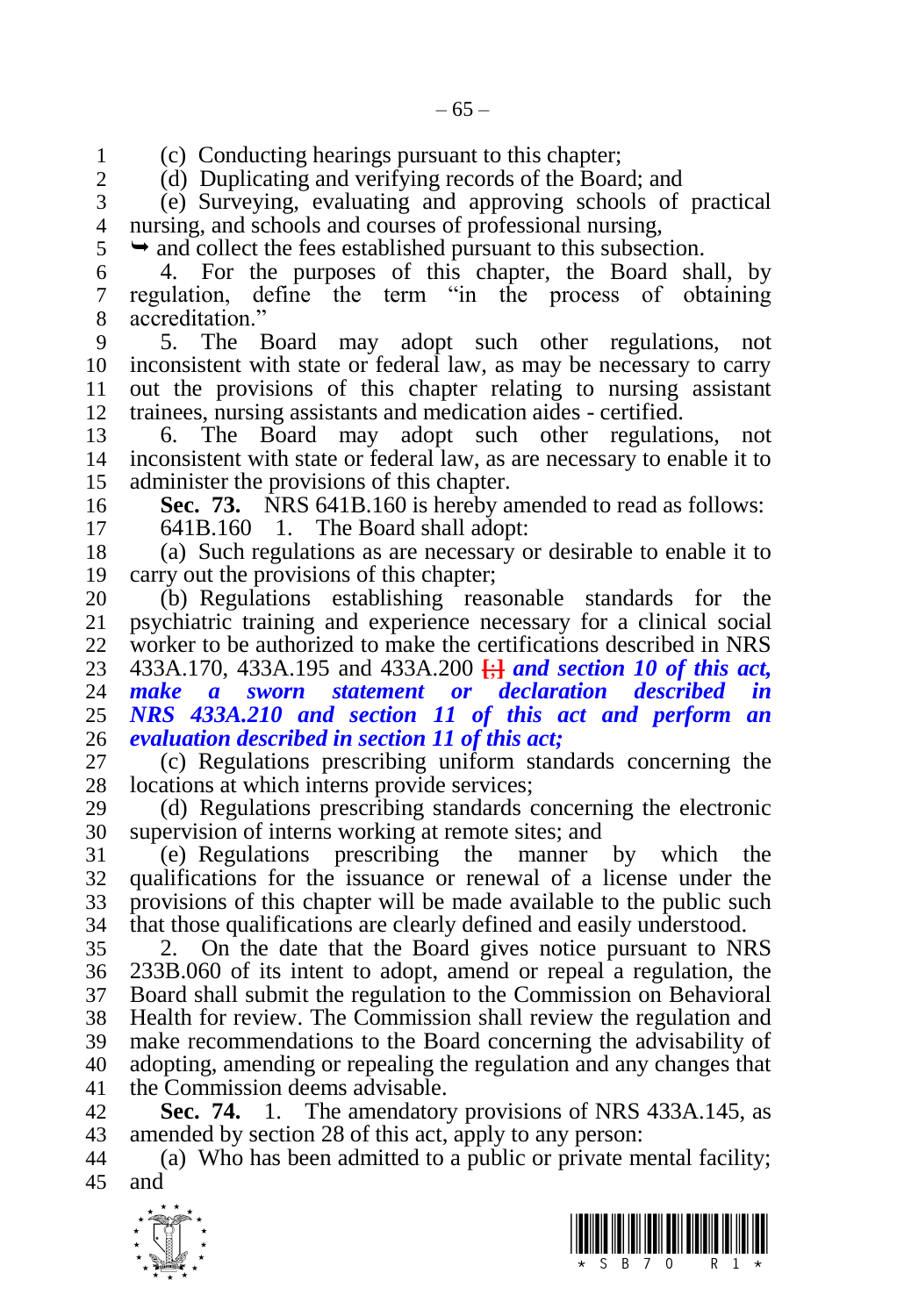(b) Whose status is that of a voluntary consumer on or after October 1, 2021, regardless of the date on which he or she was admitted.

 2. The amendatory provisions of NRS 433A.165, 433A.185, 433A.195, 433A.200 and 433A.310, as amended by sections 31, 33, 35, 36 and 43 of this act, respectively, apply to any person:

 (a) Who has been admitted to a public or private mental facility or hospital; and

 (b) Whose status is that of an emergency consumer on or after October 1, 2021, regardless of the date on which he or she was admitted.

 3. Any person who was involuntarily admitted to a program of community-based or outpatient services before October 1, 2021, by a court order that remains effective on that date shall be deemed to have been ordered to receive assisted outpatient treatment pursuant to section 18 of this act.

 4. The amendatory provisions of NRS 433A.380 and 433A.390, as amended by sections 47 and 48 of this act, respectively, apply to any person who has been admitted to a public 20 or private mental health facility pursuant to a court order that is 21 effective on October 1, 2021, regardless of the date on which he or effective on October 1, 2021, regardless of the date on which he or she was admitted.

 5. The amendatory provisions of NRS 433A.220 and 433A.380, as amended by sections 39 and 47 of this act, respectively, apply to any person who has been conditionally released from a public or private mental health facility where the conditional release is effective on October 1, 2021, regardless of the date on which he or she was conditionally released.

 6. As used in this section, "assisted outpatient treatment" has the meaning ascribed to it in NRS 433A.019, as amended by section 24 of this act.

 **Sec. 75.** NRS 433A.315, 433A.323 and 433A.327 are hereby repealed.

 **Sec. 76.** 1. This section becomes effective upon passage and approval.

2. Sections 1 to 75, inclusive, of this act become effective:

 (a) Upon passage and approval for the purpose of adopting regulations and performing any preparatory administrative tasks that are necessary to carry out the provisions of this act; and

(b) On October 1, 2021, for all other purposes.



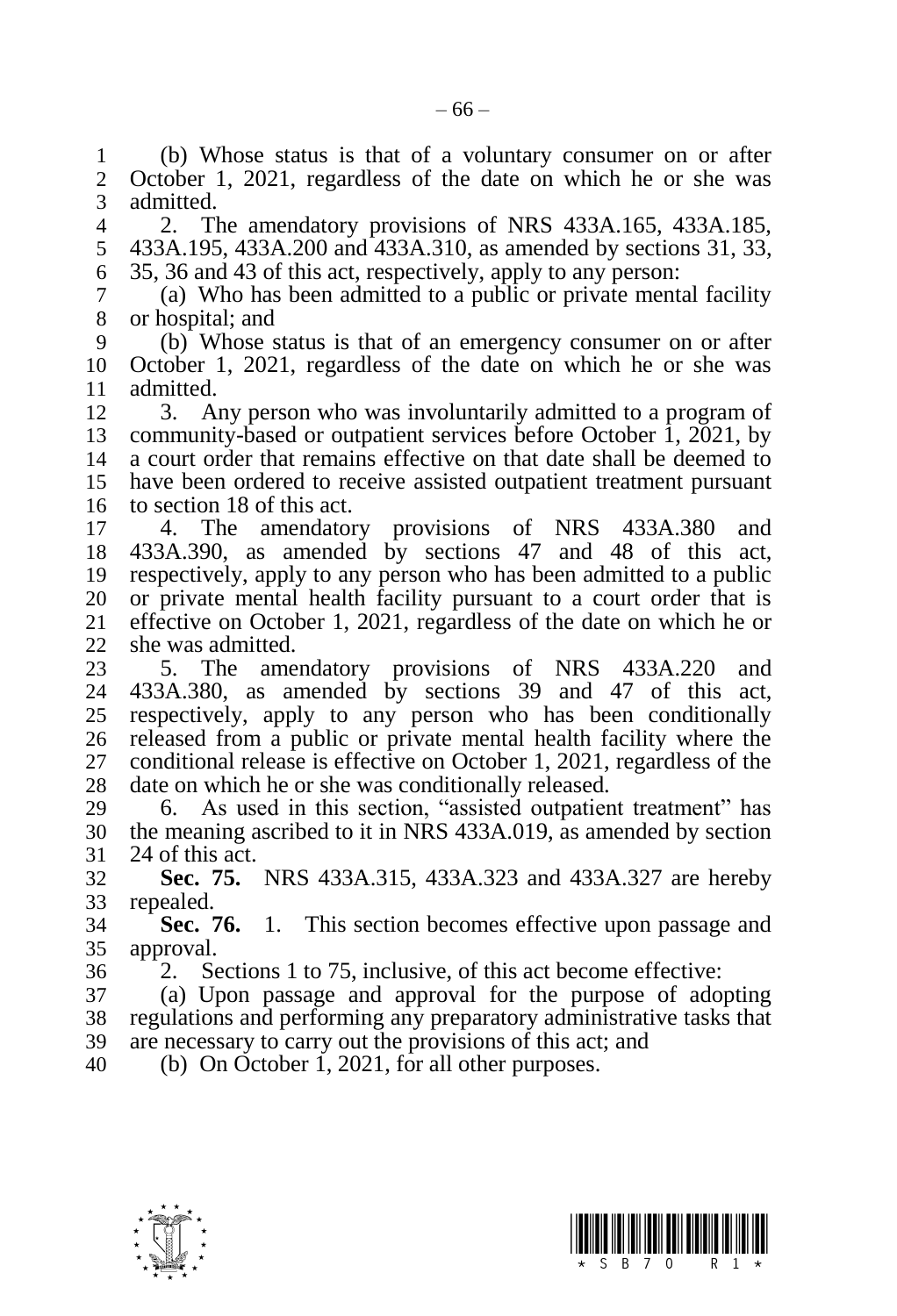## **TEXT OF REPEALED SECTIONS**

**433A.315 Development of written plan for course of treatment and program of community-based or outpatient services.** If a court determines pursuant to NRS 433A.310 that a person should be involuntarily admitted to a program of communitybased or outpatient services, the court shall promptly cause two or more persons professionally qualified in the field of psychiatric mental health, which may include the person who filed the petition for involuntary court-ordered admission pursuant to NRS 433A.200 if he or she is so qualified, in consultation with the person to be involuntarily admitted, to develop and submit to the court a written plan prescribing a course of treatment and enumerating the program of community-based or outpatient services for the person. The plan must include, without limitation:

1. A description of the types of services in which the person will participate;

2. The medications, if any, which the person must take and the manner in which those medications will be administered;

3. The name of the person professionally qualified in the field of psychiatric mental health who is responsible for providing or coordinating the program of community-based or outpatient services; and

4. Any other requirements which the court deems necessary.

**433A.323 Failure to participate in program or carry out plan of treatment: Petition and order to take person into custody; evaluation.**

1. When a person who is involuntarily admitted to a program of community-based or outpatient services fails to participate in the program or otherwise fails to carry out the plan of treatment developed pursuant to NRS 433A.315, despite efforts by the professional responsible for providing or coordinating the program of community-based or outpatient services for the person to solicit the person's compliance, the professional may petition the court to issue an order requiring a peace officer to take into custody and deliver the person to the appropriate location for an evaluation by an evaluation team from the Division pursuant to NRS 433A.240. The petition must be accompanied by:

(a) A copy of the order for involuntary admission;

(b) A copy of the plan of treatment submitted to the court pursuant to NRS 433A.315;



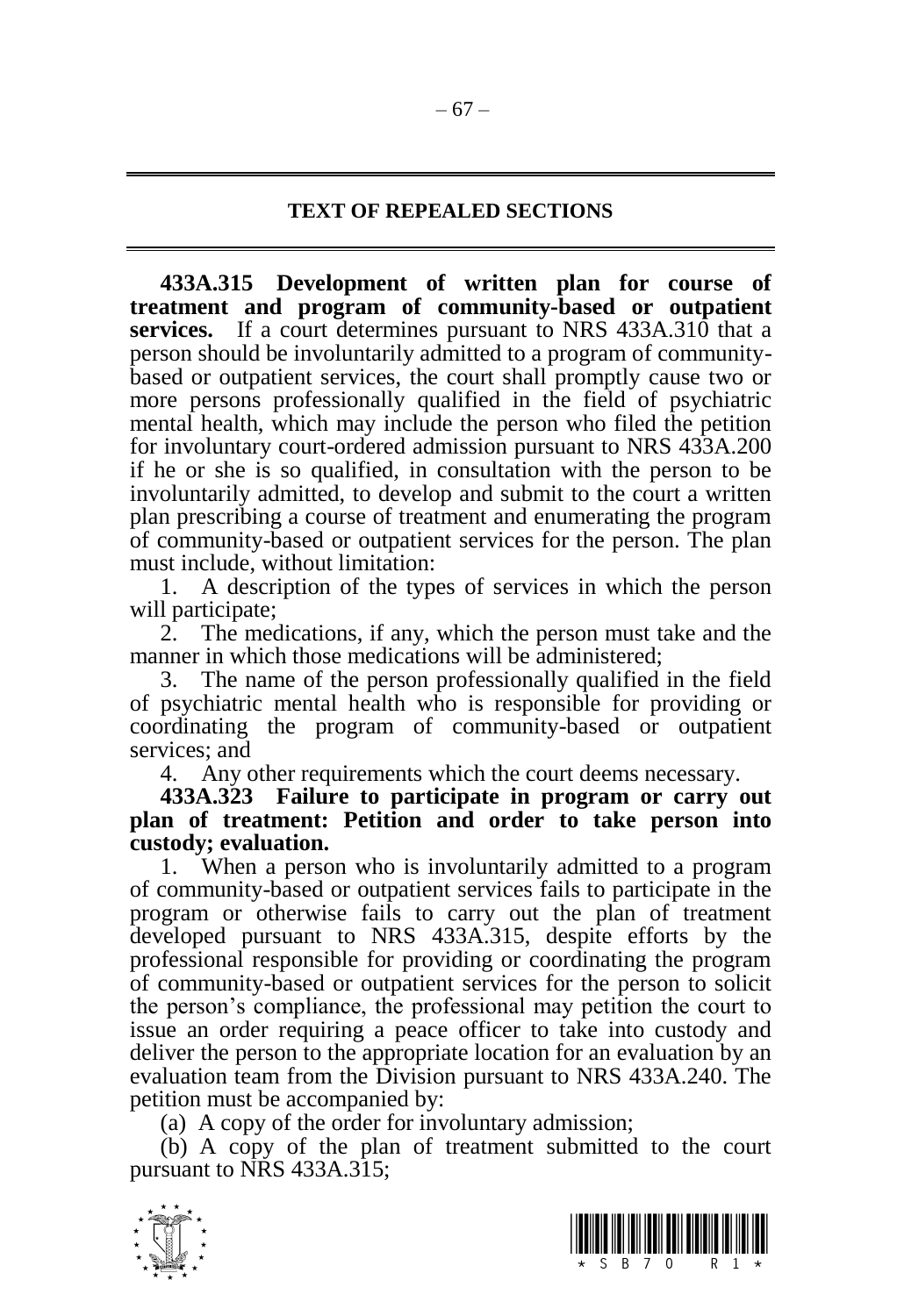(c) A list that sets forth the specific provisions of the plan of treatment which the person has failed to carry out; and

(d) A statement by the petitioner which explains how the person's failure to participate in the program of community-based or outpatient services or failure to carry out the plan of treatment will likely cause the person to harm himself or herself or others.

2. If the court determines that there is probable cause to believe that the person is likely to harm himself or herself or others if the person does not comply with the plan of treatment, the court may issue an order requiring a peace officer to take into custody and deliver the person to an appropriate location for an evaluation by an evaluation team from the Division pursuant to NRS 433A.240.

3. As used in this section, "appropriate location" does not include a jail or prison.

**433A.327 Conditional release of person in program: When allowed; no liability of State; notice to court, district attorney and legal guardian; order to resume participation in program; judicial review of order to resume participation in program.**

1. Except as otherwise provided in subsection 3, any person involuntarily admitted to a program of community-based or outpatient services may be conditionally released from the program when, in the judgment of the professional responsible for providing or coordinating the program of community-based or outpatient services, the person does not present a substantial likelihood of serious harm to himself or herself or others. The professional responsible for providing or coordinating the program of community-based or outpatient services shall prescribe the period for which the conditional release is effective. The period must not extend beyond the last day of the court-ordered period of admission to a program of community-based or outpatient services pursuant to NRS 433A.310.

2. When a person is conditionally released pursuant to subsection 1, the State of Nevada, the agents and employees of the State or a mental health facility, the professionals responsible for providing or coordinating programs of community-based or outpatient services and any other professionals providing mental health services are not liable for any debts or contractual obligations incurred, medical or otherwise, or damages caused by the actions of the person who is released.

3. A person who is involuntarily admitted to a program of community-based or outpatient services may be conditionally released only if, at the time of the release, written notice is given to the court which ordered the person to participate in the program, to the attorney of the person and to the district attorney of the county in which the proceedings for admission were held.